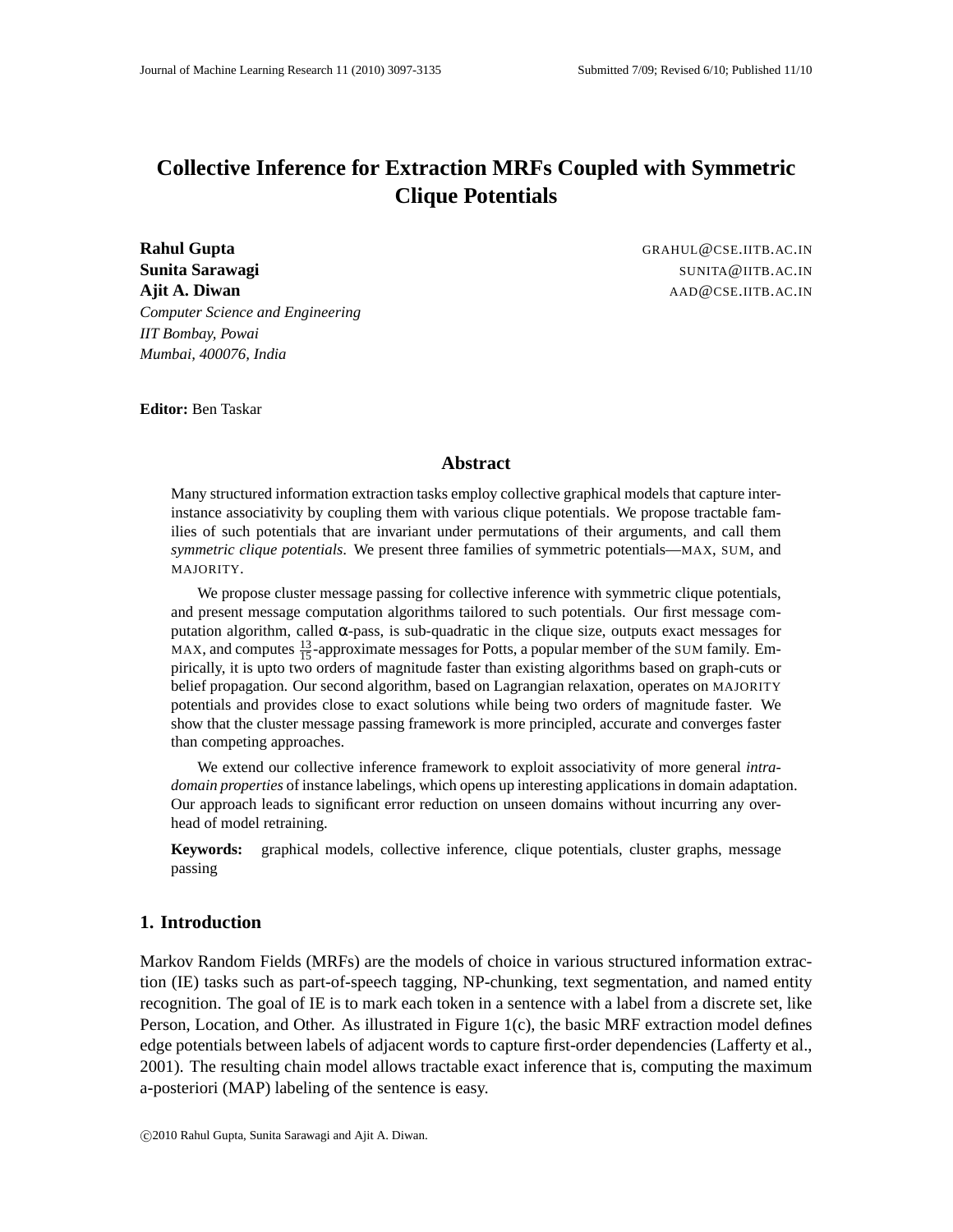Apart from traditional settings, IE is now being increasingly used in many web scenarios, such as query-driven extraction (Gupta and Sarawagi, 2009; Carlson et al., 2010) and constructing onthe-fly relations from semi-structured web sources (Elmeleegy et al., 2009). However these setups are characterized by limited training data, which restricts the robustness of the resulting MRFs during deployment. One promising way to increase the robustness of MRFs during deployment is to strengthen the first-order dependencies of the model with extra long-range dependencies , resulting in more robust labelings. The goal of this paper is to exploit long-range dependencies in a principled manner.

There has been a lot of work on capturing long-range dependencies between labels of nonadjacent words. This typically includes dependencies of the form—if a token repeats in a document, then the labels of the repetitions should ideally be the same (Sutton and McCallum, 2004; Bunescu and Mooney, 2004; Krishnan and Manning, 2006; Finkel et al., 2005). In Figure 1(d), we show an example where the extra dotted edges join unigram recurrences. Such long-range dependencies are termed *associative* since they introduce positive couplings between labels of token pairs. Apart from textual tokens, associative dependencies have also been exploited while labeling documents (Lu and Getoor, 2003; Chakrabarti et al., 1998), image pixels (Taskar et al., 2004), and annotating Web documents (Kulkarni et al., 2009). Due to these couplings, MAP inference is done collectively across all sentences so as to maximize the sum of sentence-specific and long-range associative potentials. This joint MAP computation task is traditionally called **collective inference**.

Previous work on collective inference can be broadly classified into two categories. The first category defines a separate associative potential over every inter-instance edge (i.e., dotted edge in Figure 1(d)). Inference on such graphs is performed by viewing it as a graphical model with pairwise potentials. A variety of generic approximation algorithms have been used to solve this typically intractable inference task, including Loopy Belief propagation (Bunescu and Mooney, 2004; Sutton and McCallum, 2004), and Gibbs sampling (Finkel et al., 2005). The second category defines an associative potential for each clique that is created from all repetitions of a unigram and the potentials can take more general forms like the Majority function (Krishnan and Manning, 2006). Collective inference on this category of models is performed using local search algorithms such as Iterative Conditional Mode fitting (ICM) (Lu and Getoor, 2003; Chakrabarti et al., 1998) or two stage algorithms (Krishnan and Manning, 2006).

This paper unifies various collective extraction tasks with different forms of associative potentials under a single framework. We do this by employing a cluster graph representation of the collective model. Figure 1(e) illustrates the cluster graph for our toy example. The cluster graph comprises of one cluster per MRF-instance, and one cluster per clique with its corresponding associative potential. As in the traditional collective extraction models, we assume that a clique comprises of all the occurrences of a particular token. We emphasize that instead of clusters for chain models, the framework can also define clusters for any tractable component, such as a bipartite matching or an alignment, but since our interest is in IE tasks, we shall focus on chain models.

Collective inference in our model then simply corresponds to message passing in this cluster graph. This view of collective inference offers several advantages over earlier approaches. First, it allows us to plug in and study various clique potentials cleanly under the same cluster message passing umbrella. Second, it allows us to exploit special properties of the associative potentials to design combinatorial algorithms that are both more accurate and more efficient than existing algorithms. Specifically, we show that most associative potentials used in practice are **symmetric clique potentials**. Symmetric clique potentials are invariant under any permutation of their argu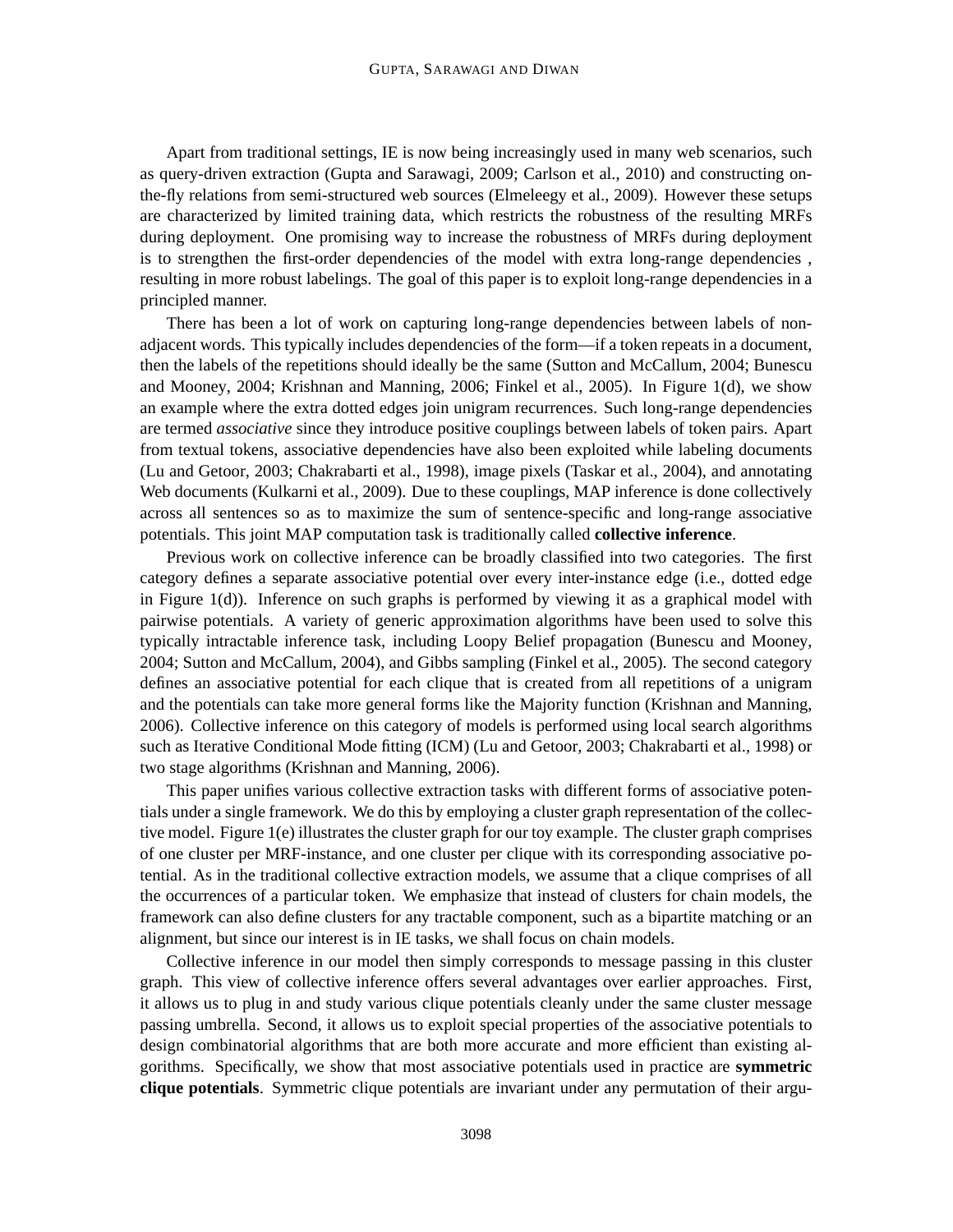ments. So the value of a symmetric potential depends only on the counts of its distinct arguments, and not their position in the clique. For example in Figure  $1(d)$ , the clique potential on 'Iraq' would give a low score if its end vertices had different labels, regardless of which 'Iraq' vertex gets what label. We present three families of symmetric clique potentials that capture label associativity in different ways—MAX, SUM (which subsumes the popular Potts potential), and MAJORITY. The most crucial component of the collective inference problem is then to efficiently compute outgoing messages from clique clusters governed by symmetric potentials. We denote this sub-problem as **clique inference**.

#### **1.1 Contributions**

We show that the overall collective inference problem is intractable even for the case of two labels. We therefore concentrate on designing efficient and accurate message passing algorithms on our special cluster graph. We present a suite of efficient combinatorial algorithms tailored to specific symmetric clique potentials for the clique inference sub-problem. We devised a combinatorial algorithm called  $\alpha$ -pass that computes exact outgoing messages for cliques with MAX potentials, and also for any arbitrary symmetric clique potential over two labels. We show that α-pass provides a  $\frac{13}{15}$ -approximation for clique inference with the well-known and NP-hard Potts potential with the SUM family. We show that this analysis is tight, and that the corresponding clique inference bound by alternative schemes like  $\alpha$ -expansion, LP-rounding, TRW-S and ICM are either  $\frac{1}{2}$ . or at best locally optimal. Further, the runtime of  $\alpha$ -pass is  $O(mn \log n)$  where *n* is the clique size, and *m* is the number of labels. We also show that α-pass can be generalized to provide a better approximation of 8  $\frac{8}{9}$ , but with a runtime of  $O(m^2n\log n)$ . Alternative clique inference approaches such as the graph-cut algorithm of Boykov et al. (2001) and the tree-reweighted message passing (TRWS) algorithm of Kolmogorov (2006) are quadratic in *n*. We present a new Lagrangian-relaxation based algorithm, called LR, for MAJORITY potentials. The LR algorithm is nearly exact in practice but is usually two orders of magnitude faster than an exact LP-based algorithm.

Our experiments show that computing a rich set of messages leads to significantly more accuracy gains over other collective inference approaches that do not compute such messages, for example, Krishnan and Manning (2006). We also show that decomposing the problem over the cluster graph and employing fast message computation algorithms helps our collective inference scheme converge one-order faster than alternatives like loopy belief propagation. In short, we show that it makes more sense to compute messages at a cluster level, and we provide fast and accurate algorithms to do so.

We then extend our collective inference framework to capture associativity of a more general kind than just labels of unigram repetitions. We encourage associativity of *properties* of labelings of records appearing as a group. We apply this framework to domain adaptation, where a model trained on one or more domains is deployed on a different but related domain. For example, a model trained for extracting fields of a bibliographic records is deployed on all records coming from the homepage of a single author. The bibliographic entries from the same author's publications homepage would predominantly have the same style, such as order of labels, say Title followed by Author(s) followed by Venue, or the HTML tag before a Title. While we do not know the property values across the records apriori, we do know that they will be largely unimodal across records within a given domain. We use this collective signal to couple together the labelings of intra-domain records, and show how our collective inference framework naturally extends to this scenario and provides significant reduction in error.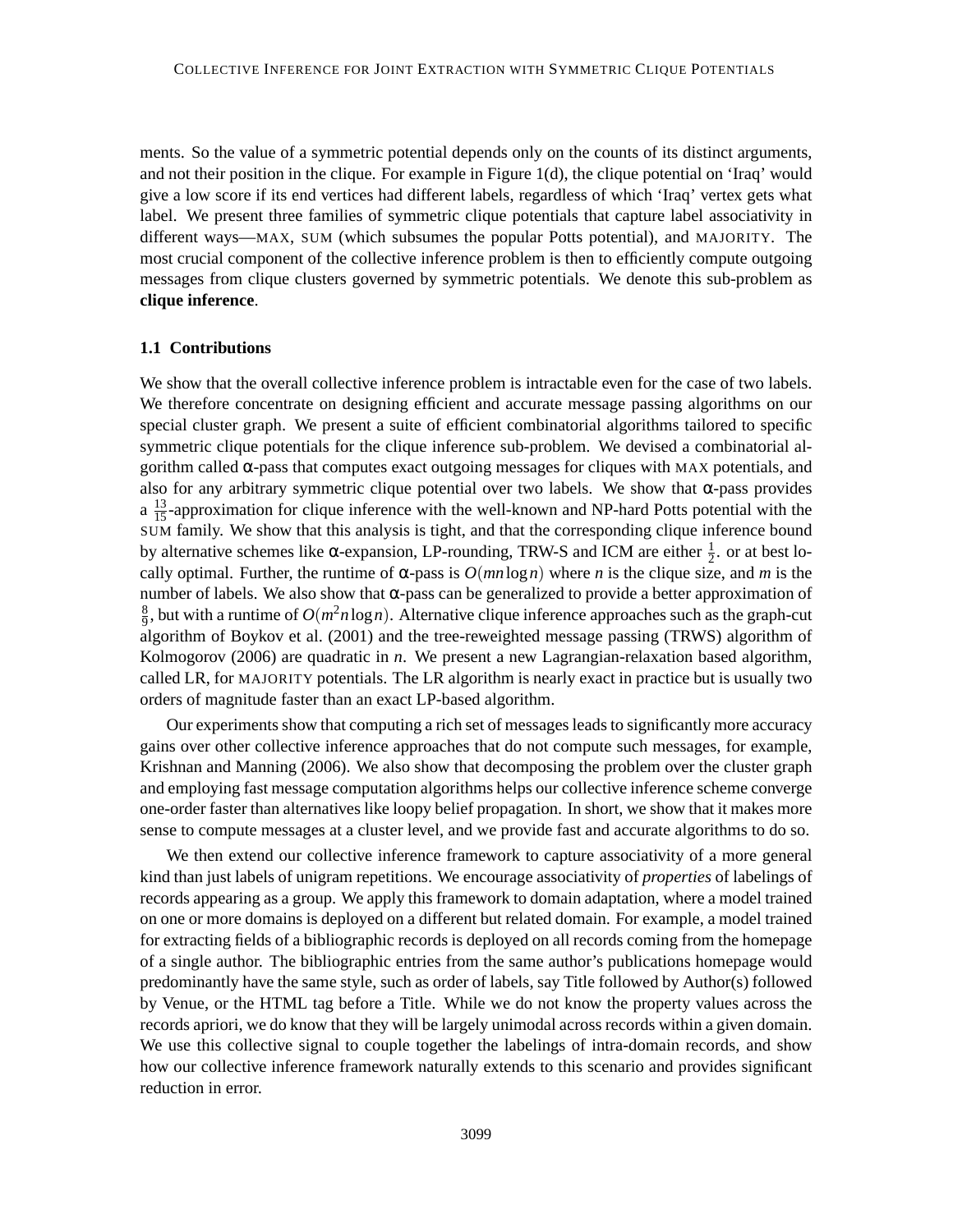

Figure 1: Various models for named-entity recognition illustrated on a small corpus. Figure 1(e) shows the cluster graph for the collective model of (d) with one cluster per sentence (shown as flat chains), and one cluster per associative clique (shown as big circles).

At this point, we note that our previous work (Gupta et al., 2007) focused primarily on the  $\alpha$ pass algorithm along with a sketch of some of its properties. This paper presents a detailed treatment of the algorithm and its generalized version, with rigorous proofs of their approximation bounds, including some new bounds for a variant of the clique inference objective with Potts potential. In addition, new material in this paper includes the LR algorithm for the MAJORITY potential, extension of our framework to include properties-based associativity, and empirical studies of various collective inference techniques.

We also note that subsequent to our work (Gupta et al., 2007), there has been an abundance of research on higher order clique potentials in last few years, primarily by the computer vision community. While their applications and basic graph structure are different (grids vs chains), many of their ideas are highly relevant—either in terms of special algorithms for clique/collective inference (Komodakis et al., 2007a; Komodakis and Paragios, 2009; Kumar and Torr, 2008a; Werner, 2008), reduction of clique potentials to pairwise potentials (Kohli et al., 2009; Ishikawa, 2009), and special families of clique potentials (Potetz and Lee, 2008; Rother et al., 2009; Tarlow et al., 2010). We will present theoretical and empirical comparisons and draw parallels with the relevant schemes later on in this paper.

### **1.2 Outline**

In Section 2, we present the MRF model for extraction and define the collective inference problem in the traditional setup of unigrams. We show that even with this setup, collective inference remains NP-hard. In Section 3, we discuss the cluster message passing algorithm for collective inference, and introduce the *clique inference* sub-problem which formalizes the task of computing outbound messages from clique clusters. Then in Section 4, we describe the MAX, SUM, and MAJORITY families of symmetric potentials. In Section 5 we present the  $\alpha$ -pass and LR clique inference algorithms,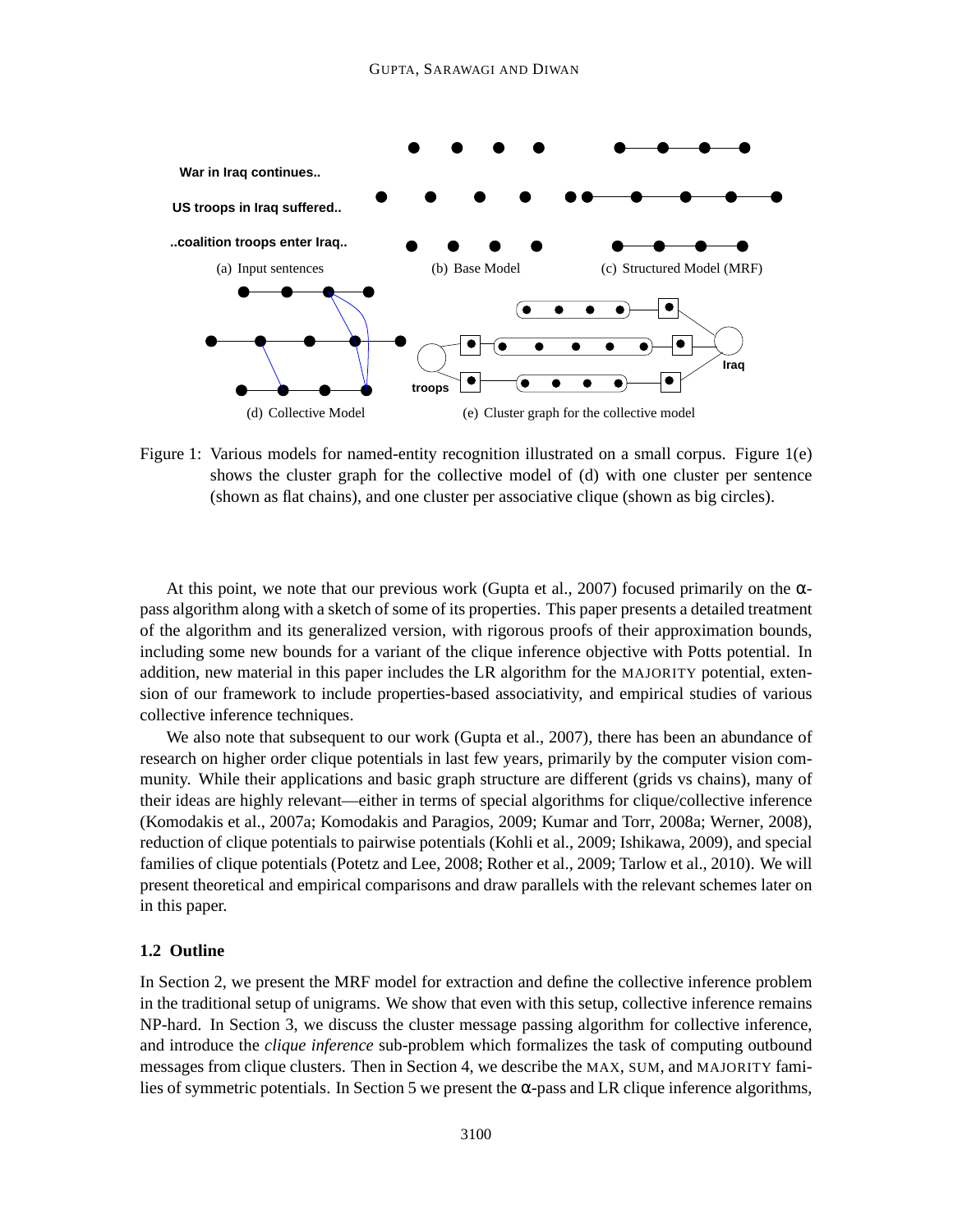and analyze their approximation quality. In Section 6, we extend our framework to capture more general associative properties. Section 7 contains experimental results of three types: (a) quality of the  $\alpha$ -pass and LR algorithms; (b) effect of modeling more general associative properties in a domain adaptation task; and (c) collective inference via cluster message passing vs alternatives. Finally, Section 8 discusses prior art and Section 9 contains conclusions and a discussion of future work.

# **2. Collective Inference with MRFs**

We now review the basic first-order MRF model for information extraction, and then formally define the collective inference problem over various coupled MRFs. We denote a sentence by bold **x**, and its labeling vector by **y**. Consequently,  $x_i$  and  $y_i$  denote the  $i^{th}$  token in **x** and its label respectively. The MRF defines a log-linear model parameterized by a weight vector **w**, where the conditional probability of a labeling is given by:

$$
\log P(\mathbf{y}|\mathbf{x},\mathbf{w}) = \sum_{i} \phi_i(y_i, y_{i-1}; \mathbf{x}, \mathbf{w}) - \log Z_{\mathbf{w}}.
$$

Here  $\phi_i(y_i, y_{i-1}; \mathbf{w})$  is the log of the potential on the edge between tokens *i* and *i* − 1, These potentials are local, that is, they depend only on the labels of the edge and  $\log Z_w$  is the normalization factor. During inference, we compute the most probable labeling of **x**:

$$
\arg\max_{\mathbf{y}} \log P(\mathbf{y}|\mathbf{x}, \mathbf{w}) = \arg\max_{\mathbf{y}} \sum_{i} \phi_i(y_i, y_{i-1}; \mathbf{x}, \mathbf{w}).
$$

If there are *m* possible labels at each token, and *n* tokens in **x**, then exact inference can be done using max-product message passing in  $O(nm^2)$  time.

We now move to the collective model whose toy example is illustrated in Figure  $1(d)$ . Let there be *N* sentences  $\{\mathbf{x}^1, \dots, \mathbf{x}^N\}$ . Correspondingly, we have *N* conditional distributions  $P(\mathbf{y}^k | \mathbf{x}^k, \mathbf{w}), k =$ 1,..., *N*. We use the shorthand  $\phi_i^k(y_i^k, y_{i-1}^k)$  to refer to  $\phi_i^k(y_i^k, y_{i-1}^k; \mathbf{x}^k, \mathbf{w})$ .

Let *t* denote a token that repeats across the sentences, and let  $\mathcal T$  denote the set of all such tokens. For a repeating token  $t$ , let  $D(t)$  be the set of all (sentence-id, token-id) locations where it occurs in the *N* sentences, that is,  $D(t) = \{(k, i) | x_i^k = t\}$ . We express the conformance in the label assigned to positions in  $D(t)$  with a higher order clique potential  $C_t({y_i^k}_{k,i) \in D(t)}$ . Our collective MRF model that couples sentences using unigrams is then given by (up to a normalization constant):

$$
\log P(\{\mathbf{y}^{k}\}_{k=1}^{N}|\{\mathbf{x}^{k}\}_{k=1}^{N},\mathbf{w}) \approx \sum_{k=1}^{N} \log P(\mathbf{y}^{k}|\mathbf{x}^{k},\mathbf{w}) + \sum_{t \in \mathcal{T}} \mathbf{C}_{t}(\{y_{i}^{k}\}_{(k,i) \in D(t)})
$$
(1)  

$$
\approx \left(\sum_{k=1}^{N} \sum_{i=1}^{|\mathbf{x}^{k}|} \phi_{i}^{k}(y_{i}^{k},y_{i-1}^{k})\right) + \sum_{t \in \mathcal{T}} \mathbf{C}_{t}(\{y_{i}^{k}\}_{(k,i) \in D(t)}).
$$

The clique potential  $C_t$  has two important properties: First, it is invariant under any permutation of its arguments—that is, it is a *symmetric* function of its input. Thus, if there are *m* possible labels, we can represent the arguments with an  $m$ -bin histogram. For example, if  $m = 3$  and input is  $\{1,2,1,1,2,3,2\}$ , then  $C_t(S)$  depends on the 3-bin histogram with values 3,3,1. Second,  $C_t$  is *associative*—that is, it favors agreement of labels in its argument set, and it maximized when all arguments have the same label.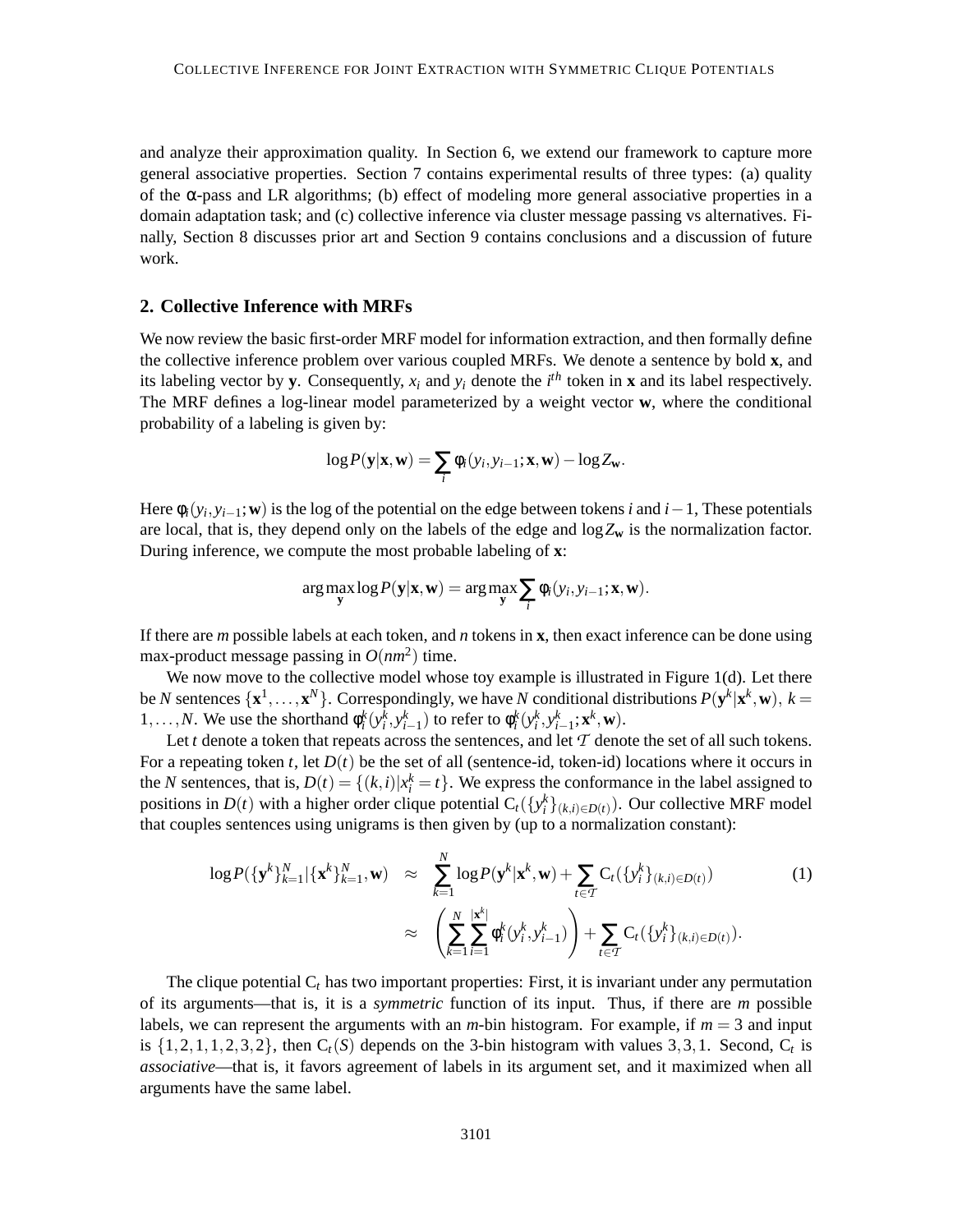All collective extraction methods proposed in the literature fit the above framework. The earliest and the most popular collective model used associative potentials over every pair of occurrences of *t* (Sutton and McCallum, 2004; Finkel et al., 2005). This pairwise potential was a Potts potential—1 if the pair had matching labels and  $0$  otherwise. Clearly, we can define an appropriate  $C_t$  that mimics this behavior while staying symmetric. Consider the clique potential:

$$
C_t(\{y_i^k | (k,i) \in D(t)\}) = \sum_{(k,i), (l,j) \in D(t)} \delta(y_i^k = y_j^l).
$$

This is equivalent to all the pairwise potentials for *t*. Also, using the histogram view, this can be re-written up to a constant as  $\sum_{\alpha=1}^{m} n_{\alpha}^2$ , where  $n_{\alpha}$  is the bin count for label  $\alpha$  in the histogram corresponding to  $\{y_i^k | (k, i) \in D(t)\}$ . Other known collective models like the ones proposed by Lu and Getoor (2003) and Krishnan and Manning (2006) can also be cast using the 'Majority' symmetric clique potential as we shall see in later sections.

Having defined our collective model, and shown that it subsumes popular collective models, we are ready to define the collective inference objective.

**Definition 1** (Collective Inference) *Collective inference is the task of finding labelings*  $\mathbf{y}^1, \ldots, \mathbf{y}^N$ *that jointly maximize the probability of the collective model (Equation 1):*

$$
\arg \max_{\mathbf{y}^1, \dots, \mathbf{y}^N} \left( \sum_{k=1}^N \sum_{i=1}^{|\mathbf{x}^k|} \phi_i^k(y_i^k, y_{i-1}^k) \right) + \sum_{t \in \mathcal{T}} C_t(\{y_i^k\}_{(k,i) \in D(t)}).
$$
 (2)

In general terms, collective inference corresponds to labeling the nodes of a generic cyclic graph. However, our graph has a special structure—it is composed of chains and cliques, and although the intra-chain edge potentials φ can be arbitrary, the clique potentials are associative and symmetric. However we next prove that even in this setup, collective inference is NP-hard.

#### **Theorem 2** *The collective inference problem is NP-hard even with just two labels.*

**Proof** We reduce the well-known NP-hard problem of finding MAX-CUTs in an arbitrary graph *G* to our collective inference problem (called CI). For each node  $u \in G$  define a 2-node chain  $u_1 u_2$  in CI where each node can take binary labels and with edge potential  $\phi^u(y, y') = M\delta(y \neq y')$ . *M* is a large positive number  $> 2E$ , where E is the number of edges in G. For an edge  $(u, v) \in G$ , we add three cliques:  $(u_1, v_1), (u_1, v_2)$  and  $(u_2, v_1)$ . All three clique potentials are  $C_t({y, y'}) = \delta(y = y')$ .

The key observation is that *G* has a cut of size  $\geq k$  iff CI has a map score of  $\geq Mn + E + k$  where *n* is the number of nodes in *G*.

Suppose *G* has a cut  $(A, B)$  of size  $\geq k$ . Define a labeling in CI where all variables in  $A' \triangleq$  $\{v_1 | v \in A\} \cup \{v_2 | v \in B\}$  are labeled 0 and the rest *B*' are labeled 1. Then for every  $u \in G$ ,  $(u_1, u_2)$ are labeled differently, thus the total contribution from the edge potentials within chains of CI is *Mn*. For an edge  $(u, v) \in G$  that is part of the cut  $(A, B)$  with  $u \in A, v \in B$ , two cliques  $(u_1, v_2)$ and  $(u_2, v_1)$  have both their arguments labeled the same whereas for all other edges only one of the cliques  $(u_1, v_1)$  reaches such conformance. Thus, the total contribution from clique potentials is  $E + k$ . The converse holds the same way. Since *M* is sufficiently large, the edge  $(u_1, u_2)$  in CI will always have both ends labeled differently. So given a labeling in CI, we can define a cut in *G* by the subset of vertices  $\nu$  for which  $\nu_1$  is labeled 0 in CI.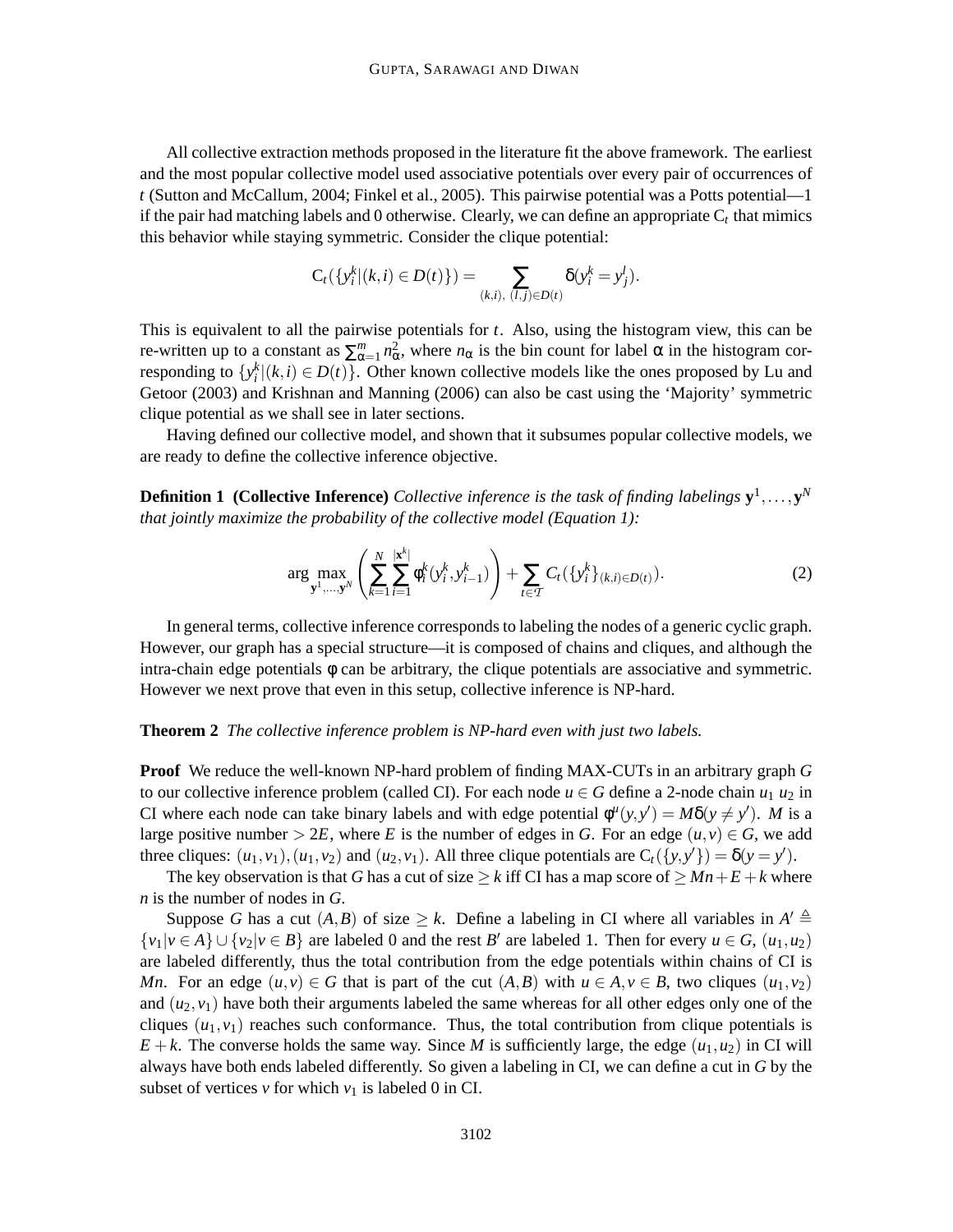At this point we note that our collective inference objective is related to various bodies of work on joint inference, primarily in computer vision tasks. For the sake of continuity we defer our discussion of all related work to Section 8 and instead present our framework for maximizing the collective inference objective.

 $\blacksquare$ 

# **3. Cluster Graph based Collective Inference Framework**

Having established that optimizing the objective in Equation 2 is NP-hard, one natural choice for approximating it is ordinary pairwise belief propagation on the collective graphical model. This involves passing messages along edges inside the chains, as well as along the clique edges. However this approach is not suitable due to many reasons. First, some symmetric potentials like the Majority potential cannot be decomposed along the clique edges, so we cannot compute the corresponding messages. Second, the approach does not exploit the special nature of the clusters and the symmetric potentials. Third, this approach is not tenable if we wish to extend the framework to capture associativities of more general properties of the kind discussed in Section 6.

Hence we adopt message passing on a special cluster graph where every chain and clique corresponds to a cluster. The clique cluster for a unigram is adjacent to all the chains that contain that unigram, as shown via singleton separator vertices in Figure 1(e). This setup of message passing on the cluster graph allows us to exploit potential-specific algorithms at the cliques, and at the same time work with any arbitrary symmetric clique potentials. Cluster graphs have been used effectively for message passing elsewhere as well (Yedidia et al., 2003; Duchi et al., 2007).

Let  $m_{k\to t}$  and  $m_{t\to k}$  denote message vectors from chain *k* to an incident clique *t* and vice-versa. A chain is said to be incident on a clique if there exists a position *j* in chain *k* which matches term *t*, that is,  $(k, j) \in D(t)$ . We assume that  $D(t)$  is created such that from any chain only one position belongs to it. We next discuss how these messages are computed.

## **3.1 Message from an Instance to a Clique**

The message  $m_{k\to t}(y)$  for a  $(k, j) \in D(t)$  is given by:

$$
m_{k\to t}(y) = \max_{\mathbf{y}^k : y_j^k = y} \left( \sum_{i=1}^{|\mathbf{x}^k|} \phi^k(y_i^k, y_{i-1}^k) + \sum_{t' \neq t \in T, (k, j') \in D(t')} m_{t' \to k}(y_{j'}^k) \right).
$$

To compute  $m_{k\to t}(y)$ , we need to absorb the incoming messages from other incident cliques  $t' \neq t$ , and do the maximization while freezing the label of position *j* in chain *k* to *y* for a  $(k, j) \in D(t)$ . A clique *t'* is incident to chain *k* via only a singleton vertex so we can easily absorb the message  $m_{t' \to k}$ by including it in the node potential of this vertex. After absorption,  $m_{k\to t}$  can be computed using the same inference algorithm applicable to the chain.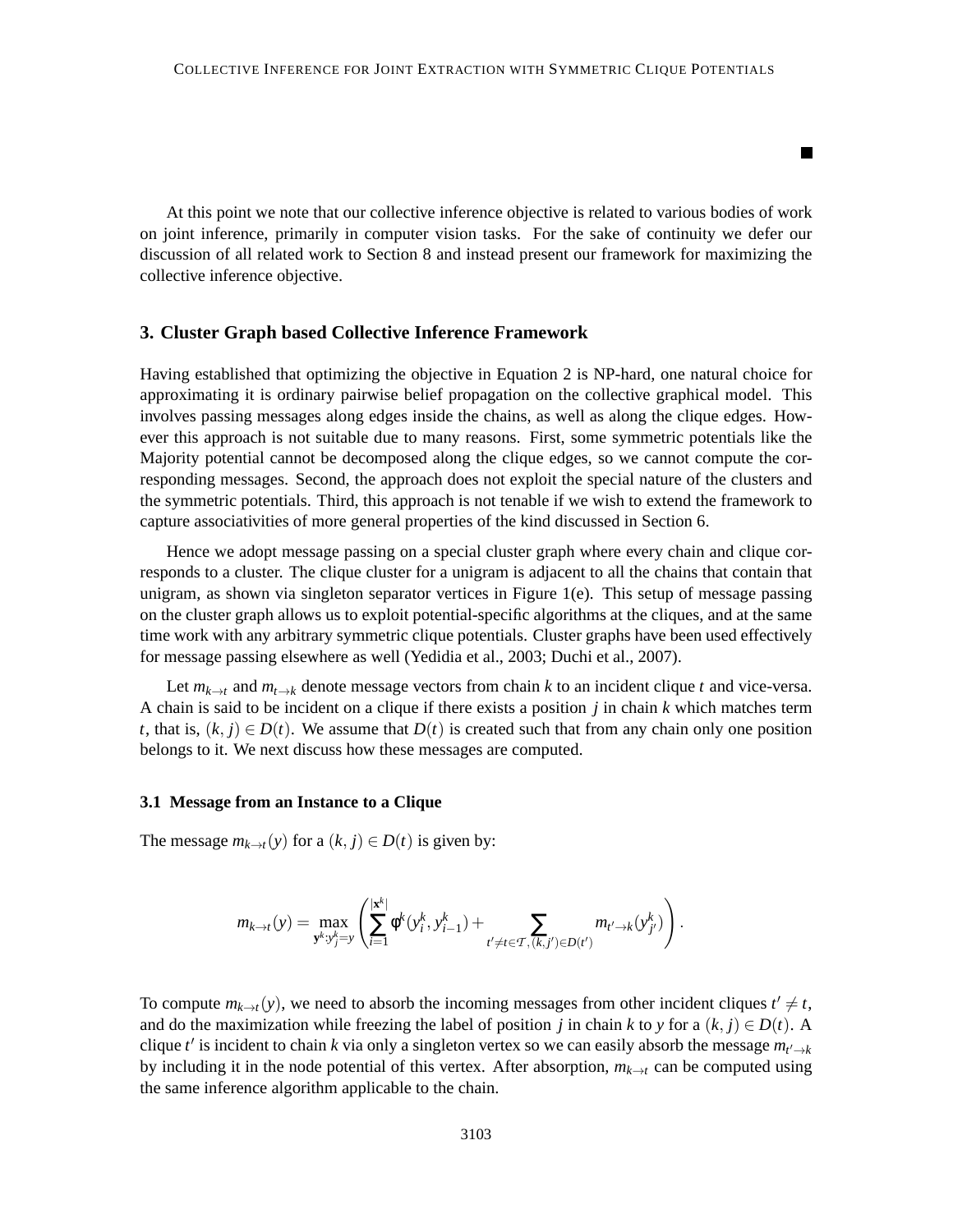### **3.2 Message from a Clique to an Instance**

The more interesting message computation is that for  $m_{t\to k}$  given a  $(k, j) \in D(t)$ . Let the clique *t* have *n* vertices. Then the message computation can be written as:

$$
m_{t\to k}(y) = \max_{(y_1,\ldots,y_k=y,\ldots,y_n)} \sum_{(k',j')\in D(t)} m_{k'\to t}(y_{k'}) + C_t(\{y_1,\ldots,y_n\}).
$$
\n(3)

The maximization in Equation 3 can be re-written as

$$
-m_{k\to t}(y) + \max_{(y_1,...,y_k=y,...,y_n)} \left( \sum_{(k',j')\in D(t)} m_{k'\to t}(y_{k'}) + C_t(\{y_1,...,y_n\}) \right). \tag{4}
$$

The maximization term is an instance of the general *clique inference problem* defined as:

**Definition 3 (Clique Inference)** *Given a clique over n vertices, with a symmetric clique potential*  $C(y_1,..., y_n)$ *, and vertex potentials*  $\Psi_{jy}$  *for all*  $j \leq n$  *and labels y. Compute a labeling of the clique vertices that maximizes:*

$$
\max_{y_1,\ldots,y_n} \sum_{j=1}^n \Psi_{jy_j} + C(y_1,\ldots,y_n). \tag{5}
$$

Thus the second term in Equation 4 can be seen as clique inference by defining  $\psi_{jy} \triangleq m_{j\to t}(y)$  and  $C \triangleq C_t$ . To compute  $m_{t\to k}(y)$ , we can solve the clique inference problem with the easily enforceable constraint  $y_k = y$ . From now on, we refer to outbound message computation at the cliques as clique inference.

### **4. Symmetric Clique Potentials**

Having established cluster message passing as our collective inference paradigm, and clique inference as our message computation tool, we turn our attention towards various families of symmetric clique potentials. As seen in Section 2, these associative clique potentials depend only on the histogram of label counts  $\{n_y|y = 1, \ldots, m\}$  over the clique,  $n_y$  being the number of clique vertices labeled *y*. Thus for ease of notation, we will denote the arguments of a symmetric potential  $C_t$  by either the vertex labels  $\mathbf{y}_t = (y_1, \dots, y_n)$  or by its corresponding count histogram  $\mathbf{n}(\mathbf{y}_t) = (n_1, \dots, n_m)$ . Here we clarify that **n** is used to denote the entire count histogram,  $n<sub>y</sub>$  to denote the count for label *y*, while *n* denotes the clique size. An associative symmetric clique potential is thus maximized when  $n<sub>y</sub> = n$  for some *y*, that is, one label is given to all the clique vertices.

We consider specific families of clique potentials, many of which are currently used in real-life tasks. In Section 5 we will look at various potential-specific exact and approximate clique inference algorithms that exploit the specific structure of the potential at a clique.

In particular, we consider the three types of symmetric clique potentials listed in Table 1. They differ in the manner in which they reward skew in the count histogram **n**.

#### **4.1** MAX **Clique Potentials**

These clique potentials are of the form:

$$
C(n_1,\ldots,n_m)=\max_{y}f_y(n_y).
$$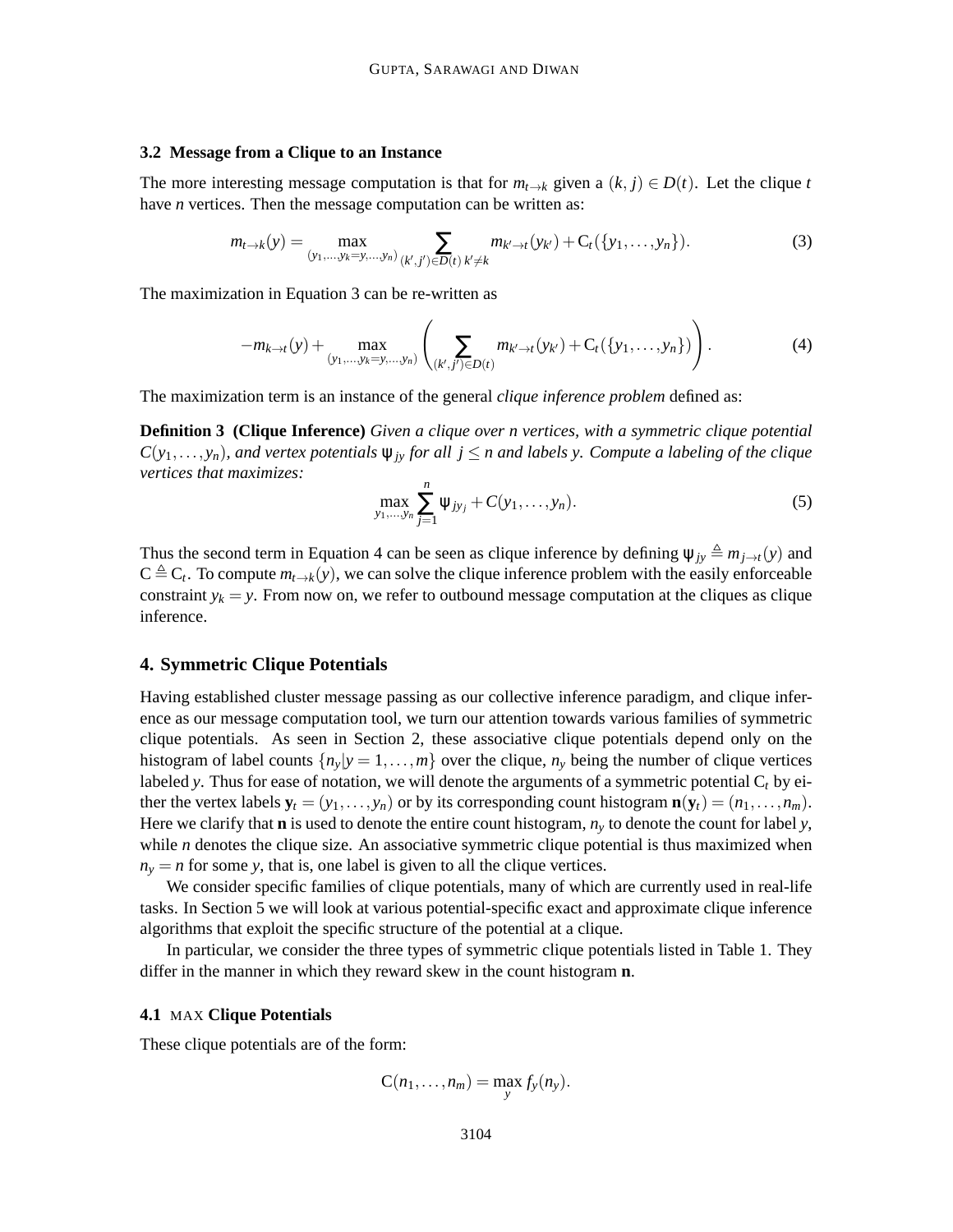### COLLECTIVE INFERENCE FOR JOINT EXTRACTION WITH SYMMETRIC CLIQUE POTENTIALS

| <b>Name</b> | Form                                                  | <b>Remarks</b>                                                    |
|-------------|-------------------------------------------------------|-------------------------------------------------------------------|
| MAX         | $\max_{y} f_{y}(n_{y})$                               | $f_y$ is a non-decreasing function.                               |
| <b>SUM</b>  | $\sum_{\rm v} f_{\rm v}(n_{\rm v})$                   | $f_v$ non-decreasing. Includes Potts = $\lambda \sum_{v} n_v^2$ . |
| MAJORITY    | $f_a(\mathbf{n})$ , where $a = \text{argmax}_{v} n_v$ | A popular form is $f_a(\mathbf{n}) = \sum_{y} w_{ay} n_y$ .       |

Table 1: Three kinds of symmetric clique potentials considered in this paper.  $\mathbf{n} = (n_1, \ldots, n_m)$  denotes the counts of various labels among the clique vertices.

for arbitrary non-decreasing functions  $f_y$ . When  $f_y(n_y) \triangleq n_y$ , we get the *makespan* clique potential which has roots in the job-scheduling literature. This potential depends only on the biggest label count and ignores the other labels. Truncated version of this potential have been recently used in computer vision (Kohli et al., 2009).

In Section 5.1, we present the α-pass algorithm that computes messages for MAX clique potentials exactly in *O*(*mn*log*n*) time. MAX potentials are tractable and relatively simpler potentials, but most importantly, they provide key insights to deal with the more complex SUM potentials.

#### **4.2** SUM **Clique Potentials**

SUM clique potentials are of the form:

$$
C(n_1,\ldots,n_m)=\sum_{y}f_y(n_y).
$$

This family of potentials includes functions that aggregate the histogram skew over bins, for example, the entropy potential where  $f_y(n_y) \propto n_y \log n_y$ . One very interesting member is the case when the well-known Potts model is applied homogeneously on all edges of a clique. Let  $\lambda > 0$  be the pairwise reward of assigning the same label to two nodes of an edge. The summation of these terms over a clique is equivalent (up to a constant) to the clique potential:

$$
C^{Potts}(n_1,\ldots,n_m)=\lambda\sum_{y}n_y^2.
$$

This corresponds to the gini entropy of the histogram. We will show that the clique inference problem is NP-hard with the above potential and provide a  $\frac{13}{15}$ -approximation in Section 5.

We note that the traditional usage of Potts is in a minimization setting, that is, edges are penalized by some cost γ if their end vertices are labeled differently. The corresponding cost version of Potts is then  $C^{\min}(y_1,..., y_n; \gamma) \triangleq \gamma \sum_{i>i} \delta(y_i \neq y_i)$ . It is easy to see that these two versions are related by:

$$
C^{Potts}(y_1,\ldots,y_n;\lambda)=\lambda n^2-C^{min}(y_1,\ldots,y_n;2\lambda).
$$

We show that our algorithm provides a  $\frac{3}{2}$  approximation for the minimization version of the problem.

#### **4.3** MAJORITY **Clique Potentials**

A MAJORITY potential is defined as:

$$
C(n_1, \dots, n_m) = f_a(\mathbf{n}), \ a = \operatorname{argmax}_y n_y. \tag{6}
$$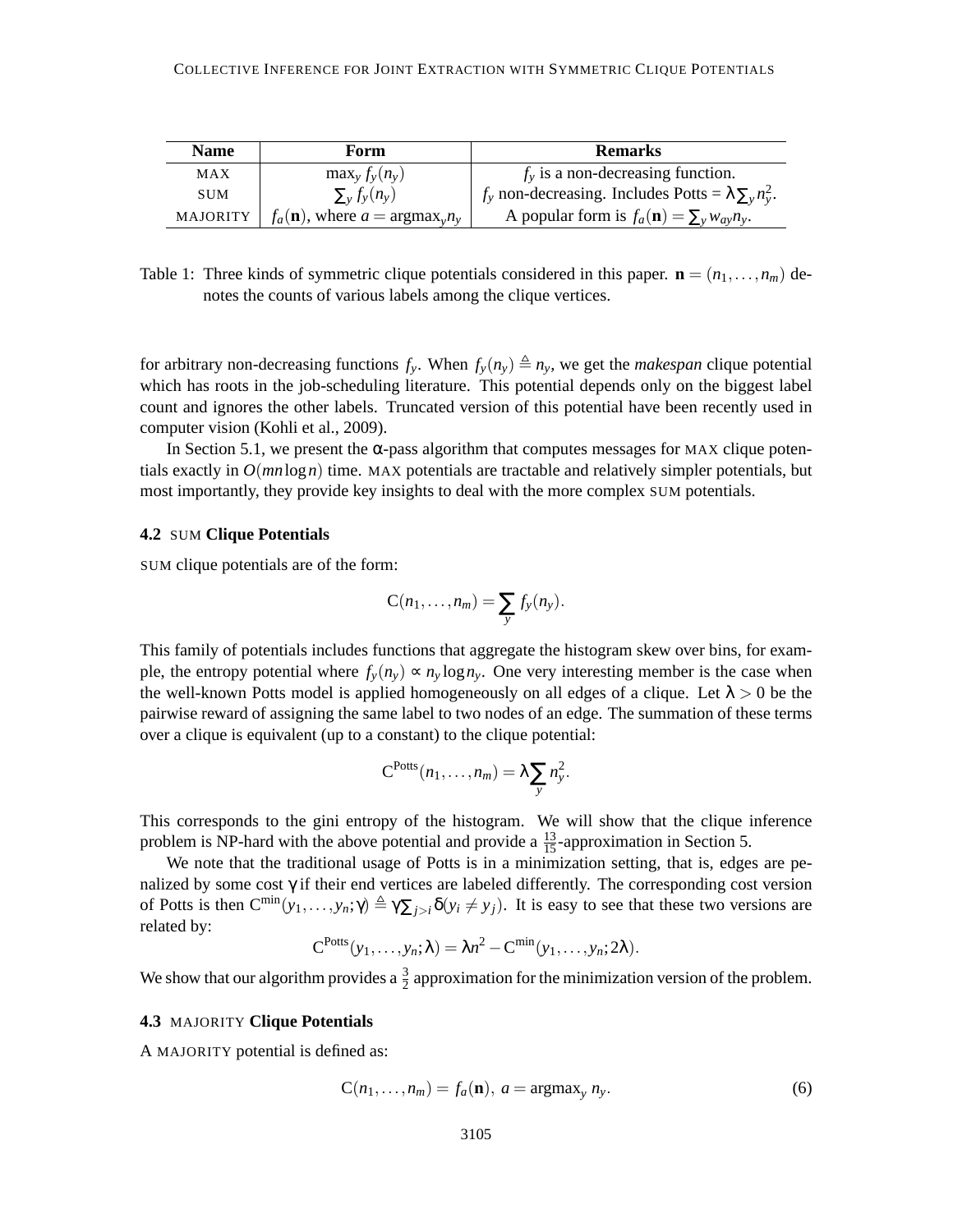An important special subclass is the linear majority potentials defined as:

$$
C^{Maj} = \sum_{y} w_{ay} n_y, \ a = \argmax_{y} n_y.
$$

This potential has been used for a variety of tasks such as link-based classification of web-pages (Lu and Getoor, 2003) and named-entity extraction (Krishnan and Manning, 2006). The role of the parameters  $w_{av}$  is to capture the co-existence of some label pairs in the same clique. Co-existence allows us to downplay 'strict associativity' viz. it permits a few cliques vertices to have similar but not necessarily the same labels. For example, consider a clique made from occurrences of the unigram 'America'. However, some occurrences of America correspond to Location, while others might correspond to an Organization, say Bank of America. Also, it is rare for a location name to be shared with a person name. This can be captured by allowing a higher value of  $w_{\alpha y}$  for the (Location, Organization) pair than for the (Location, Person) pair.

Unlike Potts potential, MAJORITY potential cannot be represented using edge potentials. We will present an exact polynomial time algorithm and several efficient approximations in Section 5.3.

### **5. Algorithms for Clique Inference**

We will use  $F(y_1,..., y_n)$  to denote the clique inference objective in Equation 5. As short-hand, we will denote  $F(y_1,..., y_n)$  by  $F(y) = \psi(y) + C(y)$ , where  $\psi(y)$  is the vertex score (i.e., node potential) of the clique labeling **y** and the second term is the clique score (i.e., clique potential). Wlog assume that all the vertex terms ψ*iy* are positive. Otherwise a constant can be added to all of them and that will not affect the maximization. The MAP clique labeling will be denoted by **y** ∗ , and **y**ˆ will denote a possibly sub-optimal labeling.

We show that the clique inference is easy for *any* C() with just two labels and in Section 5.1 we present an exact algorithm called  $\alpha$ -pass for this case. We show that the same algorithm generalizes to give an exact solution for MAX potentials. We address the SUM and MAJORITY clique potentials respectively in Sections 5.2 and 5.3. Finally, in Section 5.4 we show how to extend the clique inference algorithms to efficiently batch the computation of multiple max-marginals.

#### **5.1** α**-pass Algorithm**

We begin with MAX potentials. Recall that a MAX potential is of the form  $C(\mathbf{n}(\mathbf{y})) = \max_{y} f_{y}(n_{y})$ . We propose an exact inference procedure called  $\alpha$ -pass (Algorithm 1) for such potentials.

The  $\alpha$ -pass algorithm guesses that the dominant label in  $y^*$  is  $\alpha$ , with a count of *k*. Of course we do not know  $\alpha$  or k so all  $(\alpha, k)$  combinations are tried out. For each  $(\alpha, k)$  combination,  $\alpha$ -pass computes the best  $k$  vertices to assign the label  $\alpha$ . These  $k$  vertices are obtained by sorting all the vertices according to the criteria  $\psi_{\alpha}$  – max<sub> $\beta \neq \alpha \psi_{\beta}$ , and picking the top-*k* vertices. Every remaining</sub> vertex *u* is labeled with the best non-α label as per the vertex score, that is, with argmax<sub>β</sub> $ψ<sub>u</sub>β$ . Let  $\hat{\mathbf{y}}^{\alpha k}$  denote the clique labeling thus obtained in the  $(\alpha, k)^{th}$  combination. Trying out all  $(\alpha, k)$ combinations,  $\alpha$ -pass returns the  $\hat{\mathbf{y}}^{\alpha k}$  whose score  $F(\hat{\mathbf{y}}^{\alpha k})$  is the highest.

It is straightforward to see that  $\alpha$ -pass runs in  $O(mn \log n)$  time by incrementally computing  $F(\hat{\mathbf{y}}^{\alpha(k)})$  from  $F(\hat{\mathbf{y}}^{\alpha(k-1)})$ , that is, for each  $\alpha$ , we can sort the vertices just once for all  $k = 1, ..., n$ . For clique potentials that are decomposable over the edges, as in Potts, this runtime is much better than ordinary belief propagation, which would cost  $O(m^2n^2)$ .

We now look at properties of  $\alpha$ -pass.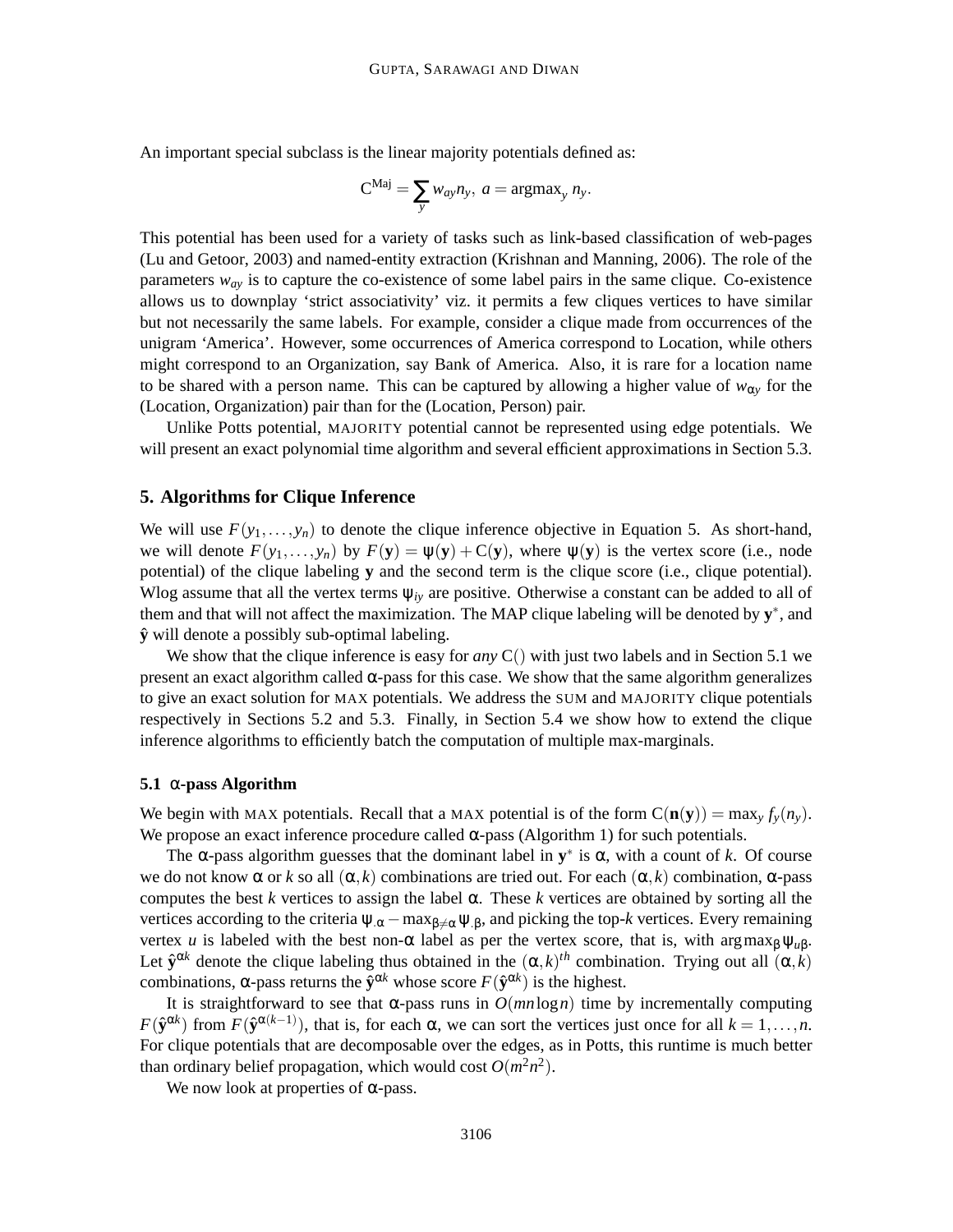```
Input: Vertex scores ψ, Clique Potential C
Output: Labeling \hat{y}Best = -\infty;foreach label \alpha \in \{1, \ldots, m\} do
     Sort the vertices in descending order according to the metric \psi_{\alpha} – max_{\beta \neq \alpha} \psi_{\beta};
     foreach k \in \{1, \ldots, n\} do
          Assign the first k sorted vertices the label \alpha;
          Assign the remaining vertices their individual best non-\alpha label;
          s \leftarrow score of this labeling under F();
          if s > Best then
               Best \leftarrow s;
               \hat{\mathbf{y}} \leftarrow current labeling;
          end
     end
end
return yˆ;
```
**Algorithm 1**: The  $\alpha$ -pass algorithm

**Claim 5.1** *Assignment*  $\hat{y}^{\alpha k}$  *has the maximum vertex score over all* **y** *where k vertices are assigned*  $label \alpha$ *, that is,*  $\psi(\hat{\mathbf{y}}^{\alpha k}) = max_{\mathbf{y}:n_{\alpha}(\mathbf{y})=k} \psi(\mathbf{y})$ *.* 

**Claim 5.2** *For* MAX *potentials,*  $C(\hat{\mathbf{y}}^{\alpha k}) \ge f_{\alpha}(k)$ *.* 

**Proof** Label  $\alpha$  has a count of *k* and the MAX potential considers the maximum over all label counts, which is at least *k*. **I** 

**Theorem 4** *The* α*-pass algorithm solves the clique inference problem exactly for* MAX *clique potentials in O*(*mn*log*n*) *time.*

**Proof** Let  $y^*$  be the true MAP and let  $\beta = \argmax_y f_y(n_y(y^*)), \ell = n_\beta(y^*)$ . Let  $\hat{y}$  be the labeling returned by α-pass. We have:

$$
F(\hat{\mathbf{y}}) = \max_{1 \leq \alpha \leq m, 1 \leq k \leq n} F(\hat{\mathbf{y}}^{\alpha k})
$$
  
\n
$$
\geq F(\hat{\mathbf{y}}^{\beta \ell})
$$
  
\n
$$
= \psi(\hat{\mathbf{y}}^{\beta \ell}) + C(\hat{\mathbf{y}}^{\beta \ell})
$$
  
\n
$$
\geq \psi(\hat{\mathbf{y}}^{\beta \ell}) + f_{\beta}(\ell) \quad \text{(by Claim 5.2)}
$$
  
\n
$$
= \psi(\hat{\mathbf{y}}^{\beta \ell}) + C(\mathbf{y}^*)
$$
  
\n
$$
\geq \psi(\mathbf{y}^*) + C(\mathbf{y}^*) \quad \text{(by Claim 5.1)}
$$
  
\n
$$
= F(\mathbf{y}^*).
$$

Although we had initially designed the  $\alpha$ -pass algorithm for MAX potentials, a similar argument can be used to show that α-pass performs exact clique inference for *any* arbitrary symmetric potential when we have two labels.

**Claim 5.3** α*-pass is exact for arbitrary symmetric potentials over two labels.*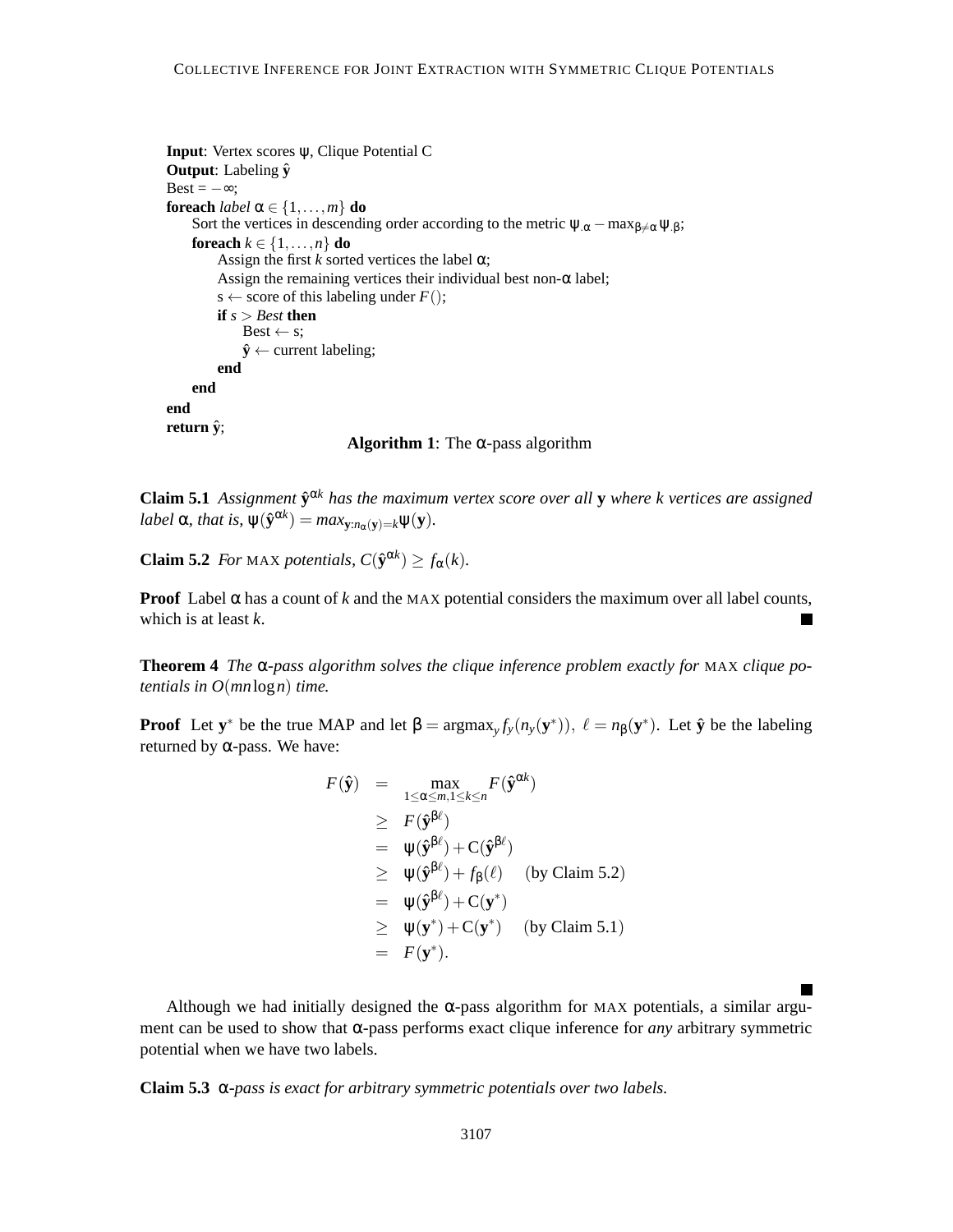**Proof** Let the MAP **y**<sup>\*</sup> have label counts  $n_1$  and  $n - n_1$ , and a vertex score of  $\psi(\mathbf{y}^*)$ . Let  $\hat{\mathbf{y}}$ be the labeling returned by  $\alpha$ -pass. Then we get  $F(\hat{y}) \ge F(\hat{y}^{1n_1}) = \psi(\hat{y}^{1n_1}) + C(n_1, n - n_1) \ge$  $\Psi(\mathbf{y}^*) + C(n_1, n - n_1) = F(\mathbf{y}^*)$ . Since *C* is arbitrary, the result follows.

We also note that in some real-life tasks the vertex terms tend to heavily dominate the clique term. In such a case too,  $\alpha$ -pass will provide an exact solution. This follows immediately from Claim 5.1 and the observation that  $F(y) \approx \psi(y)$ .

#### **5.2 Clique Inference for** SUM **Potentials**

We focus on the Potts potential, the most popular member of the SUM family. Potts potential is given by  $C^{Potts}(\mathbf{y}) = \lambda \sum_{y} n_y^2$  and the clique inference objective is:

$$
\max_{y_1, \dots, y_n} \sum_{j=1}^n \Psi_{jy_j} + \lambda \sum_{y} n_y^2.
$$
 (7)

In the above,  $\lambda > 0$  since we are interested in the associative case which encourages agreement among labels. It is well known that inference with Potts potentials over general graphs, is NP-hard (Boykov et al., 2001) when number of labels is  $> 2$  even with  $\lambda > 0$ . So we will first show that the task remains NP-hard even for cliques. Then, we will prove that  $\alpha$ -pass achieves an approximation ratio of  $\frac{4}{5}$ , followed by a more complex proof for a better and tight approximation ratio of  $\frac{13}{15}$ . We will then generalize the  $\alpha$ -pass algorithm, which will result in an improved ratio of  $\frac{8}{9}$  at a cost of higher runtime. In contrast, the α-expansion algorithm of Boykov et al. (2001) will be shown to have a ratio of only  $\frac{1}{2}$ .

**Theorem 5** *When*  $C(y) = \lambda \sum_{y} n_{y}^{2}, \lambda > 0$ , clique inference is NP-hard.

**Proof** We prove hardness by reduction from the NP-complete *Exact Cover by 3-sets* problem (Papadimitriou and Steiglitz, 1982). In an instance of Exact Cover by 3-sets, we are given a universe *U* of elements, a set *S* of subsets of *U* where each subset has three elements, and the goal is to find  $S' \subseteq S$  that covers *U*, while minimizing  $|S'|$ . We create an instance of clique inference as follows. We let elements of *U* correspond to vertices, and each set in *S* to a label. Assign  $\psi_{iv} = 2n\lambda$  if element *i* belongs to set *y*, and zero otherwise (set  $\lambda > 0$  arbitrarily). Consider the problem of deciding if exactly  $\frac{n}{3}$  out of *m* subsets cover *U*. The MAP score in the constructed clique inference instance will be  $(2n^2 + 3^2 \frac{n}{3})\lambda$  iff we can find an exact cover.

The above proof establishes that there cannot be an algorithm that is polynomial in both *n* and *m*. But we have not ruled out algorithms with complexity that is polynomial in *n* but exponential in *m*, say of the form  $O(2^m n^k)$  for a constant *k*.

We next analyze the approximation guarantees provided by the  $\alpha$ -pass algorithm. We first present an easy proof for a weaker bound of  $\frac{4}{5}$  and then move on to a more detailed proof for <sup>13</sup>/<sub>15</sub>. Recall that the optimal labeling is **y**<sup>∗</sup> and the labeling output by α-pass is **ŷ**.

**Theorem 6**  $F(\hat{\mathbf{y}}) \geq \frac{4}{5}$  $\frac{4}{5}F({\bf y}^*)$ .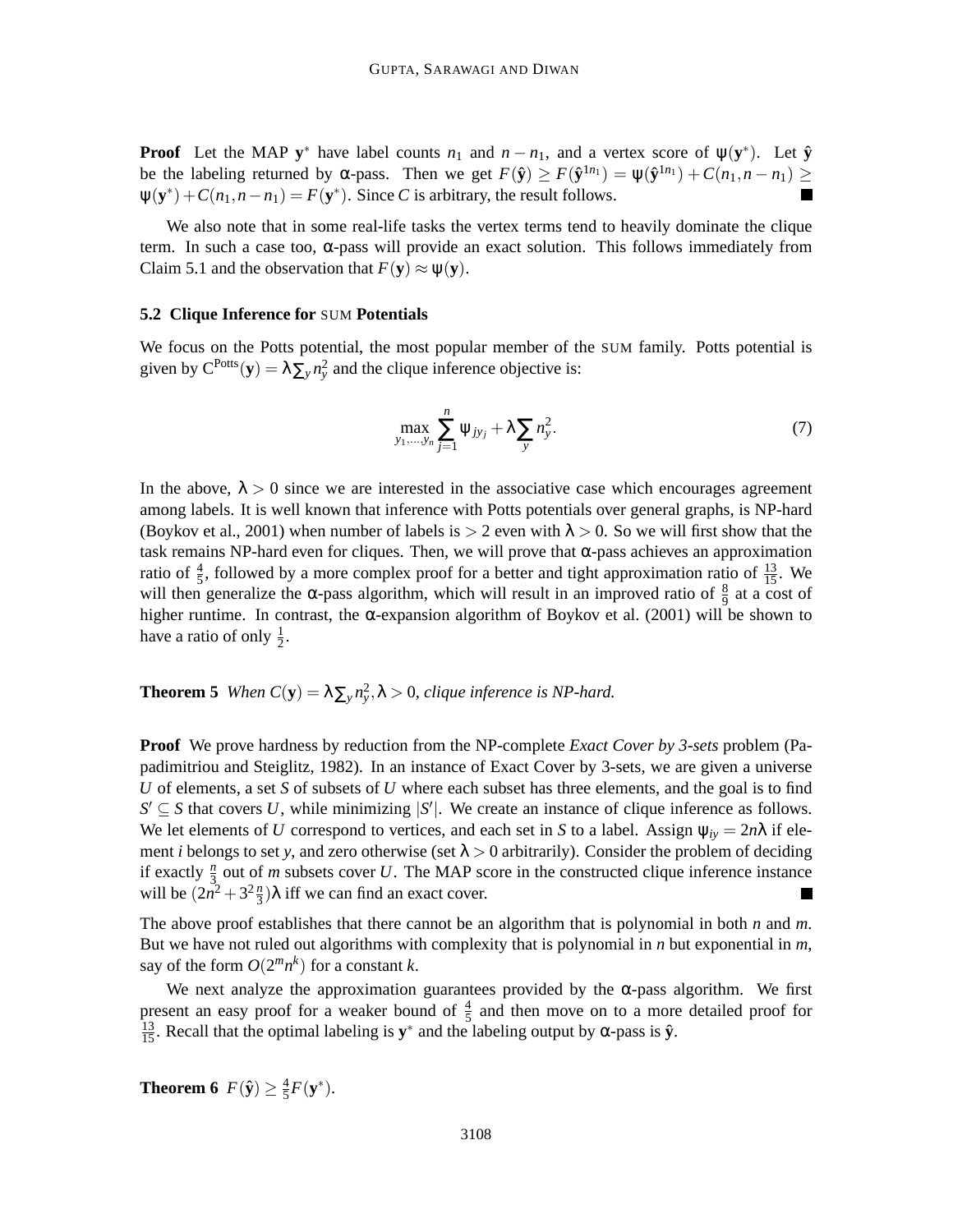**Proof** Without loss of generality assume that the label counts of  $y^*$  are  $n_1 \ge n_2 \ge \ldots \ge n_m$ . Then  $C(\mathbf{y}^*) = \lambda \sum_{y} n_y^2 \leq \lambda n_1 \sum_{y} n_y = \lambda n n_1.$ 

$$
F(\hat{\mathbf{y}}) \geq F(\hat{\mathbf{y}}^{1n_1}) = \psi(\hat{\mathbf{y}}^{1n_1}) + C(\hat{\mathbf{y}}^{1n_1})
$$
  
\n
$$
\geq \psi(\mathbf{y}^*) + C(\hat{\mathbf{y}}^{1n_1}) \text{ (from Claim 5.1)}
$$
  
\n
$$
\geq \psi(\mathbf{y}^*) + \lambda n_1^2 \text{ (since } \lambda > 0)
$$
  
\n
$$
\geq \psi(\mathbf{y}^*) + C(\mathbf{y}^*) - \lambda n_1 n + \lambda n_1^2
$$
  
\n
$$
\geq F(\mathbf{y}^*) - \lambda n^2/4.
$$
 (8)

۰

Now consider the two cases where  $F(y^*) \geq \frac{5}{4}$  $\frac{5}{4}$ λ*n*<sup>2</sup> and *F*(**y**<sup>\*</sup>) <  $\frac{5}{4}$  $\frac{5}{4}\lambda n^2$ . For the first case we get from above that  $F(\hat{\mathbf{y}}) \ge F(\mathbf{y}^*) - \lambda n^2/4 \ge \frac{4}{5}$  $\frac{4}{5}F(\mathbf{y}^*)$ . For the second case, we know that the score  $F(\hat{\mathbf{y}}^{mn})$ where we assign all vertices the last label is at least  $\lambda n^2$  (because all vertex scores are assumed to be non-negative) and thus  $F(\hat{\mathbf{y}}) \ge \frac{4}{5}$  $\frac{4}{5}F({\bf y}^*)$ .

We stress that non-negativity of the vertex scores is important for the multiplicative bound of  $\frac{4}{5}$ , else one can construct examples where  $F(y^*) = 0$ . At the same time, Equation 8 provides a useful additive bound that holds for arbitrary vertex scores.

We now state the more involved proof for showing that  $\alpha$ -pass actually provides a tight approximation bound of  $\frac{13}{15}$  for clique inference with Potts when the vertex scores are non-negative.

**Theorem 7**  $F(\hat{\mathbf{y}}) \geq \frac{13}{15}F(\mathbf{y}^*)$ *. Further, this ratio is tight.* 

**Proof** See Appendix A.

We next present a generalization of the  $\alpha$ -pass algorithm that provides provably better guarantees for Potts.

#### 5.2.1 GENERALIZED α-PASS ALGORITHM

In α-pass, for each label α, we go over each count *k* and find the best vertex score with *k* vertices assigned label  $\alpha$ . We generalize this to go over all label subsets of size no more than *q*, a parameter of the algorithm that is fixed based on the desired approximation guarantee.

For each label subset  $A \subseteq \{1, \ldots, m\}$  of size no more than q, and for each count k, maximize vertex scores with exactly *k* vertices assigned a label from *A*. For this, we sort the vertices in decreasing order of max<sub> $\alpha \in A$ </sub>  $\psi_{i\alpha}$  – max<sub>y</sub> $\notin A$   $\psi_{i\gamma}$ , assign the top *k* vertices their best label in *A* and the remaining their best label not in *A*. The best solution over all combinations  $(A, k)$  with  $|A| \leq q$  is returned as the final labeling  $\hat{y}$ . It is easy to see that this algorithm reduces to α-pass when  $q = 1$ .

The complexity of this algorithm is  $O(nm^q \log n)$  because there are  $\binom{m}{q}$  choices for the set *A*. In practice, we can use heuristics to prune the number of label subsets. Further, we can make the following claims about the quality of its output.

**Theorem 8** *Generalized*  $\alpha$ -pass enjoys an approximation bound of  $\frac{8}{9}$ , that is,  $F(\hat{y}) \ge \frac{8}{9}$  $\frac{8}{9}F(\mathbf{y}^*)$ .

**Proof** The bound is achieved with *q* = 2. We provide the details in Appendix A.

We *conjecture* that the bound for general *q* is  $\frac{4q}{4q+1}$ . This bound is not tight as for  $q = 1$  we have already shown that the  $\frac{4}{5}$  bound can be tightened to  $\frac{13}{15}$ . With  $q = 2$  we get a bound of  $\frac{8}{9}$  which is better than  $\frac{13}{15}$ .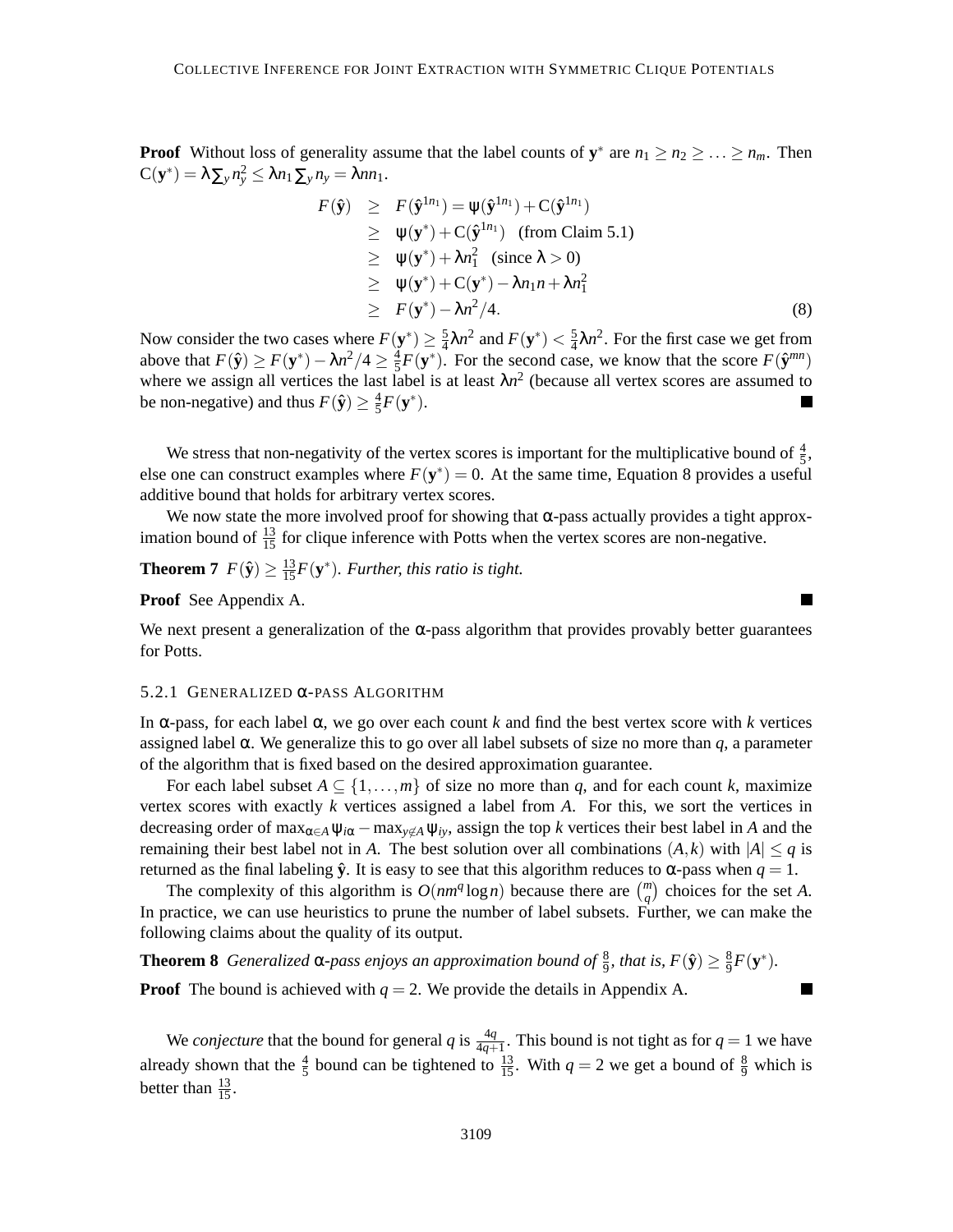## 5.2.2 α-EXPANSION ALGORITHM

In general graphs, a popular method that provides the approximation guarantee of 1/2 for the Potts model is the graph-cut based  $\alpha$ -expansion algorithm (Boykov et al., 2001). We explore the behavior of this algorithm for clique inference with Potts potentials.

In this scheme, we start with any initial labeling—for example, all vertices are assigned the first label, as suggested in Boykov et al. (2001). Next, for each label  $\alpha$  we perform an α-expansion phase where we switch the labeling of an optimal set of vertices from their current label to  $\alpha$ . We repeat this in a round over the *m* labels, until no vertices switch their labeling in a complete round.

For graphs whose edge potentials form a metric, an optimal α-expansion move is based on the use of the mincut algorithm of Boykov et al. (2001) which for the case of cliques can be  $O(n^3)$ . We next show how to perform optimal  $\alpha$ -expansion moves more efficiently (in  $O(mn^2)$  time) for all kinds of SUM potentials.

*An*  $\alpha$ -*expansion move:* Let  $\tilde{y}$  be the labeling at the start of this move. For each label  $y \neq \alpha$  create a sorted list  $S_y$  of vertices assigned *y* in  $\tilde{y}$  in decreasing order of  $\psi_{i\alpha} - \psi_{i\gamma}$ . If in an optimal move, we move  $k_y$  vertices from *y* to α, then it is clear that we need to pick the top  $k_y$  vertices from  $S_y$ . Let  $r_i$ be the rank of a vertex *i* in  $S_y$ . Our remaining task is to decide the optimal number  $k_y$  to take from each  $S_y$ . We find these using dynamic programming. Without loss of generality assume  $\alpha = m$ . Let  $D_j(k)$  denote the best score when *k* vertices with current labels in 1... *j* switch to  $\alpha$ . We compute

$$
D_j(k) = \max_{l \leq k, l \leq n_j(\tilde{\mathbf{y}})} D_{j-1}(k-l) + f_j(n_j(\tilde{\mathbf{y}})-l) + \sum_{i': r_{i'} \leq l} \psi_{i'\alpha} + \sum_{i': r_{i'} > l} \psi_{i'j},
$$

where  $n_j$ () is the usual cardinality of label *j* in the labeling. Now we can find the optimal number of vertices to switch to  $\alpha$  as  $\arg \max_{k \leq n-n_{\alpha}(\tilde{\mathbf{v}})} D_{m-1}(k) + f_{\alpha}(k+n_{\alpha}(\tilde{\mathbf{y}})).$ 

#### 5.2.3 COMPARISON WITH EXISTING APPROXIMATION BOUNDS

As mentioned earlier, the  $C<sup>Potts</sup>$  clique potential is equivalent to the sum of Potts potentials over edges of a complete graph. For arbitrary graphs with homogeneous Potts potential on edges, the alpha expansion algorithm of Boykov et al. (2001) and the LP relaxation algorithm of Kleinberg and Tardos (2002) provide a factor of 2 approximation guarantee for a minimization version of the objective. For cliques with homogeneous edge potentials, their objective reduces to an energy-based formulation (using their notation):

$$
\min_{\mathbf{y}} \sum_{j} \theta_j(y_j) + \gamma \sum_{i,j>i} \delta(y_j \neq y_i) \equiv \min_{\mathbf{y}} \sum_{j} \theta_j(y_j) + \frac{\gamma}{2} (n^2 - \sum_{y} n_y^2), \tag{9}
$$

where  $\theta_j(y_j)$  denotes node energy and is assumed to be positive and  $\gamma$  denotes the homogeneous Potts parameter.

First we show that  $\alpha$ -expansion provides an approximation bound of 2 even for the special case of cliques. Symmetrically, we also show that the  $\alpha$ -expansion algorithm provides a bound of  $\frac{1}{2}$ for our original max-version of the clique inference problem. Next, we show that α-pass provides a bound of  $\frac{3}{2}$  for even the minimization objective above. Thus, for both the minimization and maximization objectives,  $\alpha$ -pass improves upon the guarantees obtained by existing algorithms.

**Theorem 9** *The* α*-expansion algorithm provides no better approximation guarantee than 2 for the minimization objective (9).*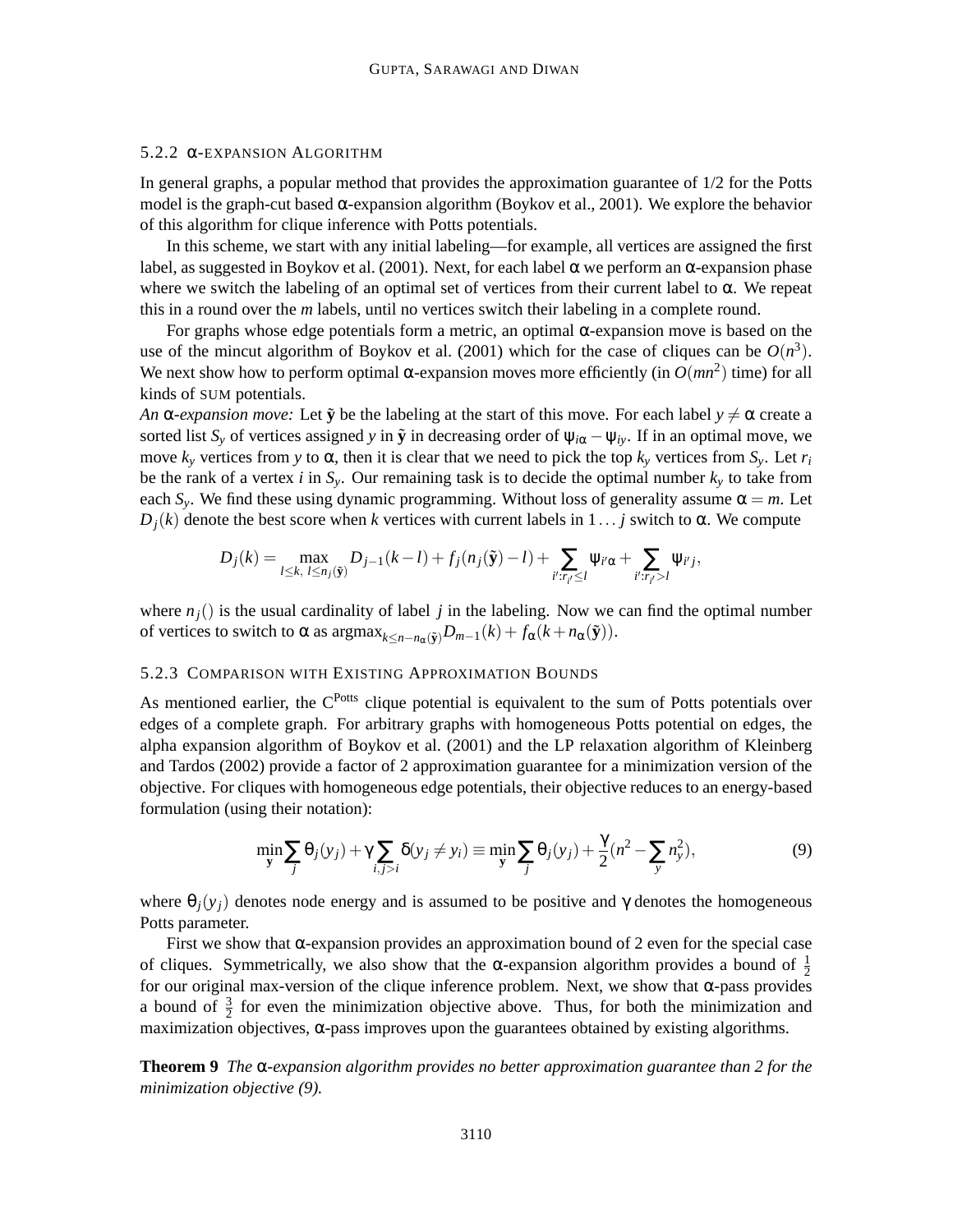**Proof** An instance where this occurs is as follows. There are *n* nodes and  $n+1$  labels  $y_0, \ldots, y_n$ . The vertex energy for  $(x_i, y_0)$  is  $2n-2$  and for  $(x_i, y_i)$  it is 0. All other vertex energies are  $\infty$ , and  $\gamma = 1$ . Suppose initially all nodes are assigned label  $y_0$ . Then the clique energy is 0 and vertex energy is  $n(2n-2)$ . Now considering any other label  $y_i$ ,  $i \geq 1$ , the optimal set of nodes to switch is just *x*<sup>*i*</sup>. But this reduces vertex energy by 2*n*−2 but increases clique energy by the same amount, so no switching is done. However the optimal solution has *x<sup>i</sup>* labeled with *y<sup>i</sup>* , which has a total energy of *n* <sup>2</sup> <sup>−</sup>*n*.

**Theorem 10** *The* α*-expansion algorithm provides no better approximation guarantee than 1/2 for the maximization objective (7).*

**Proof** Consider an instance where  $m = \sqrt{n} + 1$ , and  $\lambda = 1$ . Let  $\psi_{u_1} = 2\sqrt{n}$  for all *u*. Divide the vertices into  $\sqrt{n}$  groups of size  $\sqrt{n}$  each, and let  $\psi_{u,i+1} = 2n$  for every vertex *u* in the *i*<sup>th</sup> group. All other vertex scores are zero. Consider the solution where every vertex is assigned label 1. This labeling is locally optimal wrt any  $\alpha$ -expansion move, and its score is  $n^2(1+2/\sqrt{n})$ . However, the exact solution assigns every vertex group its label, with a score  $n^2(2+1/\sqrt{n})$ , thus giving a ratio of 1/2 in the limit.

**Theorem 11** The  $\alpha$ -pass algorithm achieves an approximation ratio of  $\frac{3}{2}$  for the minimization ob*jective 9.*

**Proof** Suppose  $k = \max_{y} n_y$  is the highest count in the optimal labeling. Consider two cases,  $k \ge n/2$ and  $k < n/2$ .

If *k* ≥ *n*/2, the clique energy is at least  $γ(n^2 - (k^2 + (n - k)^2)) = γ2k(n - k)$ . The clique energy in  $\alpha$ -pass is at most  $\gamma(2n^2 - k^2 - (n - k)) = \gamma(n - k)(n + k - 1)$ . The vertex energy in the optimal labeling cannot be smaller than that in  $\alpha$ -pass. Since  $k \geq n/2$ ,  $(n+k-1)/2k \leq 3/2$ .

If  $k \leq n/2$ , then the clique energy in the optimal labeling is at least  $\gamma(n^2 - nk) = \gamma n(n - k)$ . Therefore the ratio is again at most  $(n+k-1)/n \leq 3/2$ .

As expected, generalized  $\alpha$ -pass provides a superior approximation ratio for Objective 9.

**Theorem 12** *The generalized* α*-pass algorithm with two labels (q = 2) achieves an approximation ratio of*  $\frac{1+\sqrt{2}}{2}$  $\frac{1}{2}$  for objective 9.

**Proof** We omit the complete proof as it is quite detailed and give only a brief sketch. Wlog assume that 1 and 2 are the two most dominant labels in the optimal labeling OPT, with counts  $n_1, n_2 \leq n_1$ . Consider two solutions—one given by  $\alpha$ -pass (i.e.,  $q = 1$ ) when label 1 has count  $n_1$ , and another given by generalized  $\alpha$ -pass with  $q = 2$  when counts of labels 1 and 2 are  $n_1 + n_2$ . The node energies of these two labelings cannot be worse than that of OPT (Claim 5.1). So the approximation bound depends only on the ratios of the clique energies. Therefore wlog assume that  $\gamma = 2$  in Objective 9. The clique energies of the two solutions cannot exceed  $(n^2 - n_1^2)$  and  $(n^2 - \frac{(n_1 + n_2)^2}{2})$  $\frac{+n_2-}{2}$ ) respectively. We can now work out the two cases whether  $n_1^2 \le (n_1 + n_2)^2/2$  or not, and get the desired approximation bound through contradictions. The analysis also shows that the bound is tight, and is achieved when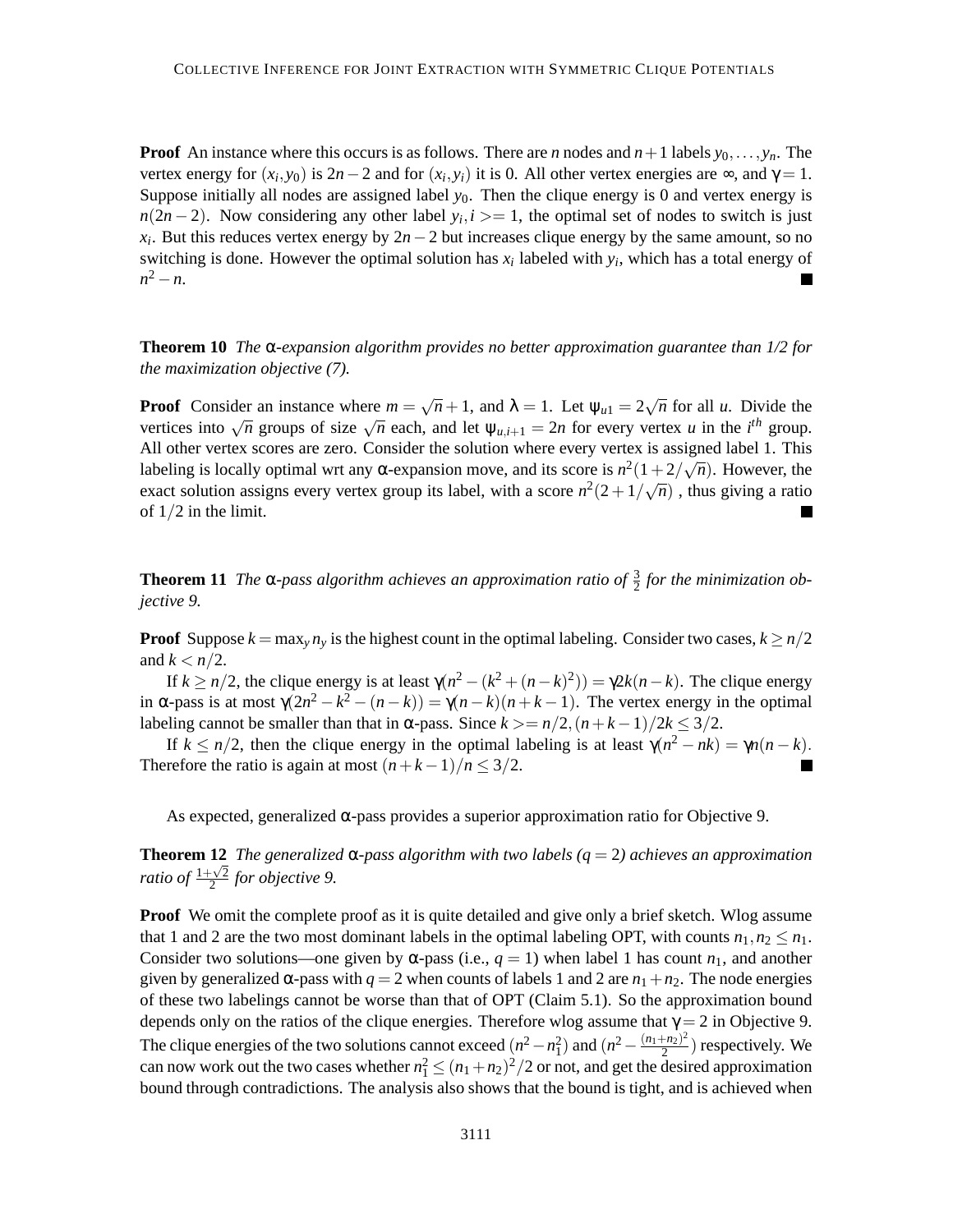**In the Second** 

 $\blacksquare$ 

$$
n_1 = n/\sqrt{2}
$$
 and  $n_2 = n - n/\sqrt{2}$ .

# 5.2.4 ENTROPY POTENTIALS AND THE α-PASS ALGORITHM

As an aside, let us explore the behavior of  $\alpha$ -pass on another family of additive potentials—entropy potentials. Entropy potentials are of the form:

$$
C(\mathbf{n}(\mathbf{y})) = \lambda \sum_{y} n_y \log n_y, \text{ where } \lambda > 0.
$$

The main reason  $\alpha$ -pass provides a good bound for Potts potentials is that it guarantees a clique potential of at least  $n_1^2$  where  $n_1$  is the count of the most dominant label in the optimal solution  $y^*$ . The quadratic term compensates for possible sub-optimality of counts of other labels. If we had a sub-quadratic term instead, say  $n_1 \log n_1$  for the entropy potentials, the same bound would not have held. In fact the following theorem shows that for entropy potentials, even though  $\alpha$ -pass guarantees a clique potential of at least  $n_1 \log n_1$ , that is not enough to provide a good approximation ratio.

**Theorem 13**  $\alpha$ -pass does not provide a bound better than  $\frac{1}{2}$  for entropy potentials.

**Proof** Consider a counter example where there are  $m = n + \log n$  labels. Divide the labels into two sets—*A* with log*n* labels and *B* with *n* labels. The vertex scores are as follows: the vertices are divided into log*n* chunks of size *n*/log*n* each. If the *j th* vertex lies in the *y th* chunk, then let it have a vertex score of log *n* with label *y* in *A* and a vertex score of log  $n + \varepsilon$  with the  $j<sup>th</sup>$  label in *B*. Let all other vertex scores be zero. Also, let  $\lambda = 1$ .

Consider the labeling which assigns the *y*<sup>th</sup> label in *A* to the *y*<sup>th</sup> chunk. Its score is  $2n \log n$ *n*loglog*n*. Now consider  $\alpha$ -pass, with  $\alpha \in A$ . Initially vertex *y* will be set to the *y*<sup>th</sup> label in *B*. The best labeling found by α-pass will assign every vertex to α, for a total score of roughly *n*+*n*log*n*. If  $\alpha \in B$ , then again the best labeling will assign everything to  $\alpha$  for a total score of roughly  $(n +$ 1)log*n*.

Thus the bound is no better than  $\frac{1}{2}$  as  $n \to \infty$ .

Thus,  $\alpha$ -pass provides good approximations when the clique potential is heavily dominated by the most dominating label. We now look at MAJORITY potentials, which are linear in the counts  ${n_y}$ *y*. Looking at Theorem 13, we expect that  $\alpha$ -pass will not have decent approximation guarantees for MAJORITY. This is indeed the case. We will prove in Section 5.3 that neither α-pass nor a natural modification of  $\alpha$ -pass enjoy good approximation guarantees.

#### **5.3 Clique Inference for** MAJORITY **Potentials**

Recall that MAJORITY potentials are of the form  $C = f_a(\mathbf{n})$ ,  $a = \text{argmax}_y n_y$ . We consider linear majority potentials where  $f_a(\mathbf{n}) = \sum_{y} w_{a} p_y$ . The matrix  $W = \{w_{yy'}\}$  is not necessarily diagonally dominant or symmetric.

We show that exact MAP for linear majority potentials can be found in polynomial time. We also present a modification to the  $\alpha$ -pass algorithm to serve as an efficient heuristic, but without approximation guarantees. Then we present a Lagrangian relaxation based approximation, whose runtime is competitive with α-pass, but which provides much more accurate solutions.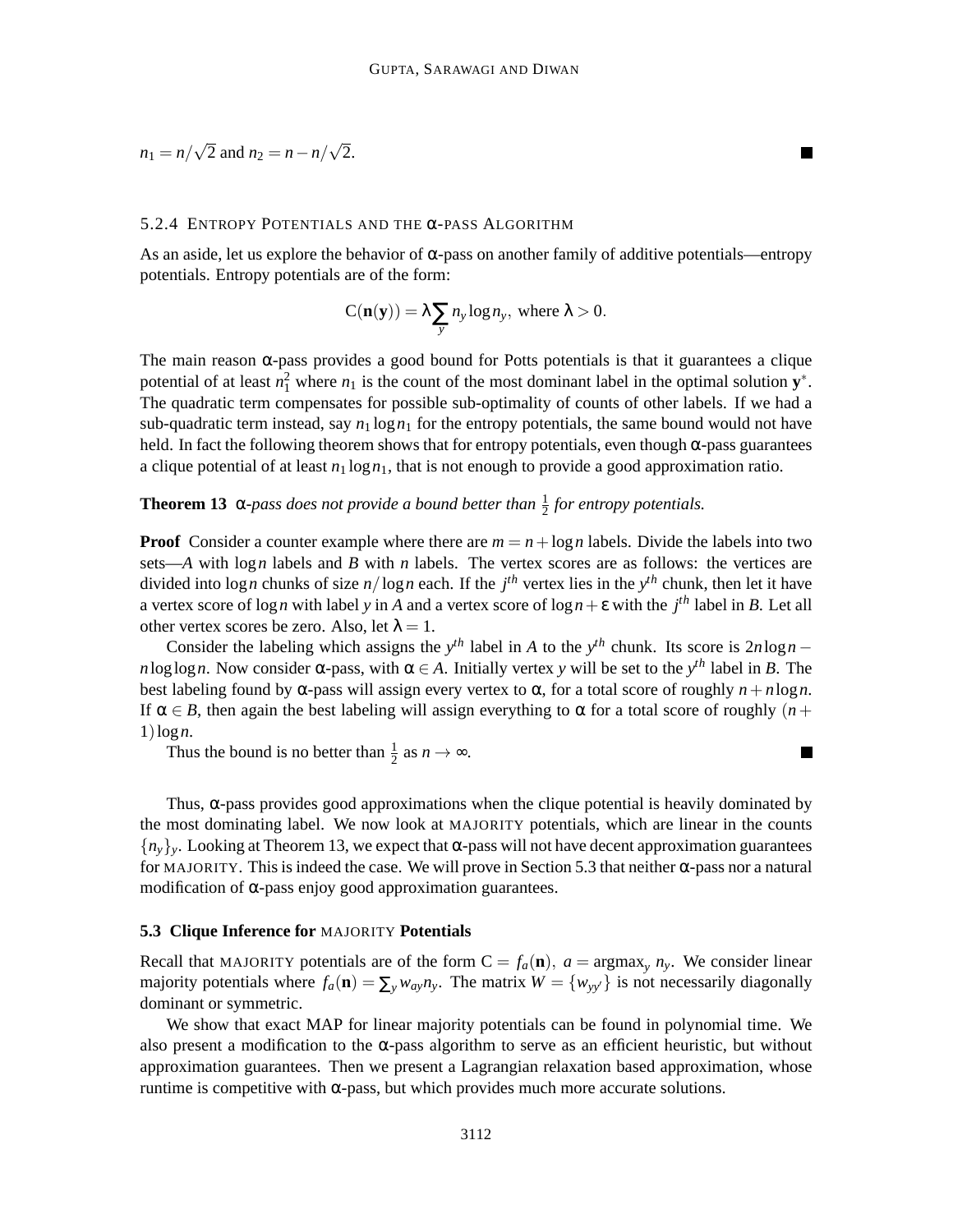# 5.3.1 MODIFIED α-PASS ALGORITHM

Assume that we magically know the majority label  $\alpha$  in advance. Then for linear majority potentials, we can incorporate the linear clique term  $w_{\alpha y} n_y$  in the various vertex scores, and this leads to the following natural modifications to the  $\alpha$ -pass algorithm: (a) While making iterations for the label α, sort the vertices according to the modified metric  $ψ<sub>iα</sub> + w<sub>αα</sub> - max<sub>γ≠α</sub>(ψ<sub>iγ</sub> + w<sub>αγ</sub>)$ , and (b) While sweeping the list for  $\alpha$  with varying values of  $k$ , discard all candidate solutions whose majority label is not  $\alpha$ .

However even after these modifications, α-pass does not provide the same approximation guarantee as for homogeneous Potts potentials, as we prove next.

**Theorem 14** The modified  $\alpha$ -pass algorithm cannot have an approximation ratio better than  $\frac{1}{2}$  on *linear majority potentials with arbitrary W.*

**Proof** Consider the degenerate example where all vertex scores are zero. Let  $\beta$  and  $\gamma$  be two fixed labels and let the matrix *W* be defined as follows:  $w_{\beta\gamma} = M + \varepsilon$ ,  $w_{\beta\gamma} = M \,\forall y \neq \beta$ ,  $\gamma$  and all the other entries in *W* are zero.

In modified  $\alpha$ -pass, when  $\alpha \neq \beta$ , the labeling returned will have a zero score. When  $\alpha = \beta$ , all vertices will prefer the label γ, so α-pass will have to assign exactly *n*/2 vertices to β to make it the majority label, thus returning a score of  $\frac{(M+\epsilon)n}{2}$ . However, consider the labeling which assigns *n*/*m* vertices to each value, with a score of  $(m-1)Mn/m$ . Hence the approximation ratio cannot be better than  $\frac{1}{2}$ .

#### 5.3.2 EXACT ALGORITHM

Since MAJORITY potentials are linear, we can pose the optimization problem in terms of Integer Programs (IPs). Assume that we know the majority label  $\alpha$ . Then, the optimization problem corresponds to the IP:

$$
\max_{\mathbf{z}} \sum_{i,y} (\psi_{iy} + w_{\alpha y}) z_{iy},
$$
  
s.t.  $\forall y : \sum_{i} z_{iy} \le \sum_{i} z_{i\alpha},$   

$$
\forall i : \sum_{y} z_{iy} = 1, z_{iy} \in \{0, 1\}.
$$
 (10)

We can solve *m* such IPs by guessing various labels as the majority label, and reporting the best overall labeling as the output. However, Equation 10 cannot be tightly relaxed to a linear program. This can be easily shown using a counter example: Consider a 3-vertex, 3-label clique with a zero *W* matrix. Let the vertex score vectors be  $\psi_0 = (1,4,0)$ ,  $\psi_1 = (4,0,4)$ ,  $\psi_2 = (3,4,0)$ . While solving for  $\alpha = 0$ , the best IP labeling is 1,0,0 with a score of 11. However the LP relaxation has the solution  $z = (0, 1, 0, 1, 0, 0, 1/2, 1/2, 0)$  with a score of 11.5.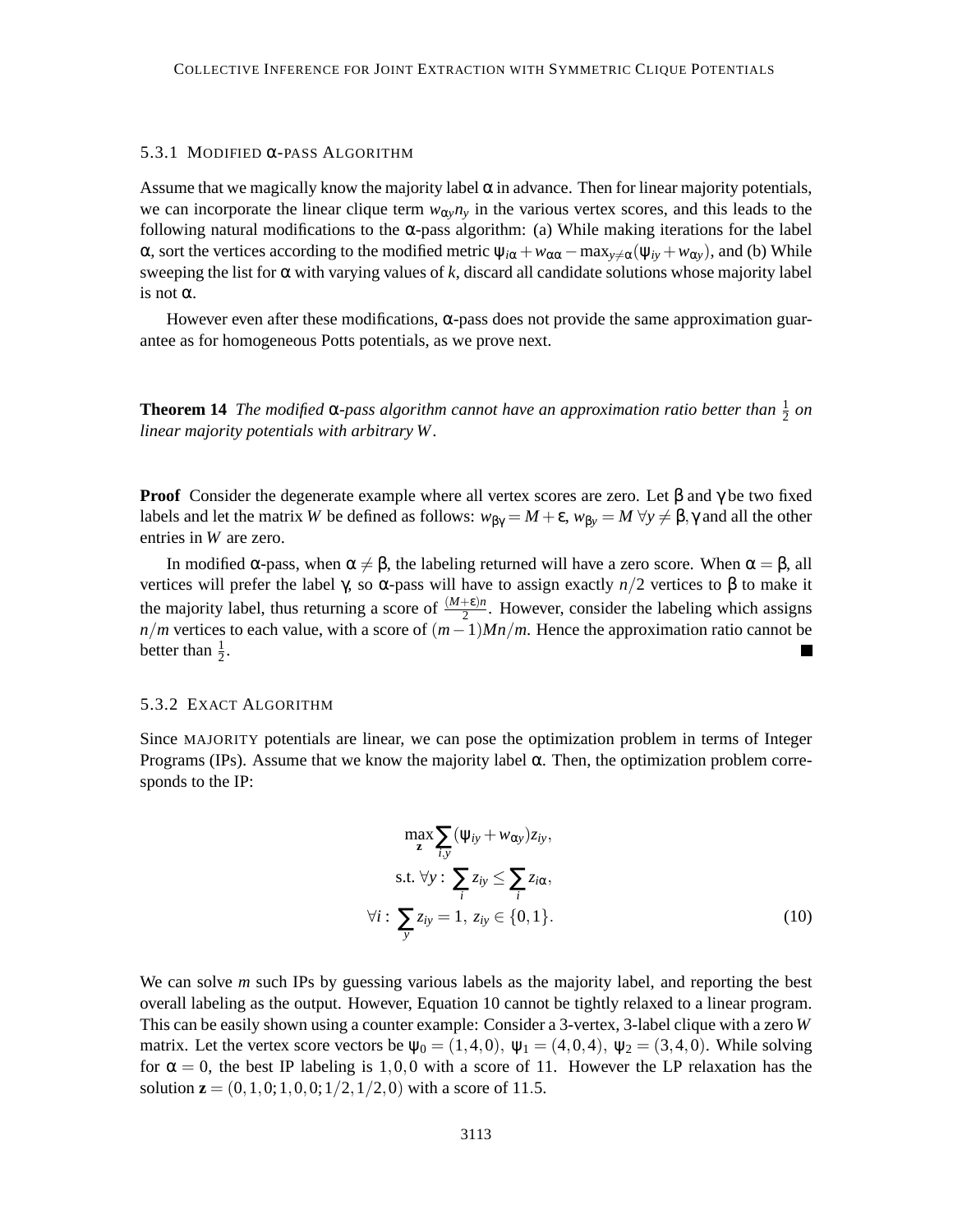This issue can be resolved by making the constraint matrix totally unimodular as follows. Guess the majority label  $\alpha$ , its count  $k = n_{\alpha}$ , and solve the following IP:

$$
\max_{\mathbf{z}} \sum_{i,y} (\psi_{iy} + w_{\alpha y}) z_{iy},
$$
  
s.t.  $\forall y \neq \alpha : \sum_{i} z_{iy} \leq k,$   

$$
\sum_{i} z_{i\alpha} = k,
$$
  

$$
\forall i : \sum_{y} z_{iy} = 1, z_{iy} \in \{0, 1\}.
$$
 (11)

This IP solves the degree constrained bipartite matching problem, which can be solved exactly in polynomial time. Indeed, it can be shown that the constraint matrix of this IP is totally unimodular, so its LP relaxation will have an integral solution. We refer the reader to Gupta et al. (2009) for the details. Thus we solve  $O(mn)$  such problems by varying  $\alpha$  and k, and report the best solution. We believe that the above LP is concave in  $k$ , so the system for a fixed  $\alpha$  should be efficiently solvable using golden section search.

#### 5.3.3 LAGRANGIAN RELAXATION BASED ALGORITHM FOR MAJORITY POTENTIALS

Solving the linear system in Equation 11 is very expensive because we need to solve  $O(mn)$  LPs, whereas the system in Equation 10 cannot be solved exactly using a linear relaxation. Here, we look at a Lagrangian Relaxation based approach (LR), where we solve the system in Equation 10 but bypass the troublesome constraint  $\forall y \neq \alpha : \sum_i z_{iy} \leq \sum_i z_{i\alpha}$ .

We use Lagrangian relaxation to move this constraint to the objective function. Any violation of this constraint is penalized by a positive penalty term. Consider the following modified program, also called the Lagrangian:

$$
L(\gamma) = L(\gamma_1, ..., \gamma_m) = \max_{\mathbf{z}} \sum_{i, y} (\psi_{iy} + w_{\alpha y}) z_{iy} + \sum_{y} \gamma_y (\sum_i z_{i\alpha} - \sum_i z_{iy}),
$$
  
s.t.  $\forall i : \sum_{y} z_{iy} = 1, \qquad z_{iy} \in \{0, 1\}.$  (12)

For  $\gamma \ge 0$ , and feasible **z**,  $L(\gamma)$  is an upper bound for our objective in Equation 10. Thus, we compute the lowest such upper bound:

$$
L^* = \min_{\gamma \ge 0} L(\gamma). \tag{13}
$$

.

Further, the penalty term in Equation 12 is linear in **z**, so we can merge it with the first term to get another set of modified vertex potentials:

$$
\Psi_{iy}^{\alpha} \triangleq \Psi_{iy} + w_{\alpha y} - \gamma_y + \begin{cases} \Sigma_{y'} \gamma_{y'} & y = \alpha \\ 0 & y \neq \alpha \end{cases}
$$

Equation 12 can now be rewritten in terms of  $\psi^{\alpha}$ , with the only constraint that **z** correspond to a valid labeling:

$$
\max_{\mathbf{y}} \sum_{i,y} \psi_{iy}^{\alpha} z_{iy},
$$
s.t.  $\forall i : \sum_{y} z_{iy} = 1, z_{iy} \in \{0, 1\}.$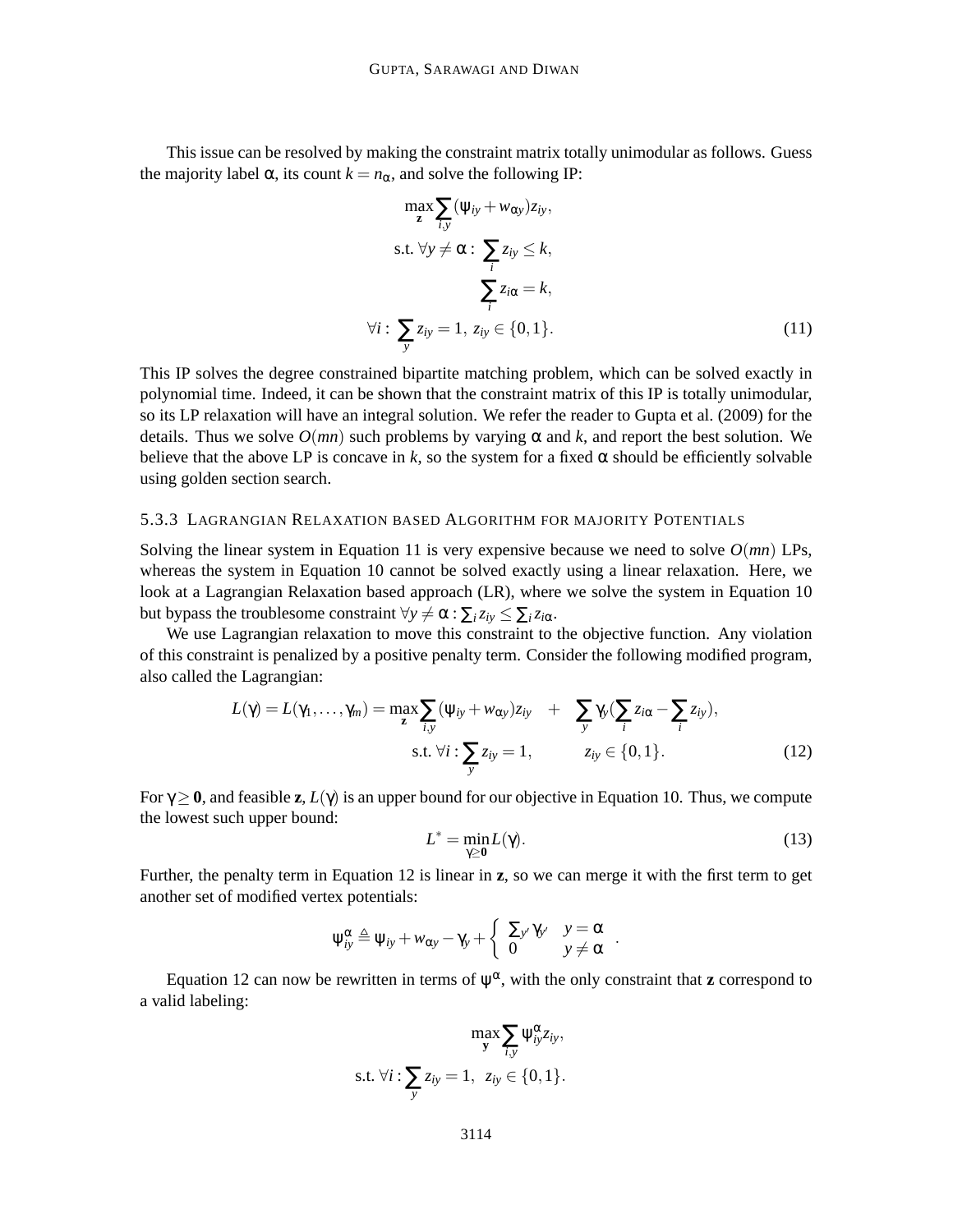Hence,  $L(\gamma)$  can be computed by independently assigning each vertex *i* to its best label viz. argmax<sub>y</sub> $\psi_{iy}^{\alpha}$ .

We now focus on computing  $L^*$ . We use an iterative approach, beginning with  $\gamma = 0$ , and carefully choose a new  $\gamma$  at each step to get a non-increasing sequence of  $L(\gamma)$ 's. We describe the method of choosing a new  $\gamma$  later in this section, and instead outline sufficient conditions for termination and detection of optimality.

**Theorem 15 z**∗ *and* γ ∗ *are optimum solutions to Equations 10 and 13 respectively if they satisfy the conditions:*

$$
\forall y: \qquad \sum_{i} z_{iy}^* \le \sum_{i} z_{i\alpha}^*, \tag{14}
$$

$$
\forall y: \qquad |\gamma_y^*(\sum_i z_{iy}^* - \sum_i z_{i\alpha}^*)| = 0. \tag{15}
$$

Theorem 15 holds only for fractional **z** ∗ . To see how, consider an example with three vertices and two labels. Let  $\psi_{i1} + w_{\alpha 1} > \psi_{i2} + w_{\alpha 2}$  for all *i* and  $\alpha$ . During Lagrangian relaxation with  $\alpha = 2$ , initially  $\gamma = 1$  will cause all vertices to be assigned label 1, violating Equation 14. Since the count difference  $\sum_i z_{i1} - \sum_i z_{i2} \in \{\pm 1, \pm 2, \pm 3\}$ , any non-zero  $\gamma_1$  will violate Equation 15. Subsequent reduction of  $\gamma_1$  to zero will again cause the original violation of Equation 14. Consequently, one of Equations 14 and 15 will never be satisfied and the algorithm will oscillate.

To tackle this, we relax Equation 15 to  $|\gamma_y(\sum_i z_{iy}^* - \sum_i z_{i\alpha}^*)| \leq \varepsilon$ , where  $\varepsilon$  is a small fraction of an upper bound on γ*y*. This helps in reporting labelings that respect the majority constraint in Equation 14 and are close to the optimal.

The outline of the algorithm is described in Figure 2.

We now discuss a somewhat conservative approach to select a new  $\gamma$  at every step. We initially attempted subgradient optimization and golden search to compute step direction and sizes for changing γ. However, we ran into various practical difficulties. Subgradient optimization required very careful tweaking of the step size across iterations, an issue exacerbated by the discrete nature of our problem. On the other hand, golden search was too aggressive in practice, leading to many avoidable label flips and consequently many more iterations. So instead we implemented a conservative approach which we describe next.

#### 5.3.4 CONSERVATIVE COORDINATE DESCENT

We perform conservative coordinate descent which avoids large changes and thus too many label flips. Let *y* be the worst violating label in the current iteration. We will first consider the case when its count exceeds that of  $\alpha$ , so that Equation 14 does not hold.

To decrease the count of *y*, we need to increase  $\gamma_v$ . Let *i* be a vertex currently assigned *y* and let  $\beta(i)$  be its second most preferred label under the vertex potentials  $\psi_i^{\alpha}$ . The vertex  $j =$  $\argmax_{i:z_{iy}=1}\psi^\alpha_{i\beta(i)}-\psi^\alpha_{iy}$  is the easiest to flip. So we increase  $\gamma_y$  just enough to make this flip happen. The new value of  $\gamma_y$  is therefore given by:

$$
\gamma_{y} = \min_{i:z_{iy}=1} \left\{ \begin{array}{ll} \Delta \psi(i, y, \beta(i)) + \gamma_{\beta(i)} & \beta(i) \neq \alpha \\ \frac{1}{2} (\Delta \psi(i, y, \alpha) - \sum_{y' \neq y} \gamma_{y'}) & \beta(i) = \alpha \end{array} \right., \tag{16}
$$

where  $\Delta \psi(i, y, y')$  denotes  $\psi_{iy} + w_{\alpha y} - \psi_{iy'} - w_{\alpha y'}$ . It is possible that by flipping vertex *j*,  $\beta(j)$  now violates Equation 14. Moreover, increasing  $\gamma_y$  also increases  $\psi_{i\alpha}^{\alpha}$ , so some other vertices that are not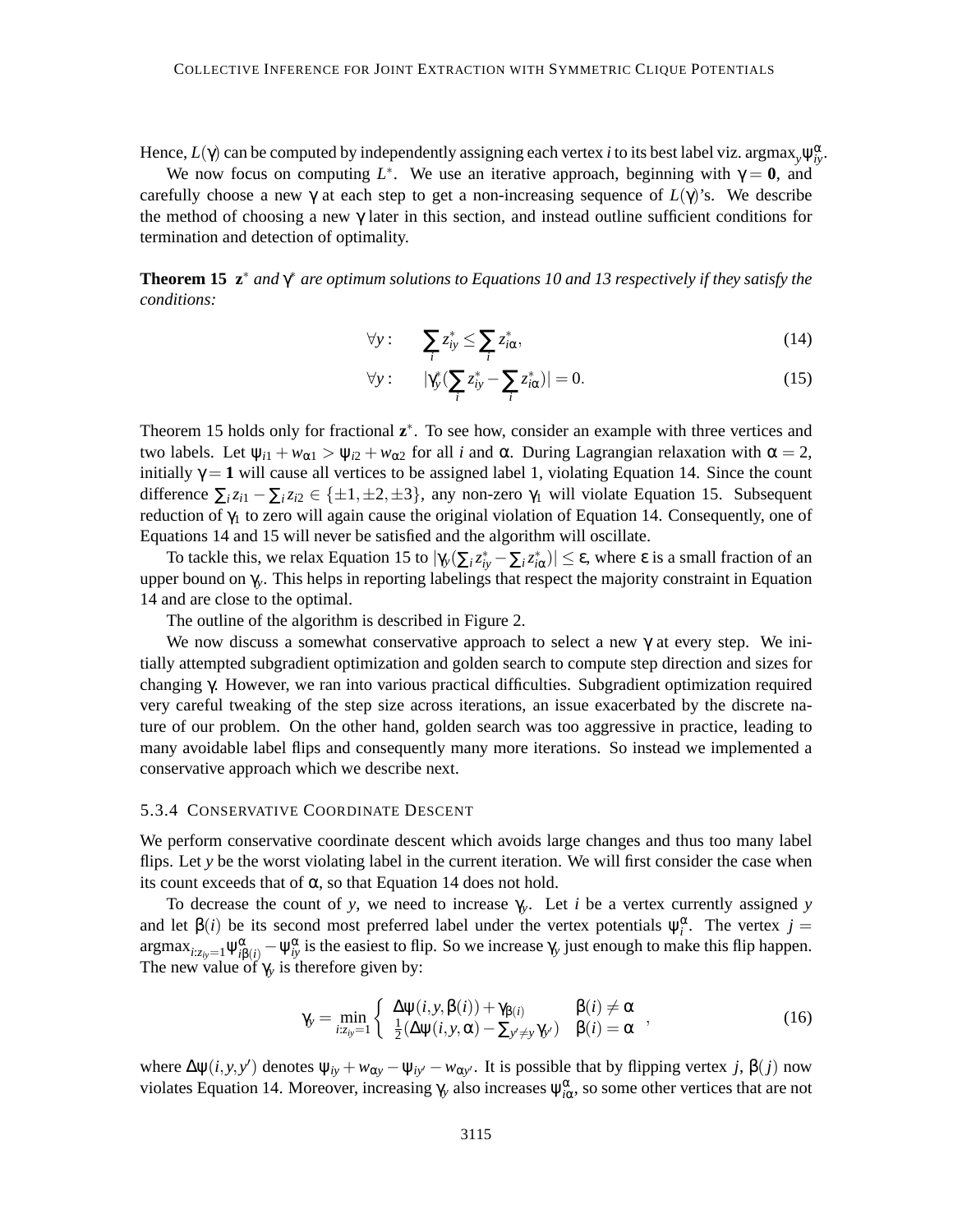assigned *y* may also move to  $\alpha$ . However since the change is conservative, we expect this behavior to be limited. In our experiments, we found that this conservative scheme converges much faster than golden search over a variety of data.

We now look at the case when Equation 14 is satisfied by all labels but Equation 15 is violated by some label *y*. In this scenario, we need to decrease  $\gamma$  to decrease the magnitude of the violation. Here too, we conservatively decrease  $\gamma$ <sub>*y*</sub> barely enough to flip one vertex to *y*. If *i* is any vertex not assigned label *y* and  $\beta(i)$  is its current label, then the new value of  $\gamma_v$  is given by:

$$
\gamma_{y} = \max_{i:z_{ij}\neq 1} \left\{ \begin{array}{ll} \Delta \psi(i, y, \beta(i)) + \gamma_{\beta(i)} & \beta(i) \neq \alpha \\ \frac{1}{2} (\Delta \psi(i, y, \alpha) - \Sigma_{y' \neq y} \gamma_{y'}) & \beta(i) = \alpha \end{array} \right. . \tag{17}
$$

Note that the arguments of Equations 16 and 17 are the same. In this case too, in spite of a conservative move, more than one vertex marked  $\alpha$  may flip to some other value, although at most one of them will be flipped to *y*. As before, the small magnitude of the change restricts this behavior in practice.

```
Input: ψ,W,α,maxIters,tolerance
Output: approximately best assignment \hat{y}γ ← 0;
iter \leftarrow 0;
\hat{z} \leftarrow Assignment with all vertices assigned \alpha;
while iter < maxIters do
     Compute L(\gamma) (Equation 12), let z be the solution;
     if F(\mathbf{z}) > F(\hat{\mathbf{z}}) then
          \hat{\mathbf{z}} \leftarrow \mathbf{z};
     end
     (y,∆) ← Worst violator and violation (Equations 14 and 15);
     if ∆ < tolerance then
          We are done, L^* = L(\gamma);
          break;
     else
          Modify γy using conservative coordinate descent;
     end
     iter \leftarrow iter+1;end
Construct assignment \hat{y} from \hat{z};
return yˆ
```

```
Algorithm 2: LR Algorithm for Majority potentials
```
# **5.4 Computing All Node Max-marginals**

In this section, we discuss an important optimization that speeds up message-passing in a cluster graph. We show that for symmetric potentials we can compute max-marginals in  $O(m^2)$  calls to the clique inference algorithm in practice, as opposed to the expected *nm* invocations. Cliques can be arbitrarily big, so removing the dependence on *n* is very helpful in practice.

Our basic strategy is as follows. For label pairs  $\alpha, \beta$ , define a modified clique potential function  $C_{\alpha\beta}$  that adds "1" to the count for label β and subtracts "1" from the count of label α:

$$
C_{\alpha\beta}(\mathbf{y})=C(n_1(\mathbf{y}),\ldots,n_\alpha(\mathbf{y})-1,\ldots,n_\beta(\mathbf{y})+1,\ldots n_m).
$$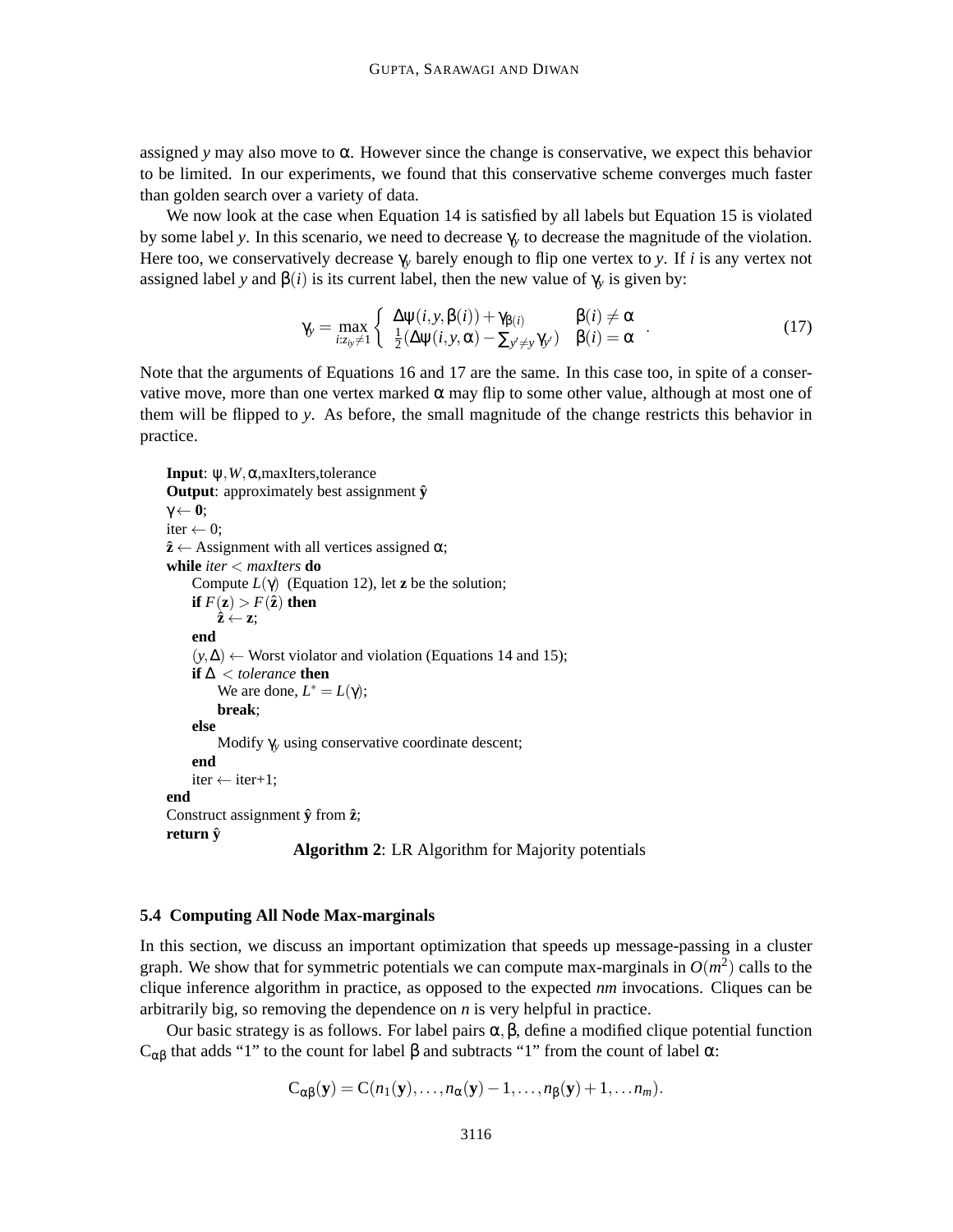Find MAP labeling  $y^{\alpha\beta}$  using the modified scoring function  $F_{\alpha\beta}(y) = \psi(y) + C_{\alpha\beta}(y)$ . Let *v* be a vertex whose label in  $\mathbf{y}^{\alpha\beta}$  is  $\alpha$ , then the max marginal  $M_{\nu\beta} \triangleq \max_{\mathbf{y}:y_{\nu}=\beta} F(\mathbf{y}) = F_{\alpha\beta}(\mathbf{y}^{\alpha\beta}) - \psi_{\nu\alpha} +$  $ψ<sub>νβ</sub>$ . The outgoing message  $m<sub>t→ν</sub>(β)$  is then simply  $M<sub>νβ</sub> - m<sub>ν→t</sub>(β)$  as per Equation 4. A proof of correctness of this optimization is as follows.

**Theorem 16**  $\max_{\mathbf{y}:y_{\nu}=\beta} F(\mathbf{y}) = F_{\alpha\beta}(\mathbf{y}^{\alpha\beta}) - \psi_{\nu\alpha} + \psi_{\nu\beta}$ .

**Proof**

$$
\max_{\mathbf{y}} F_{\alpha\beta}(\mathbf{y}) = \max_{\mathbf{y}:y_{\nu}=\alpha} F_{\alpha\beta}(\mathbf{y}) \text{ since } \nu \text{ is labeled } \alpha \text{ in } \mathbf{y}^{\alpha\beta}
$$
\n
$$
= \max_{\mathbf{y}:y_{\nu}=\alpha} \psi(\mathbf{y}) + C_{\alpha\beta}(\mathbf{y})
$$
\n
$$
= \max_{\mathbf{y}:y_{\nu}=\beta} \psi(\mathbf{y}) - \psi_{\nu\beta} + \psi_{\nu\alpha} + C(\mathbf{y})
$$
\n
$$
= \max_{\mathbf{y}:y_{\nu}=\beta} F(\mathbf{y}) - \psi_{\nu\beta} + \psi_{\nu\alpha}.
$$

We invoke the above strategy for all label pairs  $\alpha, \beta$  when some vertex in the original MAP gets label  $\alpha$ . There is no guarantee that all *nm* messages would be generated by the above scheme. The ones that are not covered are computed using separate invocations of MAP.

This concludes the description of our various clique inference algorithms and their theoretical properties. The discussion until now had focused on the traditional unigram-clique collective inference model. We now switch tracks and describe an extension of the collective inference framework—one which captures richer kinds of associativity that is often present in the data. We will see that the same cluster message passing setup and collective inference algorithms can be used almost as is in this more general scenario.

# **6. Properties-based Collective Inference Framework**

We broaden the notion of collective inference to encourage richer forms of associativity amongst the labelings of multiple records. This more general framework has applications in domain adaptation. We illustrate this via an example.

*Example:* Consider extracting bibliographic information from an author's publications homepage using a model trained on a different set of pages. The labels of interest are Title, Author, Venue, and Date. Typically, within each homepage (a domain) we expect consistency in the style of individual publication records. For example, we expect the following properties to be largely uni-valued *inside* a domain:

- 1. The ordering of labels in the labelings (e.g., Title  $\rightarrow$  Author\*  $\rightarrow$  Venue).
- 2. The token preceding the Title, or 'Start' if Title occurs at the beginning.
- 3. The label appearing after the Venue, or 'End' if Venue occurs at the end.
- 4. Label of the token 'IEEE'.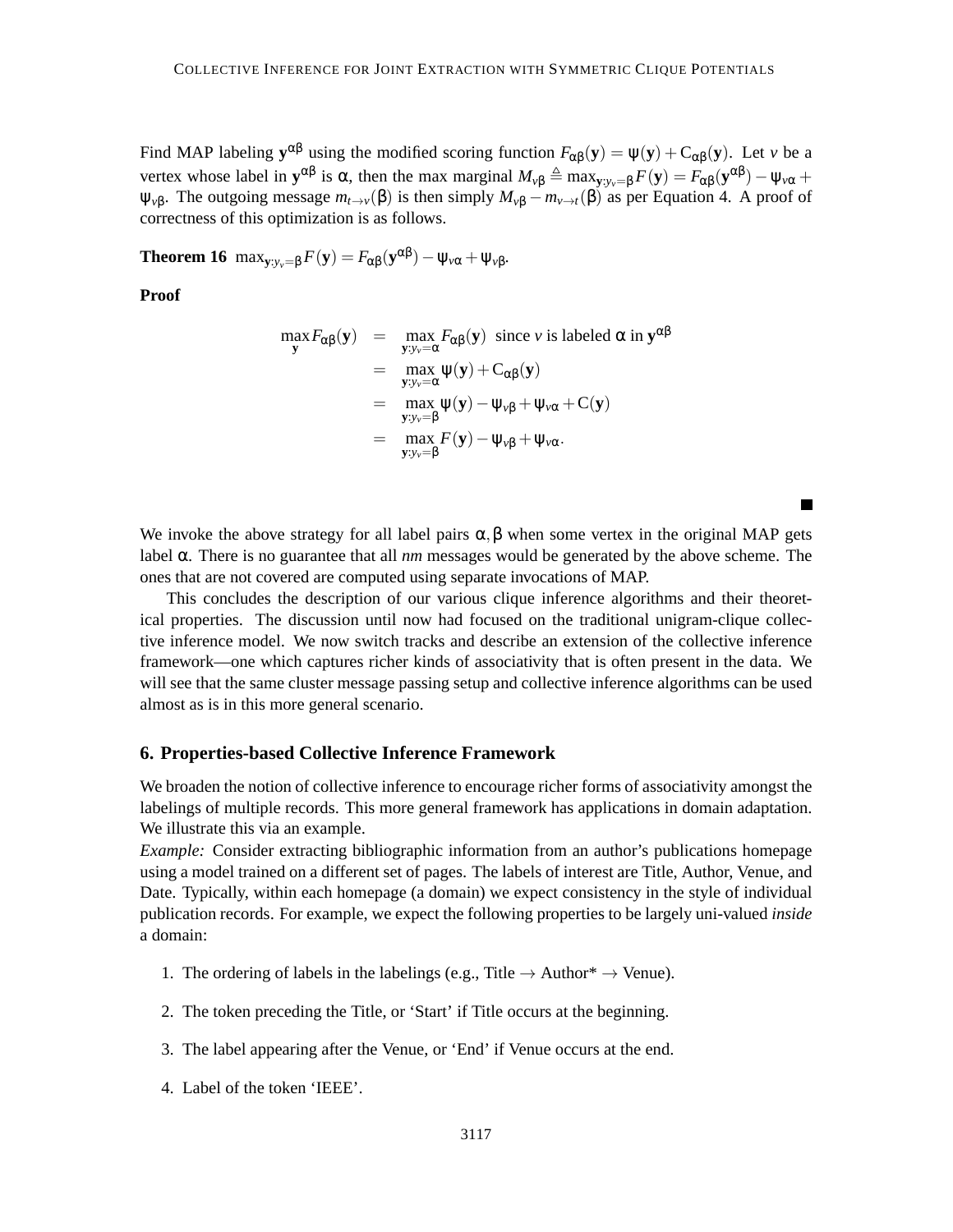| A Simulator for estimating Railway Line Capacity.<br>In APORS - 2003.                               | (Start, Date, $\langle b \rangle$ ) | Bhardwaj, P. (2001). Delegating Pricing Decisions.<br>Marketing Science 20(2). 143-169.                                                                                                    | $(\cdot$ , Volume, $\langle$ li $\rangle$ )  |
|-----------------------------------------------------------------------------------------------------|-------------------------------------|--------------------------------------------------------------------------------------------------------------------------------------------------------------------------------------------|----------------------------------------------|
| Scheduling Loosely Connected Task Graphs. Jour-<br>nal of Computer and System Sciences, August 2003 | (Start, Date, $>$ )                 | Balasubramaniam, S. and P. Bhardwaj (2004). When<br>not all conflict is bad: Manufacturing marketing con-<br>flict and strategic incentive design. Management Sci-<br>ence 50(4). 489-502. | $(\cdot$ '. Volume, $\langle$ li $\rangle$ ) |
| Devanagari Pen-written Character Recognition. In<br>$ADCOM - 2001$ .                                | (Start, Date, $\langle b \rangle$ ) | Bhardwaj, P. and S. Balasubramaniam (2005). Man-<br>aging Channel Profits: The Role of Managerial Incen-<br>tives. Forthcoming Quantitative Marketing and Eco-<br>nomics.                  | $(\cdot$ '. End, $\langle$ li $\rangle$ )    |

Table 2: Two publications pages with different styles. Text in parentheses shows the values of three properties on the correct labelings: (i) Token before Title (ii) First non-Other label after Venue (iii) HTML tag containing Title. The properties are largely uni-modal inside a page, but the mode varies across pages.

Note that 'IEEE' will tend to recur across multiple records, so the last property corresponds to the unigram-based cliques that we modeled thus far. It is clear now that we can gain a lot more if we couple the records together according to 'richer' properties than just unigrams.

Of course the choice of properties is crucial. For all the properties illustrated above, we expect that the labelings inside the domain agree on the property value, without caring for what the value actually is (which varies from domain to domain). This allows us to use the same property on different domains, with varying formatting and authoring styles. Table 2 illustrates this for two publications pages with different styles. It shows three properties that take on largely similar values across records inside a domain, but the dominant value changes across domains. Thus we can reward associativity of these property values using the same symmetric potentials that we have used for unigram cliques.

Now assume that we have an array of such conformance-promoting properties, and a basic MRF trained on some labeled domains. An effective way of deploying this MRF on a previously unseen domain is by labeling the records in the new domain collectively while encouraging the individual labelings to agree on our set of properties. If the properties continue to remain associative in the unseen domain, then collective inference can be expected to correct a significant number of errors. This provides us with an inference-only approach, in contrast to many existing solutions for domain adaptation which require model re-training (Blei et al., 2002; Blitzer et al., 2006; Mann and McCallum, 2007).

We now give an intuitive description of how the introduction of properties causes only minor changes in our collective inference framework. The modified collective inference objective is now given by:

$$
\arg\max_{\mathbf{y}^1,\ldots,\mathbf{y}^N}\left(\sum_{k=1}^N\sum_{i=1}^{|\mathbf{x}^k|}\varphi_i^k(y_i^k,y_{i-1}^k)\right)+\sum_{g\in\mathcal{G}}C_g(\{g(\mathbf{x}^k,\mathbf{y}^k)\}_k),
$$

instead of Equation 2. Here  $G$  is the set of properties, each of which defines an associative clique. We reuse the cluster message passing setup in this collective inference scenario. We define one cluster per chain, one per property, while separators remain singleton—they correspond to the property value. The new messages are of the kind  $m_{g\to k}(v)$  and  $m_{k\to g}(v)$ , where *v* is a possible value output by the property g(). The property-to-chain messages are computed as before using our potentialspecific clique inference algorithms. However the chain-to-property messages  $m_{k\to g}$  cannot be com-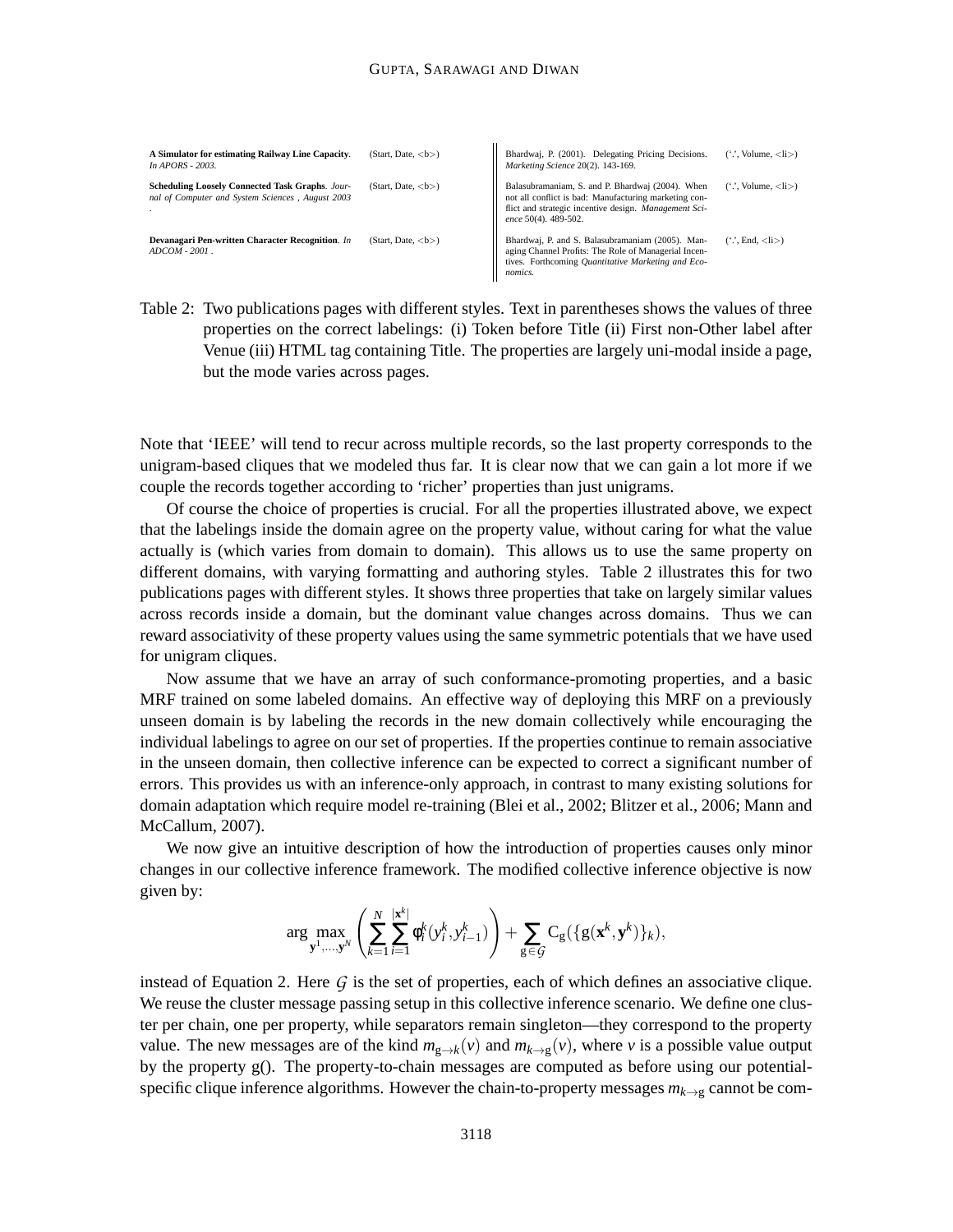puted for arbitrary properties. To illustrate, say  $g(\mathbf{x}^k, \mathbf{y}^k) =$  Number of tokens marked Author in  $\mathbf{y}^k$ . Computing chain messages for this property is quite expensive, if not hard. So for computational reasons we restrict ourselves to *Markovian properties*, that is, properties whose chain-to-property messages can be computed with a first-order algorithm like Viterbi or max-product. Examples of Markovian properties include—Token before Title, and Label after Author. A sample message for the second property would be, say,  $m_{k\to g}$ (Title), which can be computed by running Viterbi with the first-order constraint that Author be followed by Title. In general, values of Markovian properties depend only on the Markovian blanket of a part of the chain, which leads to tractability of message computation. We refer the reader to Gupta et al. (2009) for the formal technical details of chain-to-property message computation for Markovian properties.

We stress that such a support for Markovian properties is not possible in alternative collective inference approaches like TRW-S. This is because even with Potts potentials over properties, the inter-cluster separators still remain complete chain labelings instead of scalar property values, so the cluster model cannot be represented as a pairwise graphical model.

In Section 7.3 we will look at the effect of introducing associative properties in the context of domain adaptation on a citation extraction task.

# **7. Experiments**

Our goal is to empirically demonstrate that cluster message passing is indeed a more accurate and efficient framework for doing collective inference. Once this is established, it would necessitate the design of fast and accurate message computation algorithms that work for symmetric clique potentials. This would justify our design and analysis of the various clique inference algorithms presented in this paper. After illustrating the effectiveness of cluster message passing, we will show that the extension of collective inference to capture richer associative properties leads to significant boosts in domain adaptation tasks. Keeping these goals in mind, we present results of three different experiments—clique inference, collective inference, and the extension to general Markovian properties.

First, in Section 7.1 we compare our clique inference algorithms against applicable alternatives in the literature. We compare the algorithms on computation speed and accuracy of the MAP assignments. For Potts potentials, we show that  $\alpha$ -pass provides similar MAPs as the various alternatives but is up to two orders faster. For linear MAJORITY potentials (Equation 6), we compare our algorithms against the exact LP-based approach of Section 5.3.2 and the ICM algorithm. For other clique potentials that are not decomposable along the clique edges, we compare  $\alpha$ -pass against the ICM algorithm.

Second, in Section 7.2 we show that message passing on the cluster graph is a more effective method for collective inference than its alternatives. For collective models with Potts potentials, we compare cluster message passing against belief propagation that decomposes Potts along the clique edges. In the case of linear MAJORITY potentials, we compare against the stacking based approach of Krishnan and Manning (2006).

Finally, in Section 7.3 we demonstrate the application of our generalized collective framework on domain adaptation. On a citation extraction task, we show that capturing the associativity of richer properties leads to significant reduction in test error.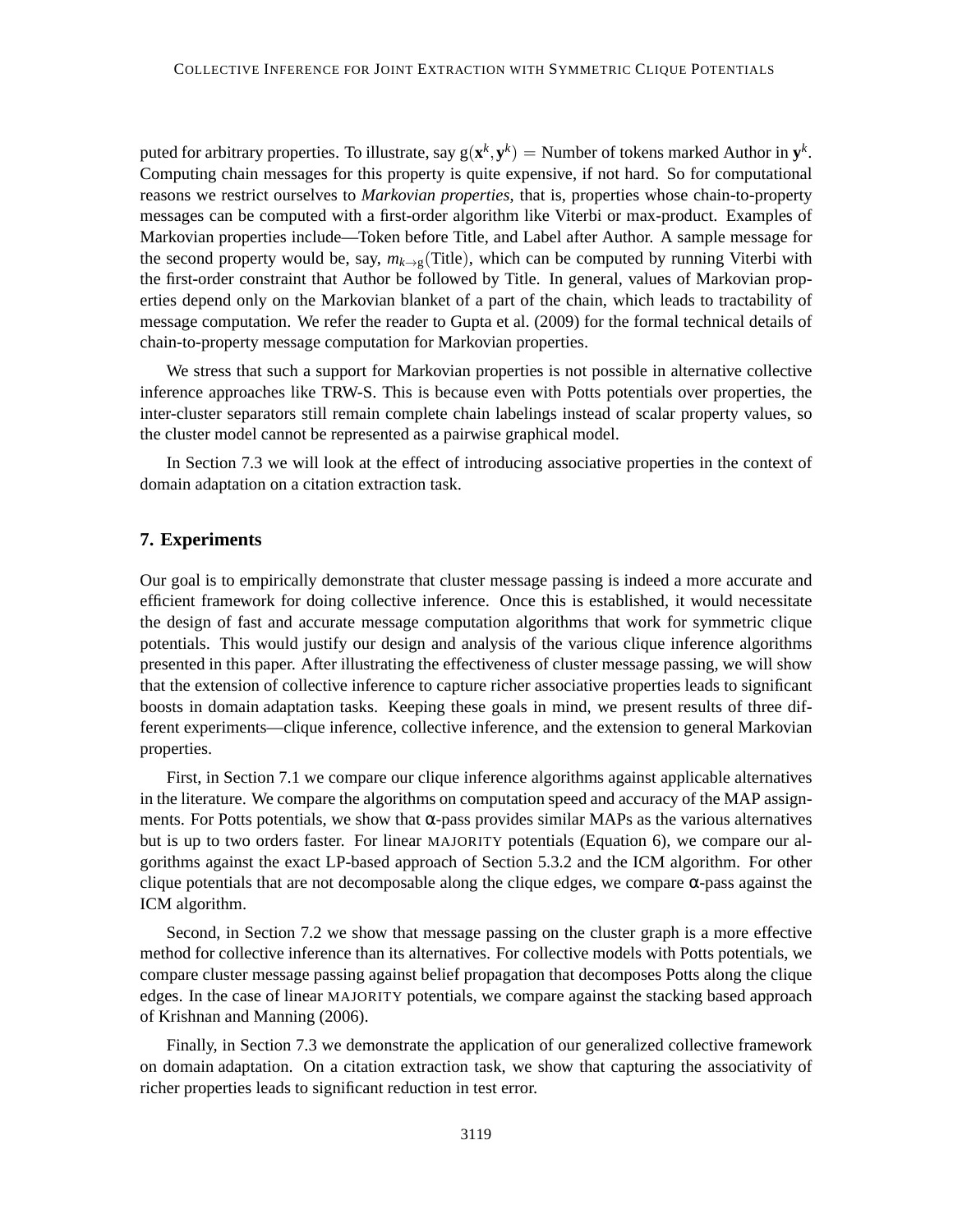| λ                        | <b>ICM</b> | $\alpha$ -pass | $\alpha^2$ -pass | $\alpha$ -exp DP | $\alpha$ -exp            | <b>FastCut</b> | <b>FastPD</b>        | <b>TRW-S</b> | <b>DD</b> |
|--------------------------|------------|----------------|------------------|------------------|--------------------------|----------------|----------------------|--------------|-----------|
| <b>Clique MAP scores</b> |            |                |                  |                  |                          |                |                      |              |           |
| 0.50                     | 4866.7     | 4862.3         | 4864.2           | 4866.0           | 4867.0                   | 4867.2         | 4866.7               | 4866.4       | 4833.3    |
| 0.55                     | 4878.0     | 4872.6         | 4875.5           | 4878.5           | 4879.6                   | 4879.7         | 4879.1               | 4878.6       | 4838.1    |
| 0.60                     | 4899.8     | 4893.8         | 4895.8           | 4898.0           | 4900.9                   | 4900.8         | 4900.7               | 4899.7       | 4865.6    |
| 0.65                     | 4914.9     | 4909.4         | 4911.6           | 4913.3           | 4915.9                   | 4916.9         | 4914.6               | 4915.1       | 4881.3    |
| 0.70                     | 4919.6     | 4913.0         | 4916.7           | 4916.6           | 4921.5                   | 4923.1         | 4920.6               | 4919.6       | 4891.2    |
| 0.75                     | 4930.0     | 4934.7         | 4936.9           | 4928.8           | 4935.1                   | 4936.8         | 4938.2               | 4938.4       | 4926.8    |
| 0.80                     | 4965.0     | 4969.3         | 4972.5           | 4959.5           | 4959.5                   | 4971.2         | 4954.3               | 4971.4       | 4961.7    |
| 0.85                     | 4977.3     | 5009.6         | 5010.0           | 4995.5           | 4988.3                   | 5002.8         | 4997.7               | 5007.0       | 4999.9    |
| 0.90                     | 5018.5     | 5082.3         | 5082.3           | 5073.9           | 5081.2                   | 5081.1         | 5080.1               | 5079.0       | 5049.1    |
| 0.95                     | 5053.5     | 5155.9         | 5155.9           | 5154.4           | 5154.9                   | 5155.1         | 5154.9               | 5150.7       | 5100.9    |
| 1.00                     | 5137.2     | 5264.3         | 5264.3           | 5264.3           | 5264.3                   | 5264.3         | 5264.3               | 5262.1       | 5161.9    |
| 1.05                     | 5279.4     | 5417.1         | 5417.1           | 5417.1           | 5417.1                   | 5417.1         | 5417.1               | 5417.1       | 5269.5    |
| 1.10                     | 5383.8     | 5528.1         | 5528.1           | 5528.1           | 5528.1                   | 5528.1         | 5528.1               | 5528.1       | 5358.1    |
| All                      | 65223.5    | 65812.5        | 65831.2          | 65794.0          | 65813.5                  | 65844.2        | $65816.\overline{6}$ | 65833.4      | 65137.3   |
|                          |            |                |                  |                  | <b>Running Time (ms)</b> |                |                      |              |           |
| 0.50                     | 24         | 38             | 464              | 155              | 5900                     | 7910           | 2510                 | 12170        | 117180    |
| 0.55                     | 27         | 38             | 455              | 174              | 6610                     | 8010           | 2930                 | 13290        | 117480    |
| 0.60                     | 28         | 38             | 454              | 160              | 8140                     | 8810           | 3640                 | 16290        | 118270    |
| 0.65                     | 29         | 38             | 452              | 157              | 8700                     | 9120           | 4190                 | 17740        | 117050    |
| 0.70                     | 35         | 43             | 470              | 162              | 11680                    | 9630           | 5210                 | 19480        | 118360    |
| 0.75                     | 34         | 41             | 460              | 155              | 13770                    | 10460          | 7180                 | 21730        | 117170    |
| 0.80                     | 42         | 39             | 459              | 153              | 16710                    | 11060          | 8650                 | 22660        | 117450    |
| 0.85                     | 38         | 44             | 464              | 139              | 18260                    | 11310          | 7360                 | 22610        | 117730    |
| 0.90                     | 42         | 42             | 462              | 163              | 19100                    | 14980          | 7280                 | 20170        | 117670    |
| 0.95                     | 49         | 39             | 458              | 127              | 16450                    | 13640          | 6620                 | 17910        | 117070    |
| 1.00                     | 58         | 39             | 456              | 85               | 11280                    | 11200          | 6320                 | 10670        | 117240    |
| 1.05                     | 59         | 39             | 458              | 82               | 10730                    | 10800          | 5810                 | 5280         | 116780    |
| 1.10                     | 50         | 39             | 467              | 82               | 10490                    | 10420          | 6000                 | 3400         | 116920    |
| All                      | 514        | 519            | 5979             | 1795             | 157820                   | 137350         | 73700                | 203400       | 1526370   |

Table 3: Clique MAP scores and runtimes of various clique inference algorithms for Potts potential. Each number is an aggregate over 25 cliques for the corresponding  $\lambda$ .

# **7.1 Clique Inference Experiments**

For clique potentials decomposable over clique edges, we compare our clique inference algorithms against sequential tree re-weighted message passing (TRW-S), graph-cut based inference  $(\alpha$ -exp), the ICM algorithm, and recent advancements including the faster graph-cut algorithm of Alahari et al. (2008) (FastCut), the fast primal-dual algorithm of Komodakis and Tziritas (2007) (FastPD), and the dual-decomposition scheme of Komodakis et al. (2007a) (DD). For non-decomposable potentials, we present comparisons against the ICM algorithm. We present comparison results on running time and quality of the MAP. Our experiments were performed on both synthetic and real data.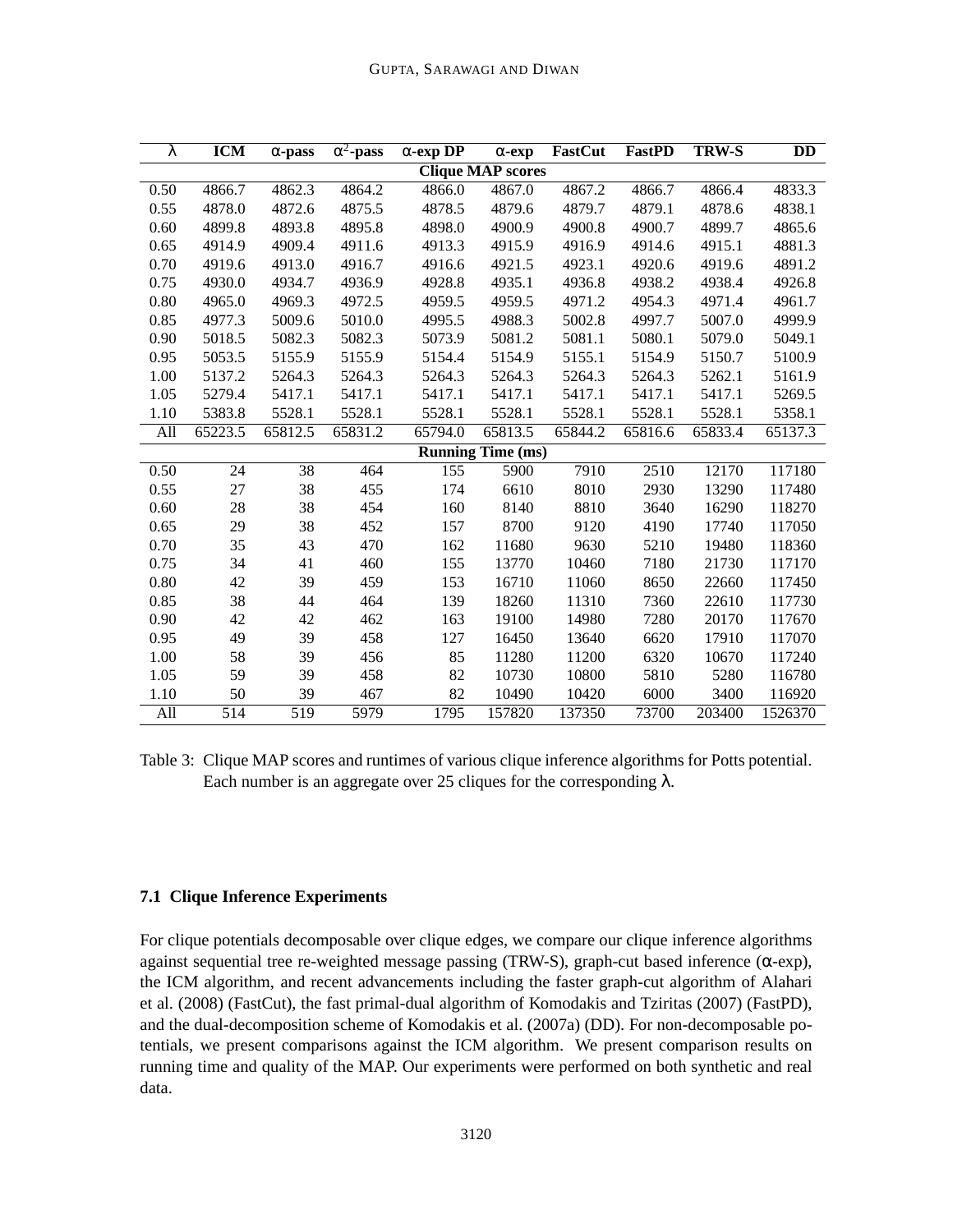

Figure 2: Potts potential: (a) Runtime of α-pass vs TRW-S, Graph-cut and FastPD aggregated on 25 cliques as  $\lambda$  is varied in the synthetic data set POTTS (b) Comparing  $\alpha$ -pass and TRW-S on MAP scores and runtimes for each CoNLL clique.

*Synthetic Data Set:* We generated cliques with 100 vertices and  $m = 24$  labels by choosing vertex potentials at random from  $[0,2]$  for all vertex-label pairs. A Potts version (POTTS) was created by gradually varying  $\lambda$ , and generating 25 cliques for every value of  $\lambda$ . We also created analogous EN-TROPY, MAKESPAN and MAKESPAN2 versions of the data set by choosing entropy  $(\lambda \sum_{v} n_v \log n_v)$ , linear makespan ( $\lambda$  max<sub>*y*</sub>  $n_y$ ) and square makespan ( $\lambda$  max<sub>*y*</sub>  $n_y^2$ ) clique potentials respectively.

For linear MAJORITY potentials we generated two kinds of data sets (parameterized by  $\lambda$ ): (a) MAJ-DENSE obtained by generating a random symmetric *W* for each clique, where  $W_{yy} = \lambda$  was the same for all *y* and  $W_{yy'} \in [0,2\lambda]$   $(y \neq y')$ , and (b) MAJ-SPARSE from symmetric *W* with  $W_{yy'} \in [0,2\lambda]$ for all *y*, *y'*, roughly 70% of whose entries were zeroed. This sparse data set is supposed to mirror the sparseness of *W* in real-life data sets.

*CoNLL Data Set:* The CoNLL 2003 data set<sup>1</sup> is a popular choice for demonstrating the benefit of collective labeling in named entity recognition tasks. We used the BIOU encoding of the entities, that resulted in 20 labels. We took a subset of 1460 records from the test set of CoNLL, and selected all 233 cliques of size 10 and above. The smaller cliques were ignored as the algorithms hardly differ in performance over them. The median and largest clique sizes were 16 and 259 respectively. The vertex potentials of the cliques were set by a sequential Conditional Random Field trained on a separate training set. We created a Potts version by setting  $\lambda = 0.9/n$  using the development set, where *n* is the clique size. Such a  $\lambda$  allowed us to balance the vertex and clique potentials for each clique. A majority version was also created by learning *W* discriminatively in the training phase.

We developed Java implementations for all our algorithms— $\alpha$ -pass, generalized  $\alpha$ -pass with  $q = 2$ , dynamic programming based  $\alpha$ -expansion of Section 5.2.2 (denoted  $\alpha$ -exp DP), modified α-pass, Lagrangian relaxation, and the Exact LP-based algorithm for Majority potentials. We used publicly available C++ implementations for TRW-S,<sup>2</sup> (Boykov et al., 2001; Szeliski et al., 2006; Kolmogorov and Zabih, 2004; Boykov and Kolmogorov, 2004), FastCut (Alahari et al., 2008), and FastPD (Komodakis and Tziritas, 2007; Komodakis et al., 2008). In addition, we implemented DD

<sup>1.</sup> This data set can be found at http://cnts.uia.ac.be/conll2003/ner/.

<sup>2.</sup> This code can be found at http://www.adastral.ucl.ac.uk/˜vladkolm/papers/TRW-S.html and http:// vision.middlebury.edu/MRF/.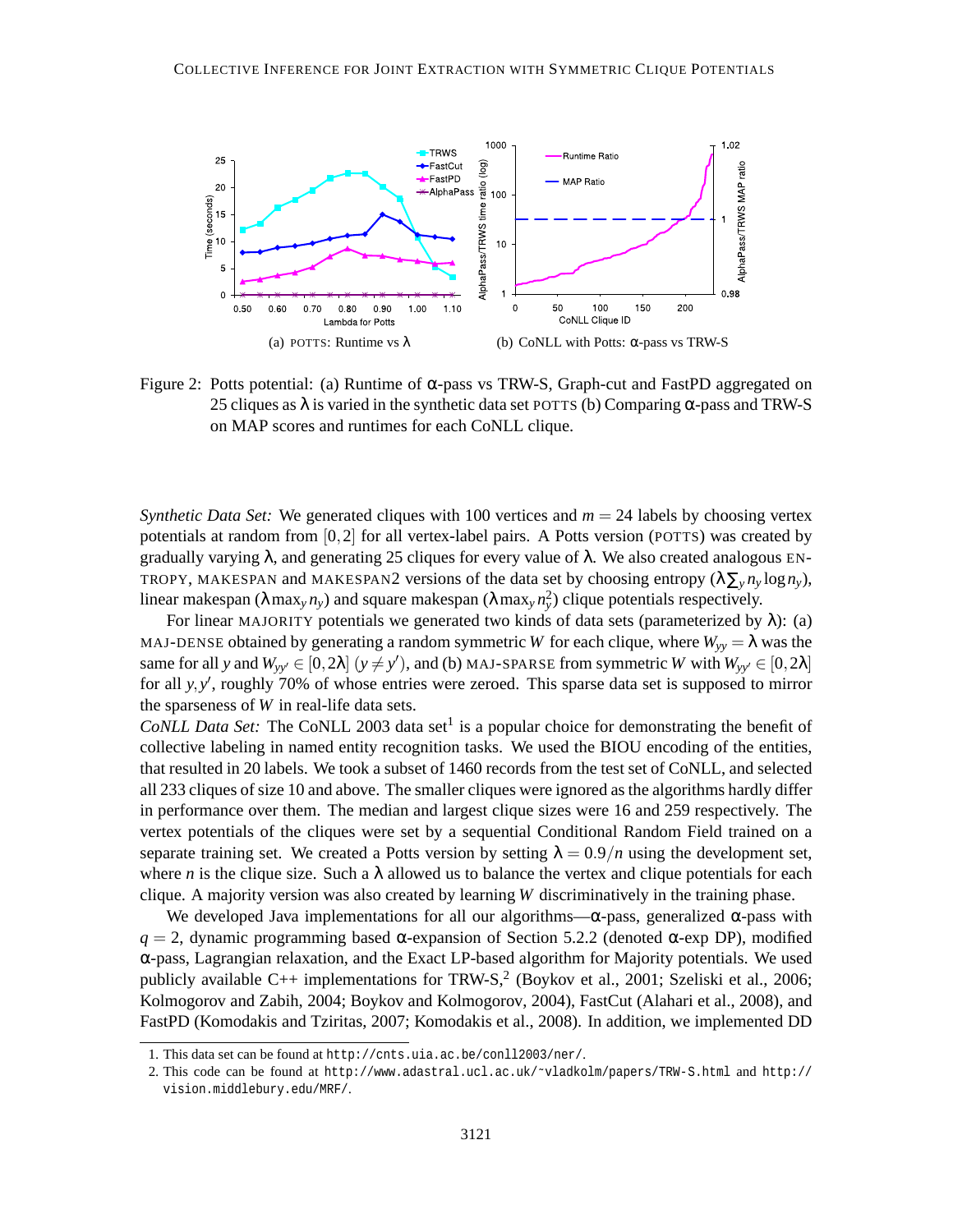

Figure 3: Comparing the MAP quality of α-pass vs ICM on non-decomposable potentials. Plotted point  $(r, f)$  denotes that for a fraction f of the cliques,  $\alpha$ -pass returned a MAP score at least *r* times that of ICM.

in C++ and ICM in Java. All experiments were performed on a Pentium-IV 3.0 GHz machine with 8 GB of RAM.

# 7.1.1 EDGE DECOMPOSABLE POTENTIALS

Table 3 compares the various clique inference algorithms on the POTTS data set. We vary the Potts parameter  $\lambda$  uniformly in the range [0.5,1.1]. This range is of special interest because it allows maximal contention between the clique and vertex potentials. For  $\lambda$  outside this range, the MAP is usually a trivial assignment, viz. one which either individually assigns each vertex to its best label (optimizing vertex potential), or assigns all vertices to a single label (optimizing clique potential). Each number in the upper half of Table 3 is the aggregate MAP score of 25 cliques for that particular  $\lambda$ , while the bottom half reports the aggregate clique inference time rounded to the nearest millisecond.

We observe that apart from ICM and DD, all the other algorithms return MAP scores in a small interval (0.5%) of each other. In particular α-pass performs almost identical to α-exp and FastPD in this regard. FastCut provides the best aggregate MAP scores, but  $\alpha^2$ -pass and TRW-S are quite close as well. We note that the three expansion algorithms  $α$ -exp,  $α$ -exp DP, and FastCut return different MAP scores, primarily because they employ different bootstrapping steps. Further we observe that DD returns significantly low MAP scores, because even with suitable step-size selection heuristics such as the one proposed by Komodakis et al. (2007a), DD converges very slowly and invariably hits the maximum iteration limit of 30 with a sub-par MAP. ICM also returns lower MAP scores, as expected, due to its highly local updates.

In terms of runtime, Table 3 shows a clear separation of the algorithms. ICM and  $\alpha$ -pass are the fastest, while  $\alpha$ -exp, FastCut, FastPD, and TRW-S are 150-400 times slower. This is because in contrast to α-pass, the other algorithms perform multiple costly iterations (e.g., an iteration of TRW-S is  $O(n^2)$ ). The cut-based algorithms and FastPD are faster than TRW-S, while DD is the slowest, at 3000 times α-pass. This is because DD has to deal with  $O(n)$  spanning trees which is costly, and leads to slow convergence. Consequently DD hits the iteration limit every time. Our  $\alpha^2$ -pass and dynamic programming based α-expansion (α-exp DP) algorithms are ten and three times slower than  $\alpha$ -pass respectively, but still more than an order faster than the other algorithms. Finally we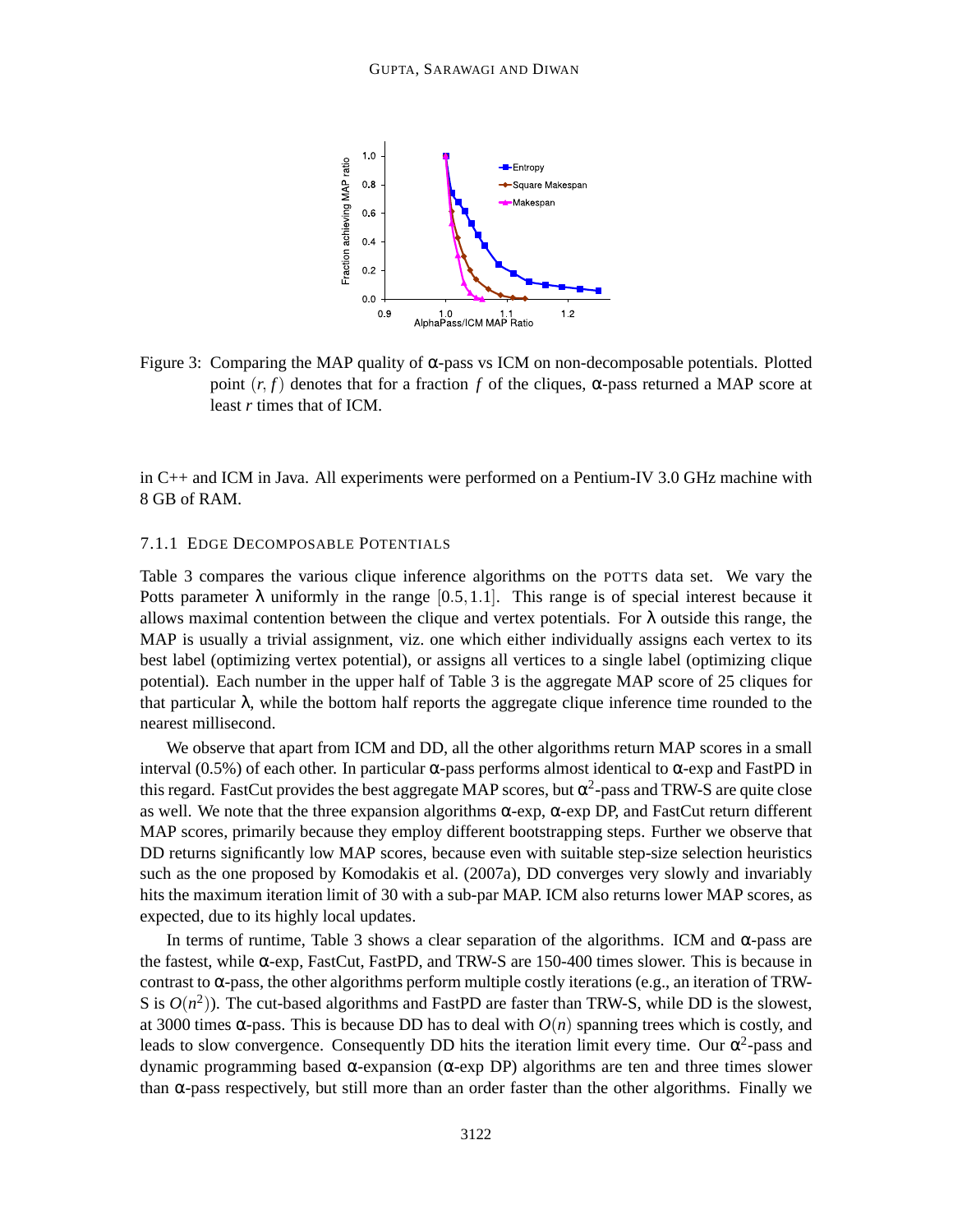see that while  $\alpha$ -pass and  $\alpha^2$ -pass take almost a constant time irrespectively of  $\lambda$ , the other schemes take up more time (as they iterate more) around the "maximal contention range" of  $[0.7, 1.0]$  for λ. Figure 2(a) illustrates this behavior, where we vary λ and plot the runtimes of  $\alpha$ -pass, FastPD, TRW-S, and FastCut. Note that  $\alpha$ -pass lies very close to the x-axis, illustrating its small runtime.

Figure 2(b) presents the results on Potts cliques from the CoNLL data set. For simplicity we only compare  $\alpha$ -pass with TRW-S as the other algorithms behave analogous to the synthetic scenario. For each clique, we plot (a) the ratio of the  $\alpha$ -pass MAP score with that of TRW-S, and (b) ratio of TRW-S runtime vs  $\alpha$ -pass runtime. While both the algorithms report the same MAP,  $\alpha$ -pass is still more than 10 times faster on more than one-third of the cliques, and is never slower. This ratio is not as bad as for synthetic cliques mainly because the median clique size here is much smaller at 16.

### 7.1.2 NON-DECOMPOSABLE POTENTIALS

In this case, we cannot compare against the TRW-S or graph-cut based algorithms. Hence we compare with the ICM algorithm that has been popular in such scenarios (Lu and Getoor, 2003). The scheme of Potetz and Lee (2008) is another alternative, but we omit a comparison with it as it is bound to be quite expensive in *m* (see discussion in Section 8).

We varied  $\lambda$  with increments of 0.02 in [0.7,1.1] and generated 500 cliques each from MAJ-DENSE, MAJ-SPARSE, ENTROPY, MAKESPAN and MAKESPAN2. We measure the ratio of MAP score of α-pass with ICM and for each ratio *r* we plot the fraction of cliques where  $α$ -pass returns a MAP score at least *r* times that of ICM. Figure 3 shows the results on all the potentials except MAJORITY, which will be presented later. The curves for linear and square makespan lie totally to the right of *ratio*  $= 1$ , which is expected because  $\alpha$ -pass will always return the true MAP for those potentials. In contrast ICM can only return a locally optimal solution. For entropy,  $\alpha$ -pass was found to be significantly better than ICM in all the cases. The runtimes of ICM and  $\alpha$ -pass were similar.

#### 7.1.3 MAJORITY POTENTIALS

In Figures 4(a) and 4(b), we compare ICM, Lagrangian Relaxation (LR) and modified-α-pass (Section 5.3.1, denoted ModAlpha) against the LP-based exact method (LP) on synthetic data. Each curve plots, for each MAP ratio *r*, the fraction of cliques on which ICM (or LR or ModAlpha) returns a MAP score better than *r* times the optimal MAP score. An ideal algorithm's curve would just be a dot at  $(1,1)$  indicating that it retrieves the true MAP for all the cliques.

We observe that on MAJ-DENSE, both ModAlpha and ICM return a MAP score better than 0.85 of the true MAP, with ICM being slightly better. However, LR out-performs both of them, providing a MAP ratio always better than 0.97 and returning the true MAP in more than 70% of the cases. In MAJ-SPARSE too, LR dominates the other two algorithms, returning the true MAP in more than 80% of the cases, with a MAP ratio always better than 0.92. Further it can be derived that on average, LR returns a MAP score 1.15 times that of ICM. Thus, LR performs much better than its competitors across dense as well as sparse majority potentials.

The results on CoNLL data set, whose *W* matrix is 85% sparse, are displayed in Figure 4(c). ICM, ModAlpha, and LR return the true MAP in 87%, 95% and 99% of the cliques respectively, with the worst case MAP ratio of LR being 0.97 as opposed to 0.94 and 0.74 for ModAlpha and ICM respectively. Figure 4(d) displays runtime ratios on all CoNLL cliques for all three inexact algorithms vs LP. ICM and ModAlpha are roughly 100-10000 times faster than LP, while LR is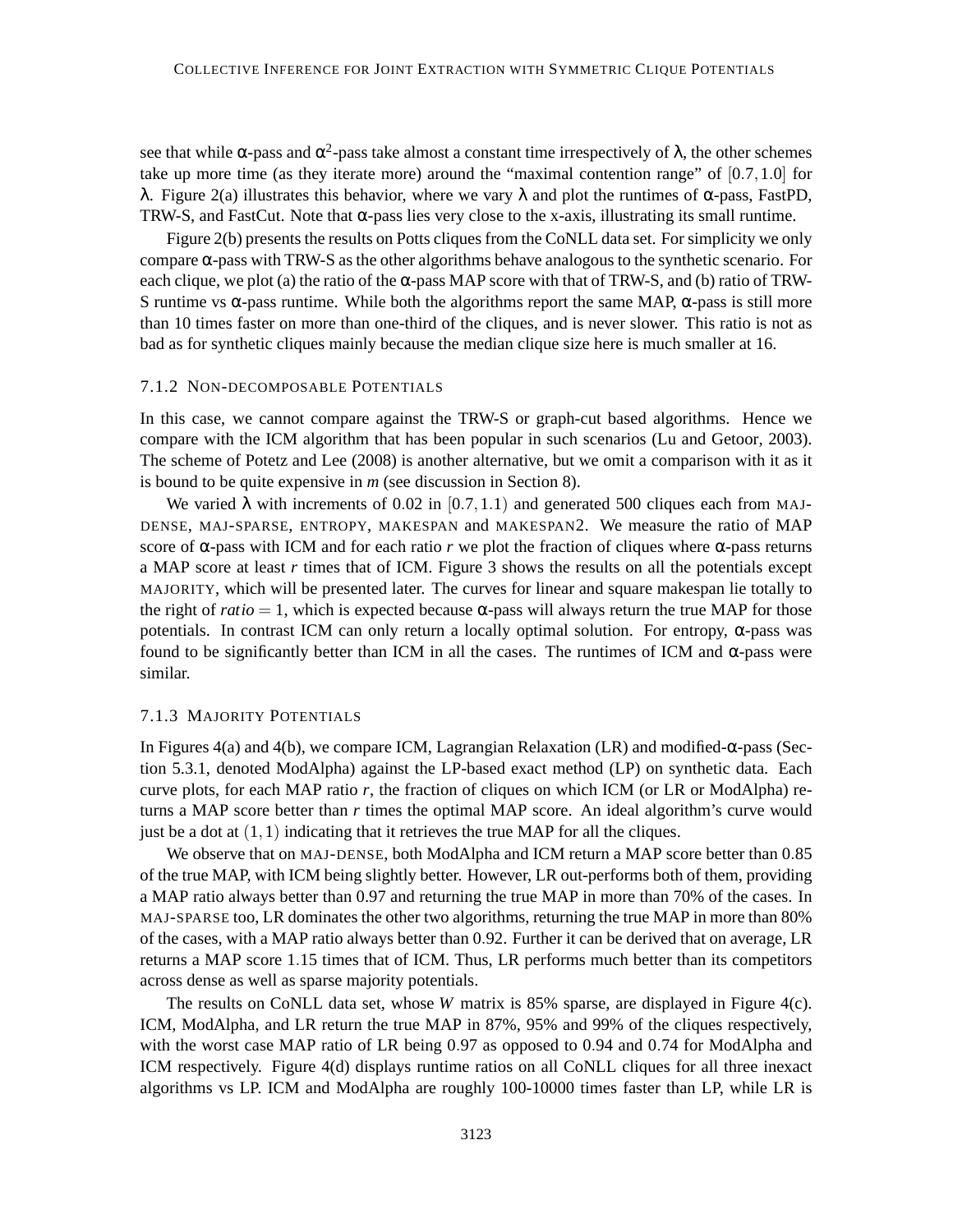

Figure 4: (a)-(c) MAP quality of modified  $\alpha$ -pass, ICM, LR vs LP on MAJORITY potentials over MAJ-DENSE, MAJ-SPARSE, and CoNLL. To be interpreted in the same way as Figure 3. (d) Runtime ratios vs LP of these algorithms for each CoNLL clique.

only 3−5 times more expensive than ICM and ModAlpha on average. Thus, for practical majority potentials, LR and ModAlpha quickly provide highly accurate solutions.

# **7.2 Collective Labeling of Repeated Words**

We now establish that for collective inference setups like the one in Figure 1(d), message passing on the cluster graph (denoted CI) is a better option than the alternatives. This would justify the design of special clique inference algorithms such as α-pass and LR.

We consider information extraction over text records, and define cliques over repeated occurrences of words. We create two versions of the experiment—with Potts and MAJORITY potentials on the cliques respectively. Message computation at those cliques will be done using  $\alpha$ -pass and LR respectively, as we have already established their efficiency and accuracy in Section 7.1.

For the edge-decomposable Potts version, we compare CI against TRW-S on the giant pairwise graph. Other algorithms such as FastPD, FastCut, and  $\alpha$ -exp are not applicable as none of the chain edge potentials in the giant graph are semi-metric or submodular. For the MAJORITY version, we compare CI against the stacking approach of Krishnan and Manning (2006).

We report results on three data sets—the Address data set consisting of roughly 400 non-US postal addresses, the Cora data set (McCallum et al., 2000) containing 500 bibliographic records, and the CoNLL'03 data set. The training splits were 30%, 10% and 100% respectively for the three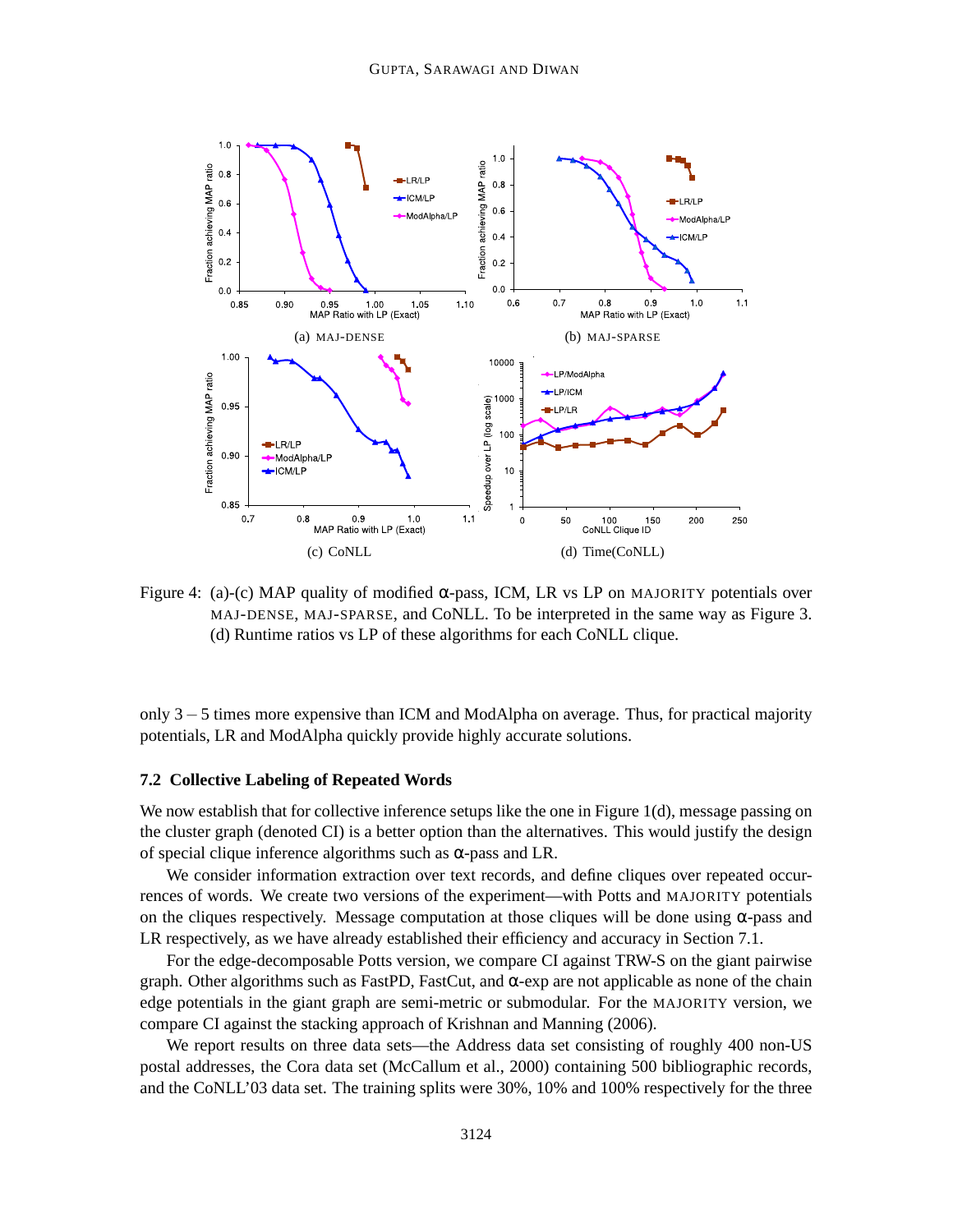data sets, and the parameter  $\lambda$  for Potts was set to 0.2,1 and 0.05 using cross-validation on a held out split. The MAJORITY parameter *W* was learnt generatively through label co-occurrence statistics in the cliques present in the training data. We report the token-F1 scores as a measure of accuracy of the various approaches.

Figure 5 reports the combined token-F1 over all labels except 'Other'. Unless specified otherwise, all the approaches post statistically significant gains over the base model. The accuracies show only modest improvements over the base model. This is because our cliques are of a highly limited form and so we cannot expect to correct too many errors using a collective model. We will look at more complex cliques in Section 7.3. Coming back to Figure 5, for MAJORITY potentials, CI is superior to the stacking based approach. The difference is statistically significant for Cora and CoNLL'03. For the Potts version, TRW-S and CI provide similar gains over Address and Cora. We could not run TRW-S on CoNLL'03, as the resulting graph was too big for the TRW-S code to handle.

We now compare the different approaches on running time. In Figure 6 we plot the accuracy of the two methods versus the number of iterations. CI achieves its best accuracy after just one round of message passing, whereas TRW-S takes around 20 iterations. In terms of clock time, an iteration of TRW-S costs  $\sim$  3.2s for CORA, and that of CI costs 3s, so CI is roughly an order of magnitude faster than TRW-S for the same accuracy levels. The comparison was similar for the Address data set.

| <b>Potential</b> | Model           | Addr    | Cora             | <b>CoNLL</b> |  |
|------------------|-----------------|---------|------------------|--------------|--|
|                  | Base            | 81.5    | 88.9             | 87.0         |  |
| Potts            | CI.             | 81.9    | 89.7             | 88.8         |  |
|                  | TRW-S           | 81.9    | 89.7             |              |  |
| Majority         | CI.             | 82.2    | 89.6             | 88.8         |  |
|                  | <b>Stacking</b> | $81.7*$ | $87.5\downarrow$ | 87.8         |  |

Figure 5: Token-F1 of various collective inference schemes. F1 averaged over five splits for Address and Cora. '\*' and ↓ denote statistically insignificant difference and significant loss over Base respectively.

# **7.3 Domain Adaptation**

We move on to a generalization of our collective inference framework, and show that capturing associativity of a richer set of properties can help us in domain adaptation. We focus on a citation extraction task, where the aim is to adapt a sequential model across widely varying publications pages of authors. Our data set consists of 433 bibliographic entries from the web-pages of 31 authors, hand-labeled with 14 labels such as Title, Author, Venue, Location and Year. Bibliographic entries across different authors differ in many aspects like label-ordering, missing labels, punctuation, HTML formatting and bibliographic style.

A fraction of the 31 domains were used to train a baseline sequential model. The model was trained with the LARank algorithm of Bordes et al. (2007), using the BCE encoding for the labels.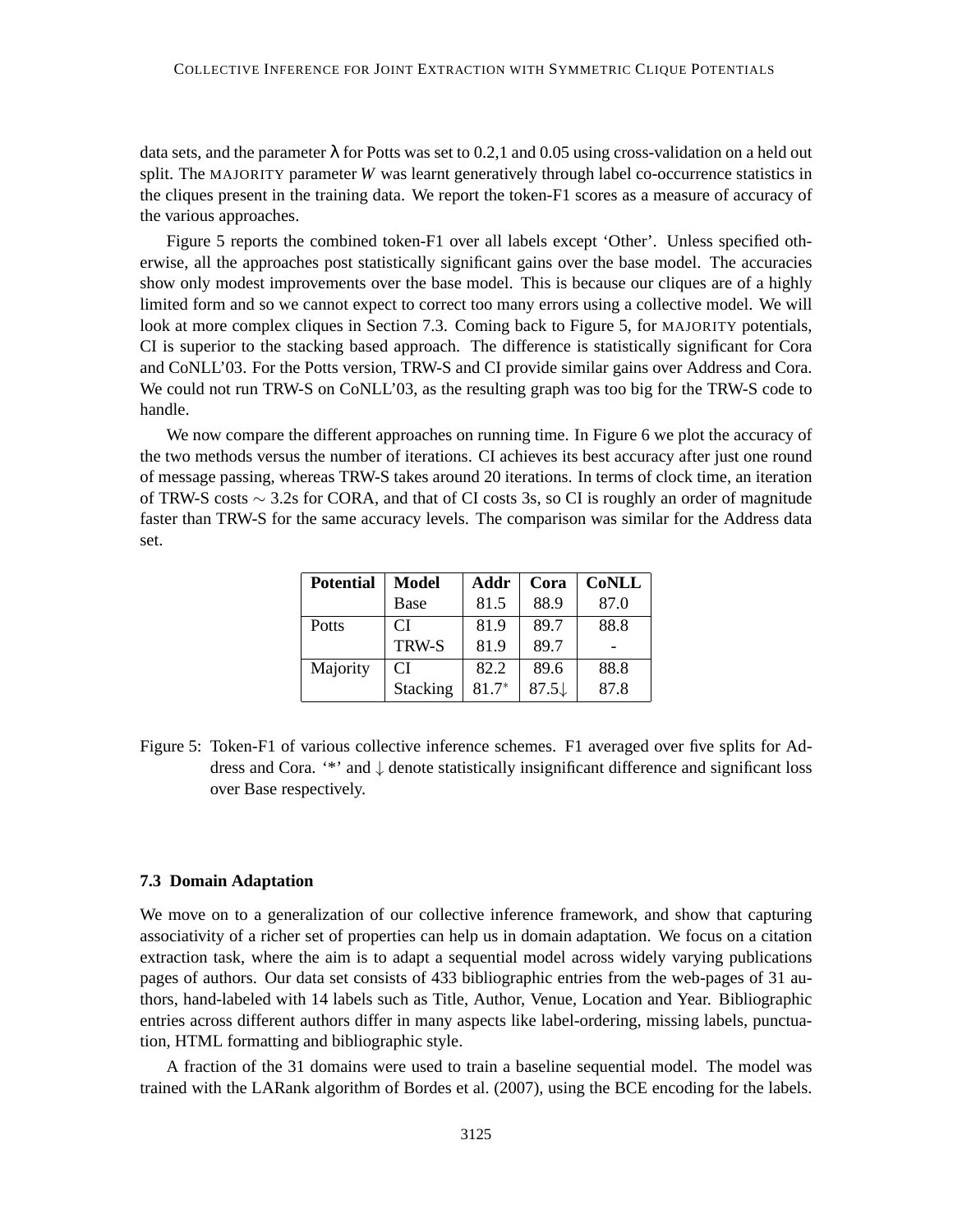

Figure 6: F1 vs iterations for CI vs TRW-S on Cora and Address.

We used standard extraction features in a window around each token, along with label transition features (Peng and McCallum, 2004).

For our collective framework, we used the following Markovian properties:

 $g_1(\mathbf{x}, \mathbf{y})$  = First non-Other label in **y**  $g_2(\mathbf{x}, \mathbf{y})$  = Token before the Title segment in **y**  $g_3(\mathbf{x}, \mathbf{y})$  = First non-Other label after Title in **y**  $g_4(\mathbf{x}, \mathbf{y})$  = First non-Other label after Venue in **y** 

Inside a domain, any one of the above properties will predominantly favor one value, for example,  $g_3$  might favor the value 'Author' in one domain, and 'Date' in another. Thus these properties encourage consistent labeling around the Title and Venue segments. We use Potts potential for each property, setting  $\lambda = 1$  using cross-validation.

We reiterate that there are no alternative collective inference schemes for this property-based framework. This is primarily because other algorithms like TRW-S or ordinary belief propagation cannot deal with property-based separators (ref. Section 6).

The performance results of CI with the above properties versus the baseline model are presented in Figure 7. For the test domains, we report token-F1 of the important labels—Title, Author and Venue. The accuracies are averaged over five trials. CI leads to upto 25% reduction over the base test error for Venue and Title, labels for which we had defined related properties. The gain is statistically significant ( $p < 0.05$ ). Though the improvement is more prominent when only a few domains are available for training, we continue to see an improvement even with more training domains as there invariably are new styles in the test data. Figure 8 shows the error reduction on individual test domains for one particular train-test split of five and 26 domains respectively. The errors are computed from the combined token F1 scores of Title, Venue and Author. For some domains the errors are reduced by more than 50%. Collective inference increases errors in only two domains. Such an increase happens when most of the records in the domain take on wrong property values, so collective inference ends up reinforcing those errors by wrongly biasing the remaining minority of the records that have correct property values.

Finally, we mention that for this task, applying the classical collective inference setup with cliques over word repetitions leads to very minor gains. This is because most of the word cliques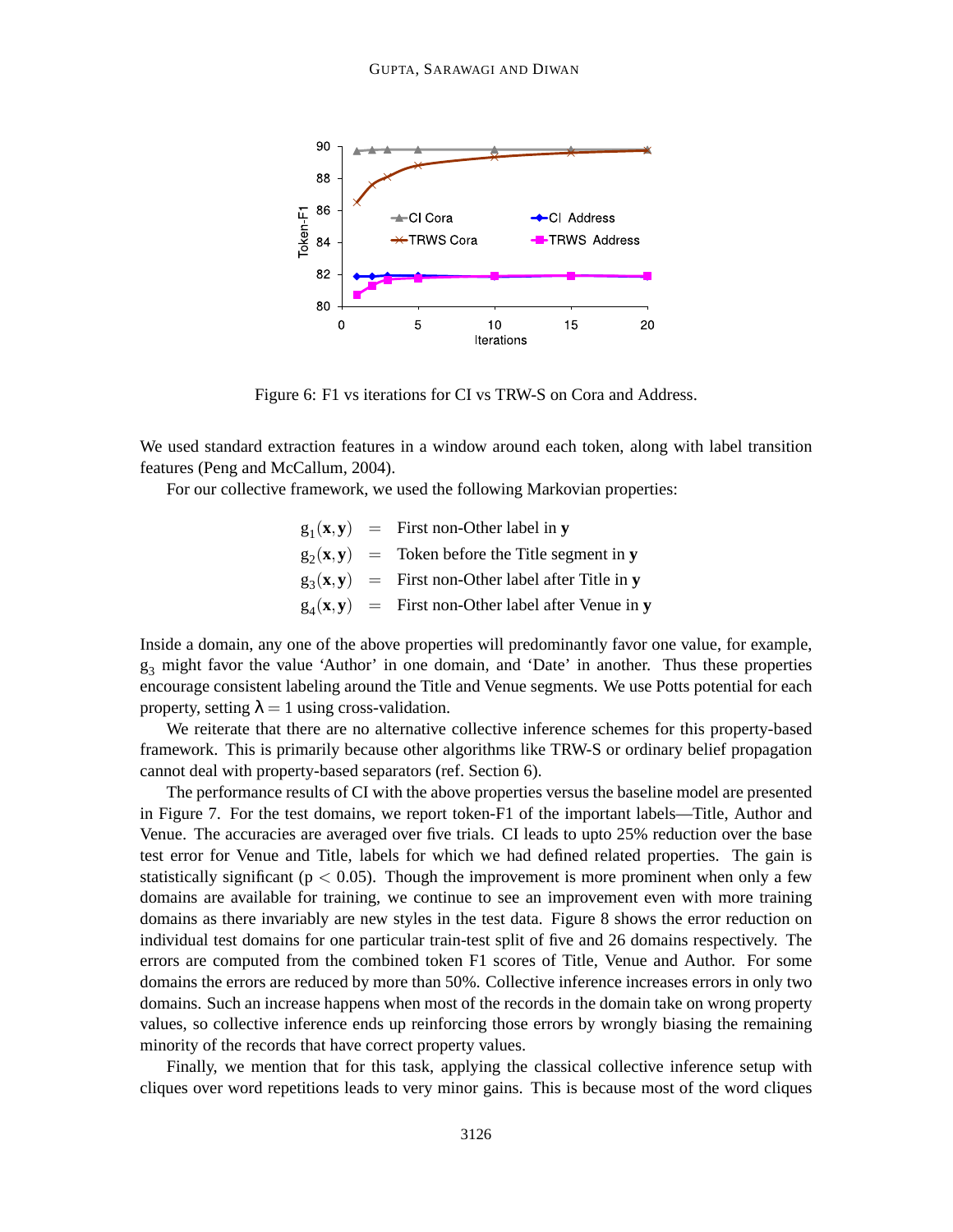already agree on their vertex labels under the base model, so collective inference with word cliques does not add too much value. In this context, the generalized collective inference framework is indeed a much more accurate mechanism for joint labeling.

| Train | <b>Title</b> |      | Venue |      | <b>Author</b> |      |
|-------|--------------|------|-------|------|---------------|------|
| (% )  | Base         | CI   | Base  | СI   | Base          | СI   |
| .5    | 70.7         | 74.8 | 58.8  | 62.5 | 74.1          | 74.3 |
| 10    | 78.0         | 82.1 | 69.2  | 72.2 | 75.6          | 75.9 |
| 20    | 85.8         | 88.6 | 76.7  | 78.9 | 80.7          | 80.7 |
| 30    | 91.7         | 93.0 | 81.5  | 82.6 | 87.7          | 88.0 |
| 50    | 92.3         | 94.2 | 83.5  | 84.5 | 89.4          | 90.0 |

Figure 7: Token-F1 of CI and Base

# **8. Related Work**

We group the known approaches into various categories and compare them with our collective inference framework.

# **8.1 Generic Collective Inference Approaches**

Collective graphical models have been used to capture associativity in many text mining tasks such as IE, entity labeling, and document classification (Sutton and McCallum, 2004; Finkel et al., 2005; Bunescu and Mooney, 2004; Krishnan and Manning, 2006; Kulkarni et al., 2009; Chakrabarti et al., 1998; Lu and Getoor, 2003; Taskar et al., 2004). However these models use generic algorithms like ordinary belief propagation (Sutton and McCallum, 2004; Bunescu and Mooney, 2004; Taskar et al., 2004), Gibbs sampling (Finkel et al., 2005), local search (Lu and Getoor, 2003) or multi-stage schemes (Krishnan and Manning, 2006). Our framework is general enough to support various clique potentials, yet exploits the structure of the potential to efficiently compute a full set of messages for collective inference.



Figure 8: Per-domain F1-error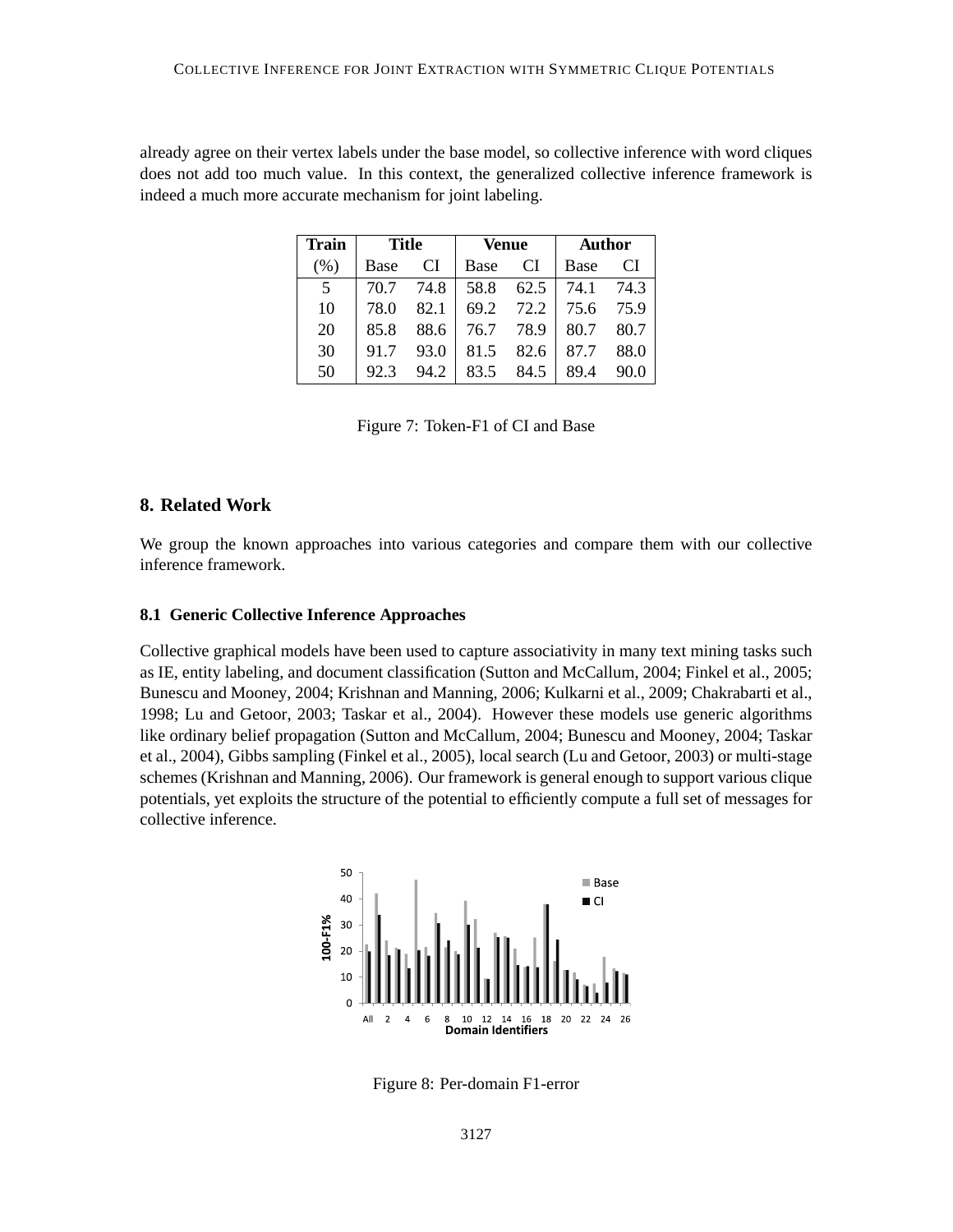# **8.2 MAP Inference on Pairwise Models**

We provide only a brief overview of the many recent advances in inference over pairwise graphs since our main interest lies in higher-order potentials. These approaches fall under two broad categories. The first category has message passing algorithms that solve the dual of an LP relaxation, including TRW-S (Kolmogorov, 2006), max-sum diffusion (Werner, 2009), and other convergent alternatives (Meltzer et al., 2009; Ravikumar et al., 2010). These LP relaxations, that only impose local pairwise constraints, have been tightened in various ways using cycle and higher order marginal constraints (Sontag et al., 2008; Werner, 2009; Komodakis and Paragios, 2008; Kumar et al., 2009). The second category includes combinatorial algorithms based on graph-cuts. For binary labels, two well known methods are the graph-cut method for submodular potentials (Boykov et al., 2001) and the Quadratic Pseudo-Boolean Optimization method (QPBO) for getting a partial solution for arbitrary potentials (Boros and Hammer, 2002; Kovtun, 2003; Kolmogorov and Rother, 2007). For multi-label models with metric edge potentials, the α-expansion algorithm of Boykov et al. (2001) provides a 1/2-approximation.  $\alpha$ -expansion has subsequently been generalized, analyzed and optimized (Veksler, 2007; Kumar and Torr, 2008b; Lempitsky et al., 2007; Komodakis and Tziritas, 2005; Komodakis et al., 2007b; Alahari et al., 2008). In particular, the FastPD algorithm of Komodakis et al. (2007b) is a primal-dual generalization which works even with semi-metric edge potentials. However our chain edge potentials are not even semi-metric. Similarly the partial optimality guarantee of QPBO is of limited appeal, as our model has a large fraction of non-submodular edges.

# **8.3 Alternate Collective Inference Frameworks**

Recently, two inference frameworks, the LP relaxation of Werner (2008) and the dual-decomposition framework of Komodakis and Paragios (2009) have been extended to handle higher-order potentials. In the LP relaxation framework, a max-sum diffusion algorithm is used to solve the dual and each step of the algorithm requires the computation of max-marginals from the higher-order cliques. In the dual-decomposition framework, the model is decomposed into tractable components and the component MAPs or marginals are used to construct a sub-gradient of the collective inference LP. Like cluster message passing, these frameworks also allow the plugging-in of arbitrary algorithms for computing max-marginals at each clique. Thus, our clique inference algorithms can be used unchanged in these two frameworks. However, while these alternative frameworks provide interesting new ways of looking at inference, they do not necessarily provide faster convergence guarantees. For example, as noted in Werner (2009), max-sum diffusion converges very slowly as compared to TRW-S even for binary potentials. We showed in Section 7.1 that dual decomposition is significantly slower than  $\alpha$ -pass when used for clique inference.

# **8.4 Transforming Higher-Order Cliques to Pairwise Potentials**

A lot of recent work on higher-order clique potentials in vision deals with reducing these potentials to pairwise and then applying  $\alpha$ -expansion or QPBO as applicable (Ishikawa, 2009; Kohli et al., 2008; Ramalingam et al., 2008; Rother et al., 2009; Kohli and Kumar, 2010). These transformations add auxiliary nodes, which are few in number when the potentials are truncated and sparse (Rother et al., 2009). However our potentials are dense and not truncated. Consequently these techniques will introduce too many extra nodes, for example, exponential in *n* (Ishikawa, 2009), or *O*(*mn*)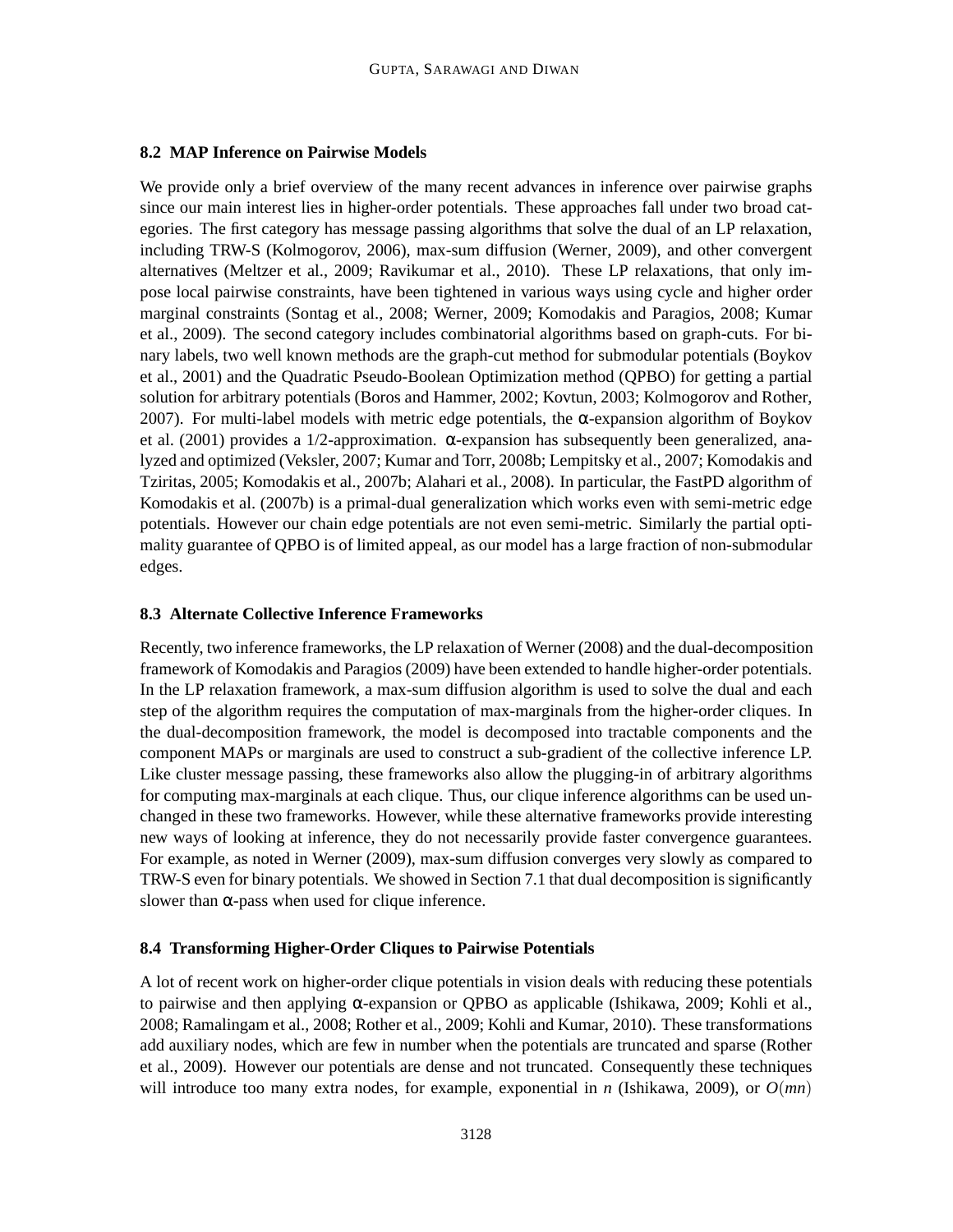(Kohli et al., 2008). Similarly, the method of Kohli and Kumar (2010) will expand the node set by a factor equal to the number of functions used to approximate our potential (and this can be quite large). Too many auxiliary nodes makes inference using α-expansion/QPBO quite expensive. In contrast we perform clique inference without any transformation, and our clique inference bounds are better than the alternatives.

We also note that there are transformations that extend  $\alpha$ -expansion to metric potentials over triangles (Kolmogorov and Zabih, 2004), and truncated versions of Potts potentials over arbitrarily large cliques (Kohli et al., 2007, 2009). Our symmetric potentials are not truncated so the same transformations cannot be applied to our model.

### **8.5 Special Higher-Order Potentials**

An orthogonal body of work deals with special higher-order potentials that allow efficient message computation, such as linear-constrained potentials (Potetz and Lee, 2008), convex and order-based potentials (Tarlow et al., 2010), and decomposable potentials (Chen et al., 2008). Although our cluster graph can seamlessly incorporate these potentials and their clique inference algorithms, it is fruitful to compare some of these potentials with ours. Linear-constrained potentials assume that the labels are numeric and the potential's value depends only on a linear combination of node labels. Such potentials allow *O*(*nm*<sup>2</sup> ) message computation using clever variable substitution during belief propagation. When we have only two labels, our symmetric potentials can be encoded as linearconstrained potentials, thus leading to  $O(n)$  clique inference as compared to  $O(n \log n)$  using  $\alpha$ pass. However, this encoding does not have an inexpensive generalization to *discrete* multi-label cliques. Also, representing multi-label potentials using a collection of linear-constrained potentials can make clique inference exponential in *m* (Potetz and Lee, 2008). Chen et al. (2008) propose *decomposable potentials* that are sums of a few sub-potentials, each of which is a product of lowarity functions. This includes the *Voting Potential*, which combines associativity scores additively along edges unlike multiplicatively as in Potts. $3$  For some decomposable potentials, including the Voting Potential, exact messages can be computed in closed form.

Symmetric potentials have been used in special ways in other inference tasks too. Jaimovich et al. (2007) proposed a framework for inference over relational data where symmetric potentials are used to collapse large instance-level factor graphs into template-level graphs. Similarly, Milch et al. (2008) proposes lifting techniques with counting potentials. In our framework we have a mix of symmetric potentials, individual node and non-symmetric edge potentials. We therefore cannot perform any kind of collapsing or lifted inference.

# **9. Conclusions and Future Work**

We presented a general collective inference framework that exploits the associativity of a rich set of properties of instances and their labelings. We argued that cluster message passing, which exploits the special associative structure and computes a complete set of messages, is a more principled inference mechanism than other cluster-oblivious or message-oblivious approaches. We demonstrated the effectiveness of the framework on a real-life domain adaptation task.

<sup>3.</sup> Although Potts decomposes additively along the clique edges, the probability  $P(y|x)$  is exponential in the clique potential term, which makes it multiplicative.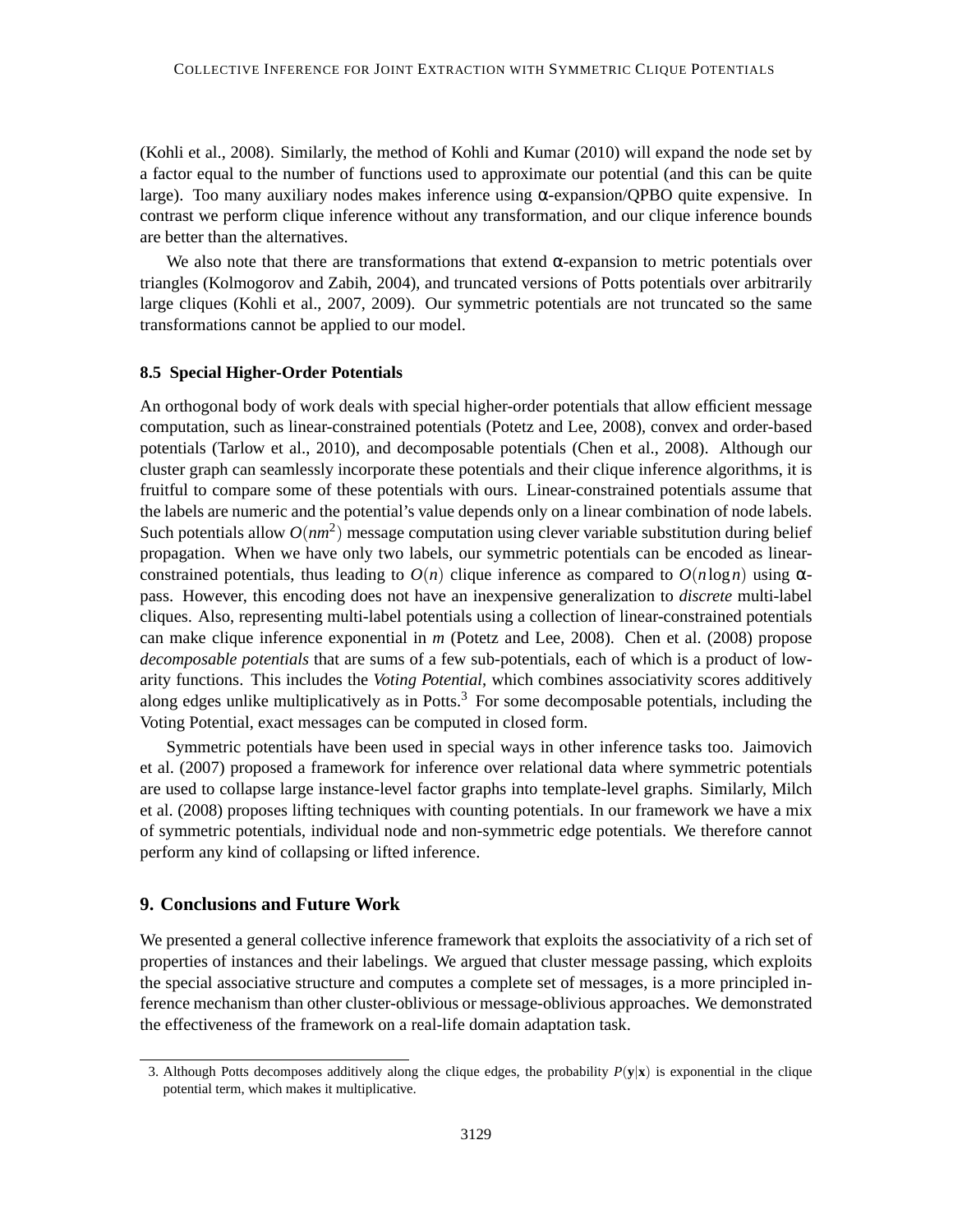We presented potential-specific combinatorial algorithms for message computation in associative cliques. We presented the  $\alpha$ -pass algorithm which is sub-quadratic in the clique size and gives the exact MAP for all MAX clique potentials, and any symmetric potential with two labels, and a tight approximation guarantee of  $\frac{13}{15}$  on the Potts potential. We showed that  $\alpha$ -pass is significantly faster while providing the same or better accuracy than alternatives such as TRW-S, graph-cuts, and their recently proposed improved versions. We gave a Lagrangian relaxation method for generating messages from a clique with majority potential. This algorithm is at least two orders of magnitude faster than an exact algorithm and more accurate than other approximate approaches.

Our future work includes automated property induction to figure out rich associative properties in unlabeled domains. We are also interested in applying symmetric potentials to general dense subgraphs instead of cliques. We believe that this might help in semi-supervised learning tasks.

# **Appendix A. Proofs**

**Theorem 7**  $F(\hat{\mathbf{y}}) \geq \frac{13}{15}F(\mathbf{y}^*)$ *. Further, this ratio is tight.* 

**Proof** The proof is by contradiction. Suppose there is an instance where  $F(\hat{y}) < \frac{13}{15}F(\mathbf{y}^*)$ . Wlog assume that  $\lambda = 1$  and  $n_1 \ge n_2 \ge \ldots \ge n_k > 0$ ,  $(2 \le k \le m)$  be the non-zero counts in the optimal solution and let  $\psi^*$  be its vertex score. Thus  $F(\mathbf{y}^*) = \psi^* + n_1^2 + n_2^2 + \dots + n_k^2$ .

Now,  $F(\hat{y})$  is at least  $\psi^* + n_1^2$  (ref. Claim 5.1). This implies  $\frac{\psi^* + n_1^2}{\psi^* + n_1^2 + ... + n_k^2} \le \frac{13}{15}$ , that is,  $2(\psi^* +$  $n_1^2$ ) < 13( $n_2^2$  + ... +  $n_k^2$ ) or 13

$$
\Psi^* < \frac{13}{2}(n_2^2 + \ldots + n_k^2) - n_1^2. \tag{18}
$$

Since *k* labels have non-zero counts, and the vertex score is  $\psi^*$ , at least  $\psi^*/k$  of the vertex score is assigned to one label. Considering a solution where all vertices are assigned to this label, we get  $F(\hat{\mathbf{y}}) \geq \Psi^* / k + n^2$ .

Therefore  $F(y^*) > 15/13(n^2 + \psi^*/k)$ . Since  $F(\mathbf{y}^*) = \psi^* + n_1^2 + ... + n_k^2$ , we get:

$$
\Psi^* > \frac{15kn^2 - 13k(n_1^2 + \dots + n_k^2)}{13k - 15}.
$$
\n(19)

We show that Equations 18 and 19 contradict each other. It is sufficient to show that for all  $n_1 \geq \ldots \geq n_k \geq 1$ 

$$
\frac{15kn^2 - 13k(n_1^2 + \dots + n_k^2)}{13k - 15} \ge \frac{13}{2}(n_2^2 + \dots + n_k^2) - n_1^2.
$$

Simplifying, this is equivalent to

$$
kn^2 - \frac{13}{2}(k-1)(n_2^2 + \ldots + n_k^2) - n_1^2 \ge 0.
$$

Consider a sequence  $n_1, \ldots, n_k$  for which the expression on the left hand side is minimized. If  $n_i > n_{i+1}$  then we must have  $n_l = 1 \forall l \geq i+2$ . Otherwise, replace  $n_{i+1}$  by  $n_{i+1} + 1$  and decrement  $n_j$  by 1, where *j* is the largest index for which  $n_j > 1$ . This gives a new sequence for which the value of the expression is smaller. Therefore the sequence must be of the form  $n_i = n_1$  for  $1 \le i < l$ and  $n_i = 1$  for  $i > l$ , for some  $l \geq 2$ . Further, considering the expression as a function of  $n_l$ , it is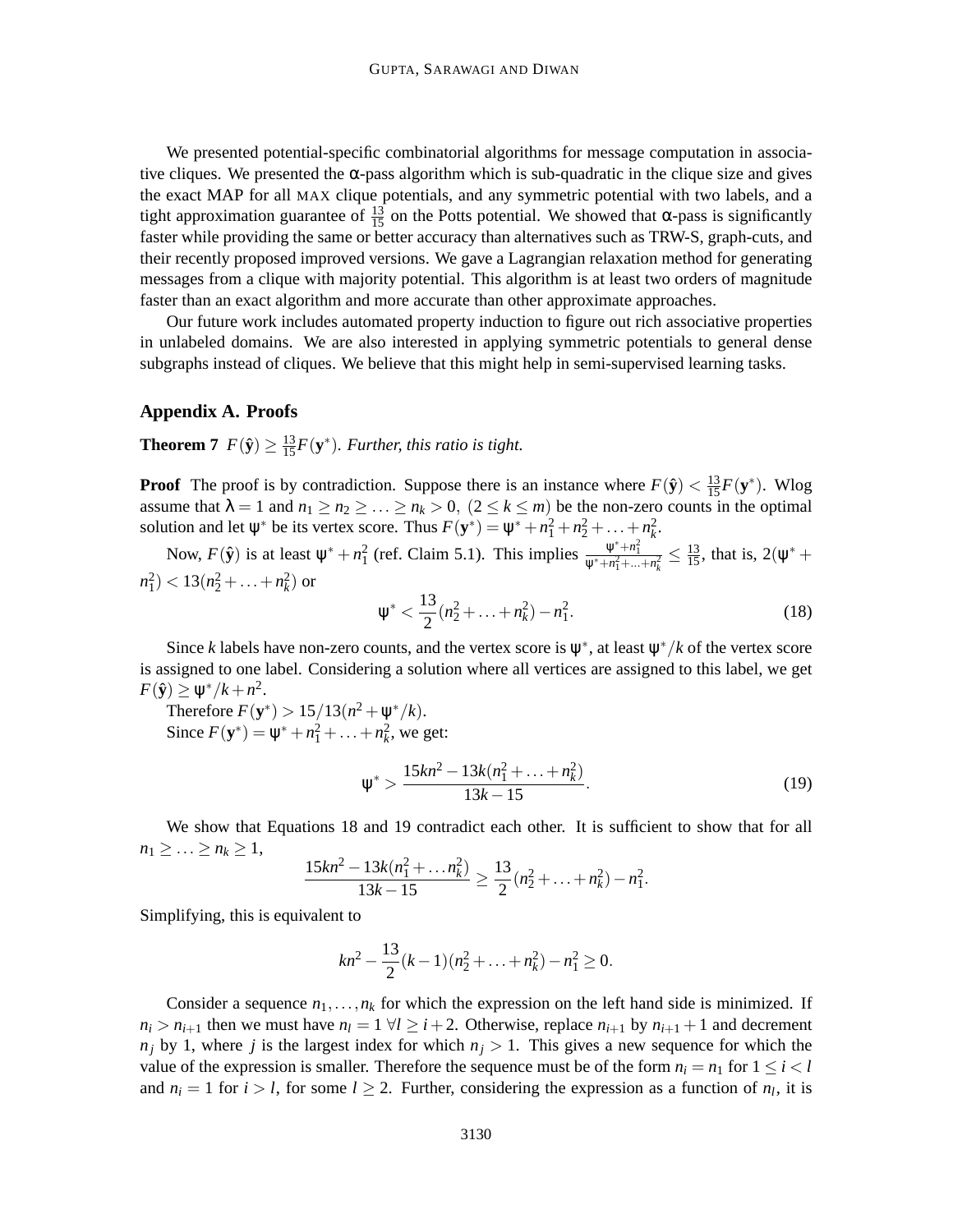quadratic with a negative second derivative. So the minimum occurs at one of the extreme values  $n_l = 1$  or  $n_l = n_1$ . Therefore we only need to consider sequences of the form  $n_1, \ldots, n_1, 1, \ldots, 1$  and show that the expression is non-negative for these.

In such sequences, differentiating with respect to  $n_1$ , the derivative is positive for  $n_1 \geq 1$ , which means that the expression is minimized for the sequence 1,...,1. Now it is easy to verify that it is true for such sequences. The expression is zero only for the sequence  $1,1,1$ , which gives the worst case example.

We now illustrate the tightness of this ratio through a pathological instance where the solution of  $\alpha$ -pass is exactly  $\frac{13}{15}$  of the optimal. The clique is constructed as follows. Let  $m = n + 3$  and  $\lambda = 1$ . For the first  $\frac{n}{3}$  vertices let  $\psi_{u1} = 4n/3$ , for the next  $n/3$  vertices let  $\psi_{u2} = 4n/3$ , and for the remaining  $n/3$  let  $\psi_{u3} = 4n/3$ . Also for all vertices let  $\psi_{u(u+3)} = 4n/3$ . All other vertex scores are zero. The optimal solution is to assign the first three labels *n*/3 vertices each, yielding a score of  $4n^2/3 + 3(\frac{n}{3})$  $\frac{n}{3}$ )<sup>2</sup> = 5*n*<sup>2</sup>/3. The first α-pass with  $\alpha$  = 1, where initially a vertex *u* is assigned its vertex optimal label  $u + 3$ , will assign the first  $n/3$  vertices label 1. This keeps the sum of total vertex scores unchanged at  $4n^2/3$ , the clique score increases to  $n^2/9 + 2n/3$  and total score =  $4n^2/3 + n^2/9 + 2n/3 = 13n^2/9 + 2n/3$ . No subsequent combinations with any other label  $\alpha$  can improve this score. Thus, the score of  $\alpha$ -pass is  $\frac{13}{15}$  of the optimal in the limit  $n \to \infty$ .

#### **Theorem 8** *Generalized*  $\alpha$ -pass enjoys an approximation bound of  $\frac{8}{9}$ , that is,  $F(\hat{y}) \ge \frac{8}{9}$  $\frac{8}{9}F(\mathbf{y}^*)$ .

**Proof** This bound is achieved if we run the algorithm with  $q = 2$ . Let the optimal solution have counts  $n_1 \ge n_2 \ge \ldots \ge n_m$  and let its vertex score be  $\psi^*$ . For simplicity let  $a = n_1/n$ ,  $b = n_2/n$  and  $c = \psi^* / n^2$ . Then  $F(y^*) / n^2 \le c + a^2 + b(1 - a)$ ,  $F(\hat{y}) / n^2 \ge c + a^2$  and  $F(\hat{y}) / n^2 \ge c + \frac{(a+b)^2}{2}$  $rac{+b)^2}{2}$ . *Case 1:*  $a^2 \ge \frac{(a+b)^2}{2}$  $\frac{(-b)^2}{2}$ . Then  $F(\mathbf{y}^*) - F(\hat{\mathbf{y}}) \leq bn^2(1 - a)$ . For a given value of *a*, this is maximized when *b* is as large as possible. For Case 1 to hold, the largest possible value of *b* is given by  $a^2 = \frac{(a+b)^2}{2}$  $\frac{1-b)^2}{2}$ , which gives  $b = a(\sqrt{2}-1)$ . Therefore  $F(\mathbf{y}^*) - F(\hat{\mathbf{y}}) \le \frac{n^2(\sqrt{2}-1)}{4} < \frac{n^2}{8} \le \frac{F(\hat{\mathbf{y}})}{8}$  $\frac{(\mathbf{y})}{8}$ , that is,  $F(\hat{\textbf{y}}) \geq \frac{8}{9}F(\textbf{y}^*).$ 9

*Case 2:*  $a^2 \leq \frac{(a+b)^2}{2}$  $\frac{(b)^2}{2}$ . This holds if  $b \ge (\sqrt{2}-1)a$ . Since  $a+b \le 1$ , this is possible only if  $a \le 1/\sqrt{2}$ . Now  $\frac{F(y^*)-F(\hat{y})}{n^2} \le a^2 + b(1-a) - (a+b)^2/2 = \frac{a^2-4ab+2b-b^2}{2}$  $\frac{a+2b-b^2}{2}$ .

For a given *a*, this expression is quadratic in *b* with a negative second derivative. This is maximized (by differentiating) for  $b = 1 - 2a$ . Since  $b \le a$ , this value is possible only if  $a \ge 1/3$ . Similarly, for case 2 to hold with this value of *b*, we must have  $a \leq \sqrt{2}-1$ . Substituting this value of *b*, the difference in scores is  $\frac{5a^2 - 4a + 1}{2}$ .

Since this is quadratic with a positive second derivative, it is maximized when *a* has either the minimum or maximum possible value. For  $a = 1/3$  this value is  $1/9$ , while for  $a = \sqrt{2} - 1$ , it is 10−7 $\sqrt{2}$ . In both cases, it is less than 1/8.

If  $a \leq 1/3$  the maximum is achieved when  $b = a$ . In this case, the score difference is at most  $(a-2a^2)$  which is maximized for  $a=1/4$ , where the value is 1/8. (This is the worst case).

For  $\sqrt{2}-1 < a \le 1/\sqrt{2}$ , the maximum will occur for  $b = (\sqrt{2}-1)a$ . Substituting this value for *b*, the score difference is  $(\sqrt{2}-1)(a-a^2)$ , which is maximized for  $a = 1/2$ , where its value is  $(\sqrt{2}-1)/4 < 1/8$ .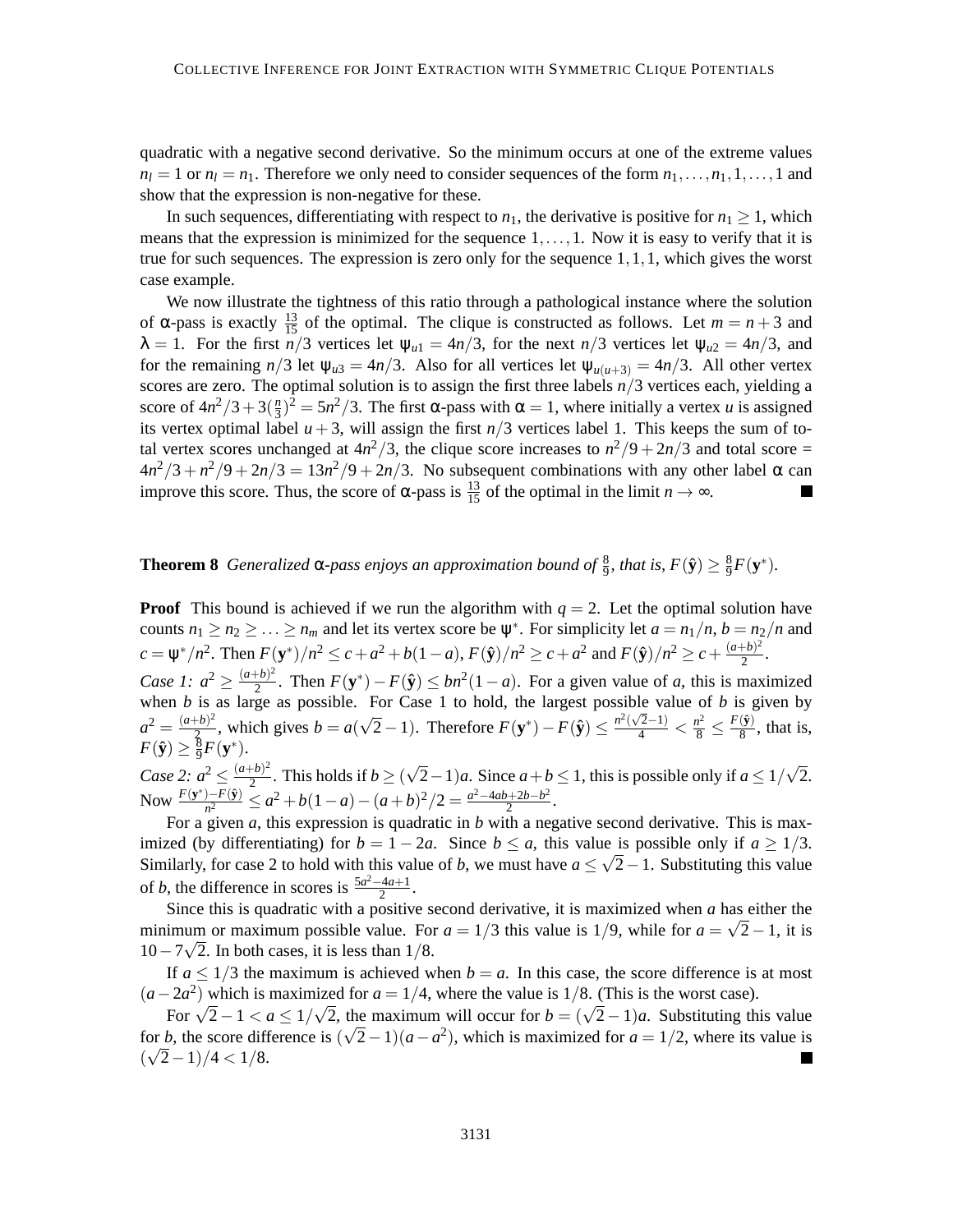# **References**

- Karteek Alahari, Pushmeet Kohli, and Philip H. S. Torr. Reduce, reuse & recycle: efficiently solving multi-label mrfs. In *CVPR*, 2008.
- David Blei, Drew Bagnell, and Andrew McCallum. Learning with scope, with application to information extraction and classification. In *UAI*, 2002.
- John Blitzer, Ryan McDonald, and Fernando Pereira. Domain adaptation with structural correspondence learning. In *EMNLP*, 2006.
- Antoine Bordes, Léon Bottou, Patrick Gallinari, and Jason Weston. Solving multiclass support vector machines with larank. In *ICML*, pages 89–96, 2007.
- Endre Boros and Peter L. Hammer. Pseudo-boolean optimization. *Discrete Applied Mathematics*, 123(1-3):155–225, 2002.
- Yuri Boykov and Vladimir Kolmogorov. An experimental comparison of min-cut/max-flow algorithms for energy minimization in vision. *IEEE Transactions on Pattern Analysis and Machine Intelligence (PAMI)*, volume 26, no. 9, pages 1124–1137, 2004.
- Yuri Boykov, Olga Veksler, and Ramin Zabih. Fast approximate energy minimization via graph cuts. *IEEE Transactions on Pattern Analysis and Machine Intelligence*, 23(11):1222–1239, 2001.
- Razvan Bunescu and Raymond J. Mooney. Collective information extraction with relational markov networks. In *ACL*, 2004.
- Andrew Carlson, Justin Betteridge, Richard C. Wang, Estevam R. Hruschka Jr., and Tom M. Mitchell. Coupled semi-supervised learning for information extraction. In *WSDM*, 2010.
- Soumen Chakrabarti, Byron Dom, and Piotr Indyk. Enhanced hypertext categorization using hyperlinks. *SIGMOD Rec.*, 27(2):307–318, 1998.
- Shann-Ching Chen, Geoffrey J. Gordon, and Robert F. Murphy. Graphical models for structured classification, with an application to interpreting images of protein subcellular location patterns. *JMLR*, 9:651–682, 2008. ISSN 1533-7928.
- John Duchi, Daniel Tarlow, Gal Elidan, and Daphne Koller. Using combinatorial optimization within max-product belief propagation. In *Advances in Neural Information Processing Systems (NIPS 2006)*, 2007.
- Hazem Elmeleegy, Jayant Madhavan, and Alon Halevy. Harvesting relational tables from lists on the web. In *VLDB*, 2009.
- Jenny Rose Finkel, Trond Grenager, and Christopher D. Manning. Incorporating non-local information into information extraction systems by gibbs sampling. In *ACL*, 2005.
- Rahul Gupta and Sunita Sarawagi. Answering table augmentation queries from unstructured lists on the web. In *PVLDB*, 2009.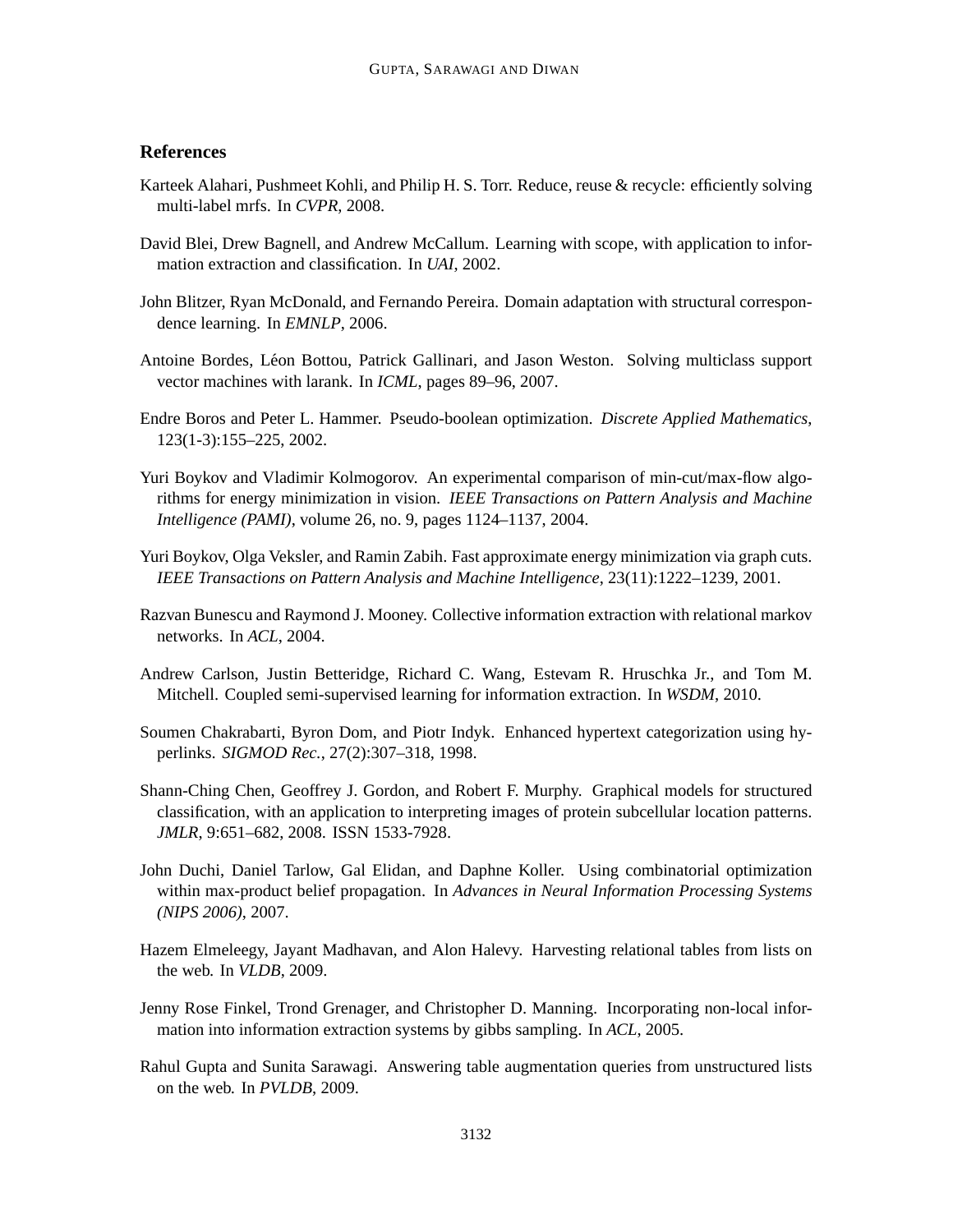- Rahul Gupta, Ajit A. Diwan, and Sunita Sarawagi. Efficient inference with cardinality-based clique potentials. In *Proceedings of the 24th International Conference on Machine Learning (ICML), USA*, 2007.
- Rahul Gupta, Sunita Sarawagi, and Ajit A. Diwan. Generalized collective inference with symmetric clique potentials, 2009. URL http://arxiv.org/abs/0907.0589v2.
- Hiroshi Ishikawa. Higher-order clique reduction in binary graph cut. In *CVPR*, pages 2993–3000, 2009.
- Ariel Jaimovich, Ofer Meshi, and Nir Friedman. Template based inference in symmetric relational markov random fields. In *UAI*, 2007.
- Jon Kleinberg and Eva Tardos. Approximation algorithms for classification problems with pairwise relationships: metric labeling and markov random fields. *J. ACM*, 49(5):616–639, 2002. doi: http://doi.acm.org/10.1145/585265.585268.
- Pushmeet Kohli and M. Pawan Kumar. Energy minimization for linear envelope mrfs. In *Proceedings of IEEE Conference on Computer Vision and Pattern Recognition*, 2010.
- Pushmeet Kohli, M. Pawan Kumar, and Philip H. S. Torr. P3 & beyond: Solving energies with higher order cliques. In *CVPR*, 2007.
- Pushmeet Kohli, Alexander Shekhovtsov, Carsten Rother, Vladimir Kolmogorov, and Philip H. S. Torr. On partial optimality in multi-label mrfs. In *ICML*, pages 480–487, 2008.
- Pushmeet Kohli, Lubor Ladicky, and Philip H. S. Torr. Robust higher order potentials for enforcing label consistency. *International Journal of Computer Vision*, 82(3):302–324, 2009.
- Vladimir Kolmogorov. Convergent tree-reweighted message passing for energy minimization. *IEEE Transactions on Pattern Analysis and Machine Intelligence*, 28(10):1568–1583, 2006. ISSN 0162-8828.
- Vladimir Kolmogorov and Carsten Rother. Minimizing nonsubmodular functions with graph cuts – a review. *IEEE Transactions on Pattern Analysis and Machine Intelligence*, 29(7):1274–1279, 2007.
- Vladimir Kolmogorov and Ramin Zabih. What energy functions can be minimized via graph cuts. *IEEE Transactions on Pattern Analysis and Machine Intelligence*, 26, 2004.
- Nikos Komodakis and Nikos Paragios. Beyond loose lp-relaxations: optimizing mrfs by repairing cycles. In *ECCV*, 2008.
- Nikos Komodakis and Nikos Paragios. Beyond pairwise energies: efficient optimization for higherorder mrfs. In *CVPR*, 2009.
- Nikos Komodakis and Georgios Tziritas. A new framework for approximate labeling via graph cuts. In *ICCV*, pages 1018–1025, 2005.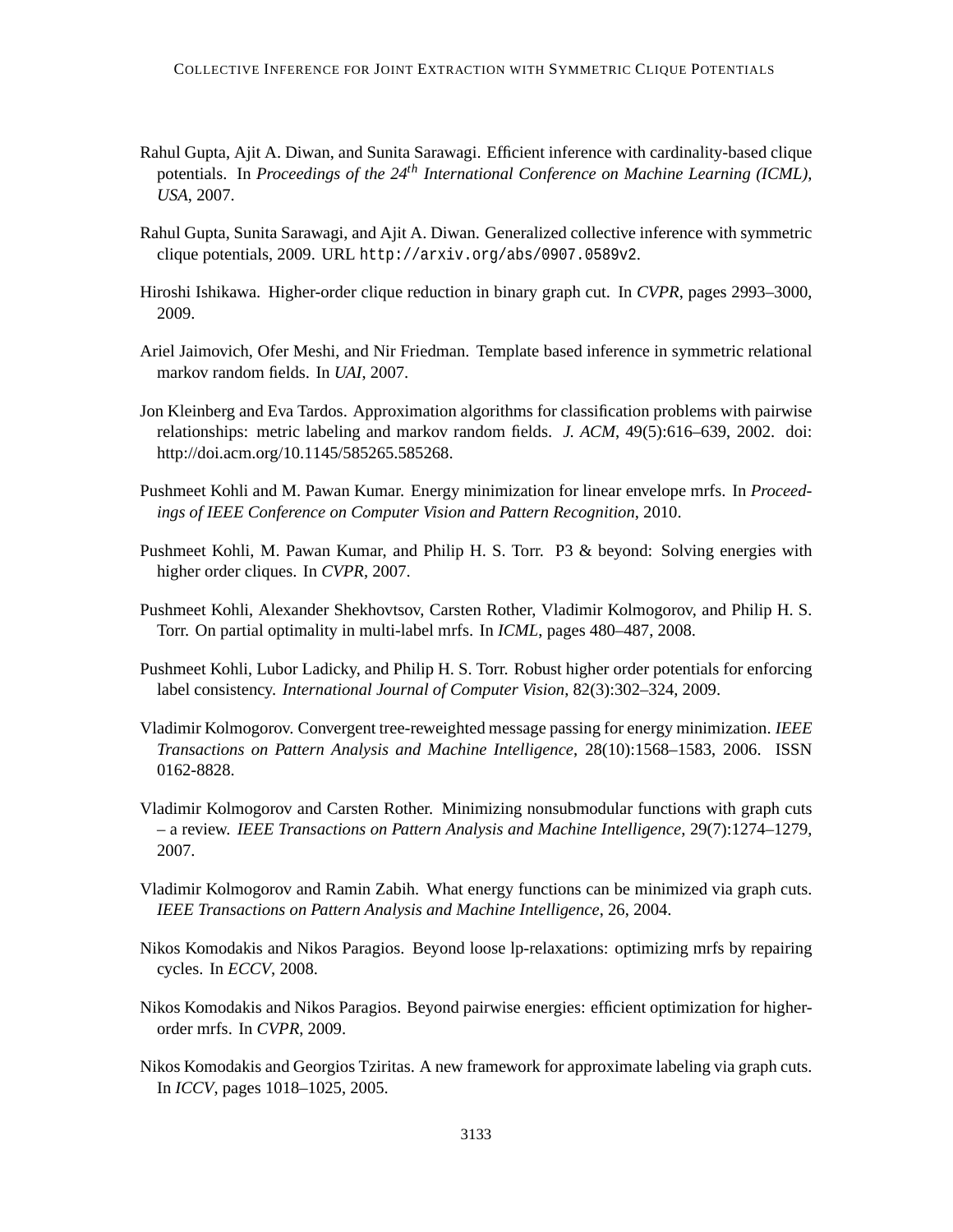- Nikos Komodakis and Georgios Tziritas. Approximate labeling via graph cuts based on linear programming. *IEEE Transactions on Pattern Analysis and Machine Intelligence*, 29(8):1436– 1453, 2007.
- Nikos Komodakis, Nikos Paragios, and Georgios Tziritas. Mrf optimization via dual decomposition: Message-passing revisited. In *ICCV*, 2007a.
- Nikos Komodakis, Georgios Tziritas, and Nikos Paragios. Fast, approximately optimal solutions for single and dynamic mrfs. In *CVPR*, 2007b.
- Nikos Komodakis, Georgios Tziritas, and Nikos Paragios. Performance vs computational efficiency for optimizing single and dynamic mrfs: Setting the state of the art with primal-dual strategies. *Comput. Vis. Image Underst.*, 112(1):14–29, 2008.
- Ivan Kovtun. Partial optimal labeling search for a np-hard subclass of (max, +) problems. In *DAGM-Symposium*, pages 402–409, 2003.
- Vijay Krishnan and Christopher D. Manning. An effective two-stage model for exploiting non-local dependencies in named entity recognition. In *ACL-COLING*, 2006.
- Sayali Kulkarni, Amit Singh, Ganesh Ramakrishnan, and Soumen Chakrabarti. Collective annotation of wikipedia entities in web text. In *SIGKDD*, 2009.
- M. Pawan Kumar and Philip H. S. Torr. Efficiently solving convex relaxations for map estimation. In *ICML*, 2008a.
- M. Pawan Kumar and Philip H. S. Torr. Improved moves for truncated convex models. In *NIPS*, pages 889–896, 2008b.
- M. Pawan Kumar, Vladimir Kolmogorov, and Philip H. S. Torr. An analysis of convex relaxations for map estimation of discrete mrfs. *JMLR*, 10:71–106, 2009.
- John Lafferty, Andrew McCallum, and Fernando Pereira. Conditional random fields: probabilistic models for segmenting and labeling sequence data. In *Proceedings of the International Conference on Machine Learning (ICML-2001)*, Williams, MA, 2001.
- Victor S. Lempitsky, Carsten Rother, and Andrew Blake. Logcut efficient graph cut optimization for markov random fields. In *ICCV*, pages 1–8, 2007.
- Qing Lu and Lise Getoor. Link-based classification. In *Machine Learning, ICML*, pages 496–503, 2003.
- Gideon Mann and Andrew McCallum. Simple, robust, scalable semi-supervised learning via expectation regularization. In *ICML*, 2007.
- Andrew McCallum, Kamal Nigam, Jason Reed, Jason Rennie, and Kristie Seymore. Cora: computer science research paper search engine. http://cora.whizbang.com/, 2000.
- Talya Meltzer, Amir Globerson, and Yair Weiss. Convergent message passing algorithms a unifying view. In *UAI*, 2009.